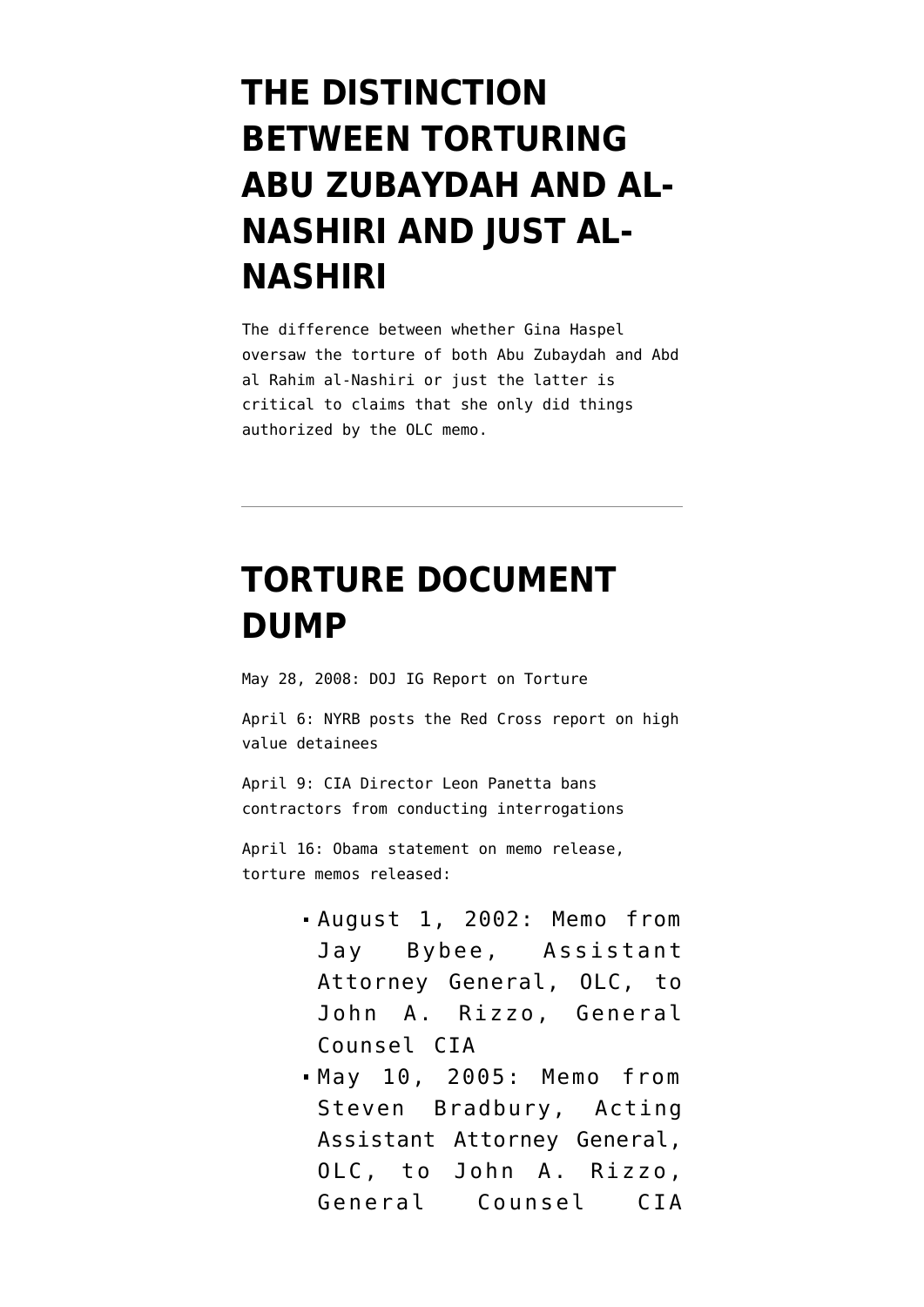["Techniques"]

- [May 10, 2005:](http://stream.luxmedia501.com/?file=clients/aclu/olc_05102005_bradbury_20pg.pdf&method=dl) Memo from Steven Bradbury, Acting Assistant Attorney General, OLC, to John A. Rizzo, General Counsel CIA ["Combined"]
- [May 30, 2005:](http://stream.luxmedia501.com/?file=clients/aclu/olc_05302005_bradbury.pdf&method=dl) Memo from Steven Bradbury, Acting Assistant Attorney General, OLC, to John A. Rizzo, General Counsel CIA

April 21: Senate Armed Services Committee releases declassified [Inquiry into the Treatment](http://armed-services.senate.gov/Publications/Detainee%20Report%20Final_April%2022%202009.pdf) [of Detainees in US Custody](http://armed-services.senate.gov/Publications/Detainee%20Report%20Final_April%2022%202009.pdf)

April 22: Senate Intelligence Committee releases declassified [Narrative Describing the Department](http://intelligence.senate.gov/pdfs/olcopinion.pdf) [of Justice Office of Legal Counsel's Opinions on](http://intelligence.senate.gov/pdfs/olcopinion.pdf) [the CIA's Detention and Interrogation Program](http://intelligence.senate.gov/pdfs/olcopinion.pdf) (Jello Jay's [statement](http://www.fas.org/irp/congress/2009_cr/ssci_olc.html) on the release)

April 22: Pete Hoekstra [op-ed](http://online.wsj.com/article/SB124044188941045415.html) about torture briefings

April 23: Ali Soufan, FBI interrogator, publishes [NYT op-ed](http://www.nytimes.com/2009/04/23/opinion/23soufan.html?_r=1&ref=opinion) describing early interrogation of Abu Zubaydah

April 23: DOJ [announces](http://www.aclu.org/pdfs/safefree/letter_singh_20090423.pdf) it will release a number of photos showing detainee abuse that had previously been FOIAed, along with thousands more

April 23: Pelosi [press conference](http://emptywheel.firedoglake.com/2009/04/25/pelosi-of-hidden-memos-and-covert-ops-hidden-in-supplementals/) describing briefings

April 24: Greg Sargent [gets a copy](http://theplumline.whorunsgov.com/torture/obtained-cheneys-request-detailing-the-two-cia-docs-he-wants/) of [Cheney's](http://theplumline.whorunsgov.com/wp-content/uploads/2009/04/cheney-foia.pdf) [request](http://theplumline.whorunsgov.com/wp-content/uploads/2009/04/cheney-foia.pdf) for two documents to make his "efficacy" case

April 24: In ACLU FOIA case, Judge Hellerstein [orders](http://www.aclu.org/images/torture/asset_upload_file811_39459.pdf) a more expansive response on torture tape documents from CIA

April 24: WaPo [releases](http://www.washingtonpost.com/wp-dyn/content/article/2009/04/24/AR2009042403171.html?hpid=topnews&sid=ST2009042403231) [JPRA memo–](http://www.washingtonpost.com/wp-srv/nation/pdf/JPRA-Memo_042409.pdf)which had been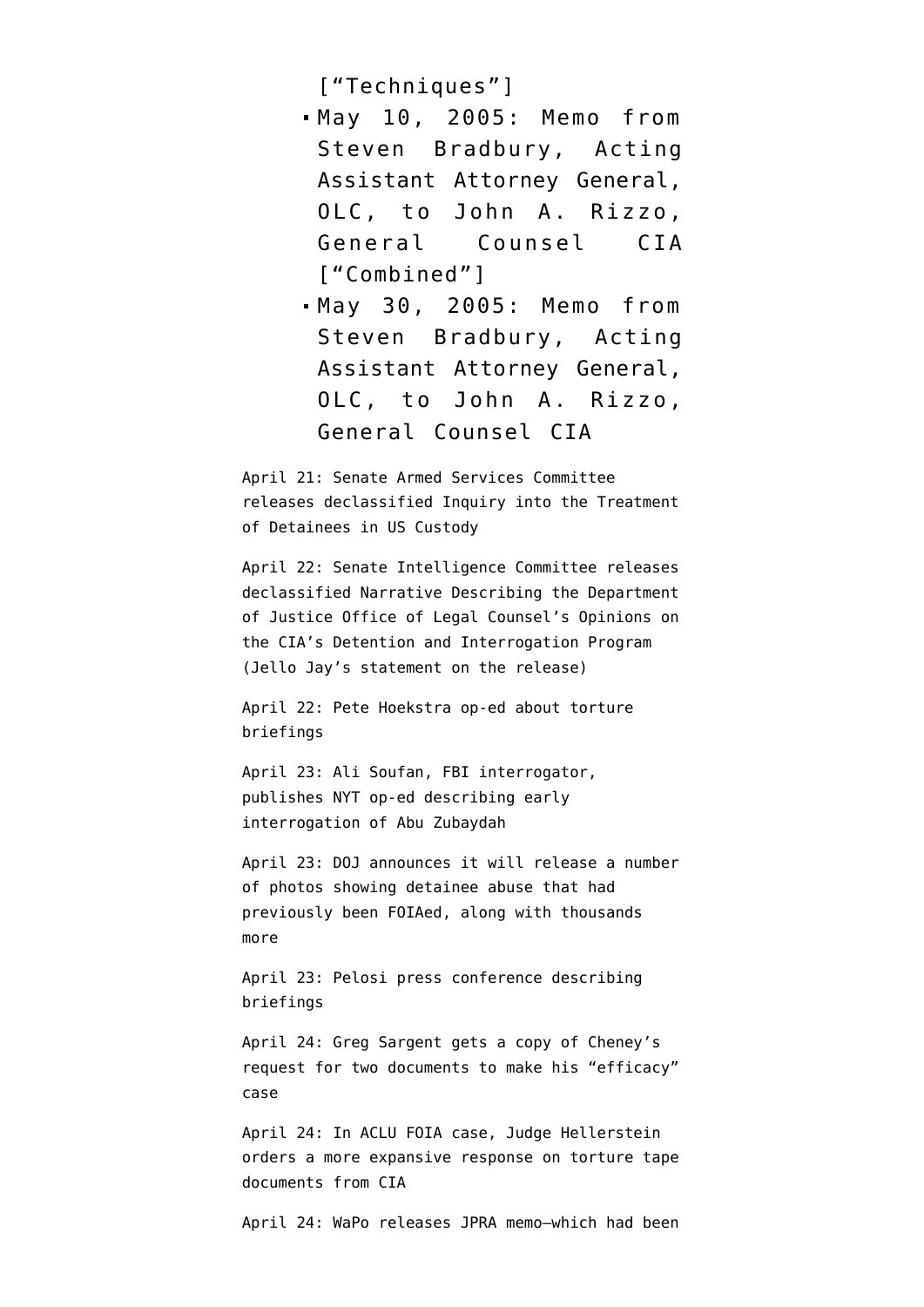circulated among the torture architects–using the word "torture" and warning that torture will beget false information

April 25: Porter Goss [op-ed](http://www.washingtonpost.com/wp-dyn/content/article/2009/04/24/AR2009042403339.html) on torture briefings

May 7: CIA releases [torture briefing list](https://www.emptywheel.net/wp-content/uploads/2009/04/090506-Torture-Briefings.pdf)

May 18: CIA [interrogation index](http://www.aclu.org/torturefoia/legaldocuments/torturefoia_list_20090518.pdf)

June 6: NYT [publishes](http://static1.firedoglake.com/28/files//2009/06/050427-comey-emails-compressed.pdf) Comey emails

June 8: CIA submits [Panetta declaration,](http://static1.firedoglake.com/28/files//2009/06/panetta-declaration.pdf) Vaughn Index ([Part One,](http://emptywheel.firedoglake.com/files/28/files//2009/06/090608-vaughn-1.pdf) [Part Two\)](http://emptywheel.firedoglake.com/files/28/files//2009/06/090608-vaughn-2.pdf)

August 24, 2009: CIA [Inspector General Report](http://www.aclu.org/safefree/torture/40832res20090824.html) and OLC documents released [\(2002-2005](http://www.aclu.org/safefree/torture/40834res20090824.html); [2006-2009\)](http://www.aclu.org/safefree/torture/40833res20090824.html)

August 31, 2009: CIA releases latest [Vaughn](http://www.aclu.org/safefree/torture/40890lgl20090831.html) [Index](http://www.aclu.org/safefree/torture/40890lgl20090831.html)

February 19, 2010: Congress [releases](http://judiciary.house.gov/issues/issues_OPRReport.html) OPR Report

Torture Reviews

May 7, 2004: CIA [IG Report](http://www.aclu.org/oigreport/) on Torture

February 14, 2007: International Committee of the Red Cross, [Report on](http://www.nybooks.com/icrc-report.pdf) [Treatment of 14 High Value Detainees](http://www.nybooks.com/icrc-report.pdf)

May 28, 2008: [DOJ IG Report on Torture](http://www.justice.gov/oig/special/s0910.pdf)

April 22, 2009: Senate Armed Services Committee [Inquiry into the Treatment of](http://armed-services.senate.gov/Publications/Detainee%20Report%20Final_April%2022%202009.pdf) [Detainees in US Custody](http://armed-services.senate.gov/Publications/Detainee%20Report%20Final_April%2022%202009.pdf) [\(Backup to the](http://www.fas.org/irp/congress/2008_hr/treatment.pdf) [report\)](http://www.fas.org/irp/congress/2008_hr/treatment.pdf)

April 22: Senate Intelligence Committee, [Narrative Describing the Department of](http://intelligence.senate.gov/pdfs/olcopinion.pdf) [Justice Office of Legal Counsel's](http://intelligence.senate.gov/pdfs/olcopinion.pdf) [Opinions on the CIA's Detention and](http://intelligence.senate.gov/pdfs/olcopinion.pdf) [Interrogation Program](http://intelligence.senate.gov/pdfs/olcopinion.pdf)

February 19, 2010: OPR Report on torture [for searchable copies, [go here\)](http://public.me.com/seanburns)

> *[Memorandum for the](http://judiciary.house.gov/hearings/pdf/DAGMargolisMemo100105.pdf) [Attorney General](http://judiciary.house.gov/hearings/pdf/DAGMargolisMemo100105.pdf) [OPR Final Report](http://judiciary.house.gov/hearings/pdf/OPRFinalReport090729.pdf)*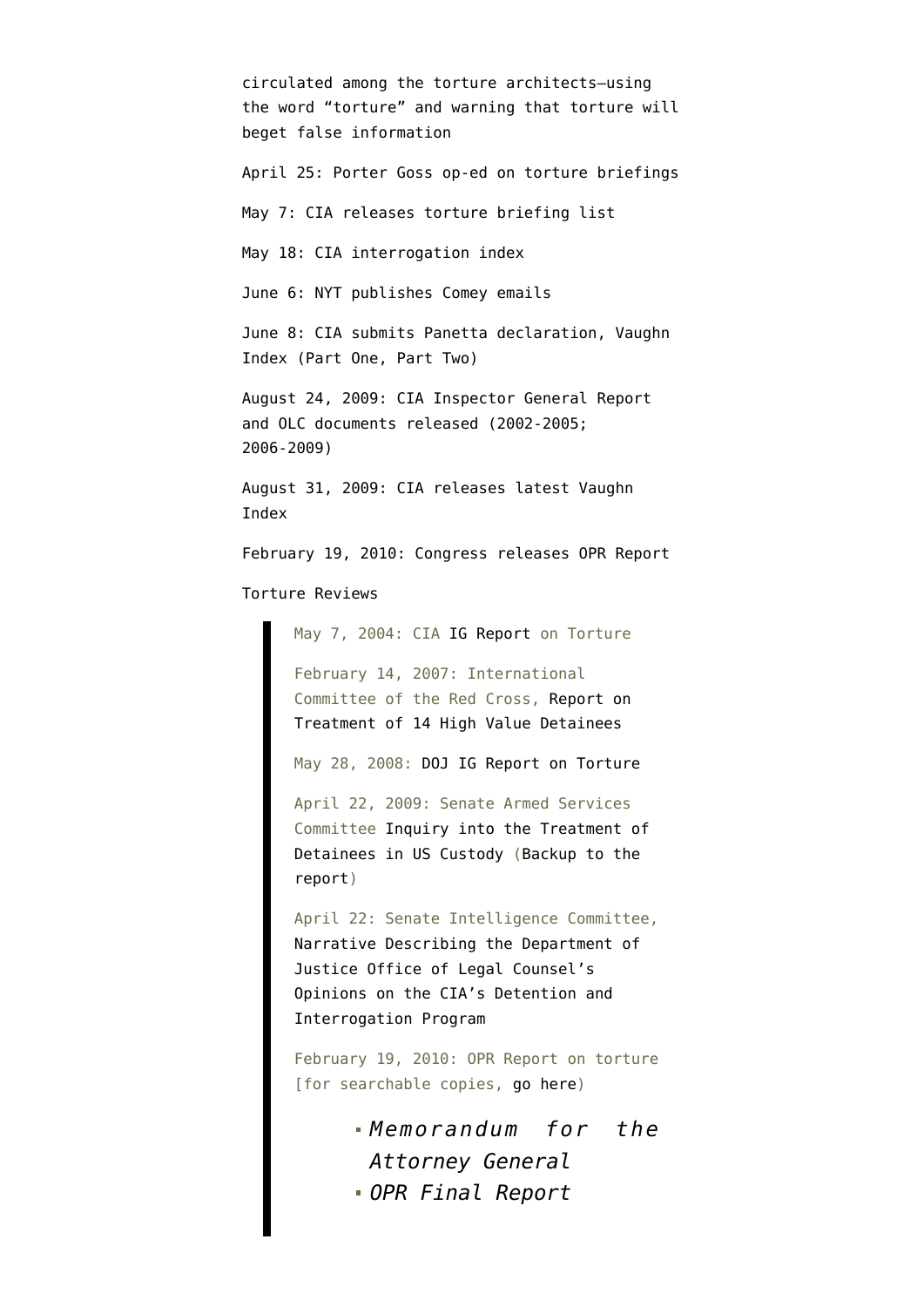*[OPR 1st Draft Report](http://judiciary.house.gov/hearings/pdf/OPRFirstReport081222.pdf) [OPR 2nd Draft Report](http://judiciary.house.gov/hearings/pdf/OPRSecondReport09.pdf) [Yoo Response to OPR 2nd](http://judiciary.house.gov/hearings/pdf/YooResponse090304.pdf) [Draft](http://judiciary.house.gov/hearings/pdf/YooResponse090304.pdf) [Yoo Response to OPR](http://judiciary.house.gov/hearings/pdf/YooResponse090729.pdf) [Final Draft](http://judiciary.house.gov/hearings/pdf/YooResponse090729.pdf) [Bybee Response to OPR](http://judiciary.house.gov/hearings/pdf/BybeeResponse090504.pdf) [2nd Draft](http://judiciary.house.gov/hearings/pdf/BybeeResponse090504.pdf) [Bybee Response to OPR](http://static1.firedoglake.com/28/files/2010/03/BybeeResponse090729X.pdf) [Final Draft](http://static1.firedoglake.com/28/files/2010/03/BybeeResponse090729X.pdf) [Letter from Mukasey and](http://judiciary.house.gov/hearings/pdf/Mukasey-Filip090119.pdf) [Filip to Jarrett](http://judiciary.house.gov/hearings/pdf/Mukasey-Filip090119.pdf) [Letter from DOJ to](http://judiciary.house.gov/hearings/pdf/Weich100219.pdf) [Chairman Conyers](http://judiciary.house.gov/hearings/pdf/Weich100219.pdf)* December 13, 2014: Senate Intelligence Committee Report

```
Report
```
### OLC Memos

August 1, 2002: [Yoo Letter to Gonzales](http://www.usdoj.gov/olc/docs/memo-gonzales-aug1.pdf) August 1, 2002: [Bybee One Memo](http://news.findlaw.com/nytimes/docs/doj/bybee80102mem.pdf) August 1, 2002: [Bybee Two Memo](http://stream.luxmedia501.com/?file=clients/aclu/olc_08012002_bybee.pdf&method=dl) March 14, 2003: [Yoo DOD Torture Memo](http://www.aclu.org/safefree/torture/34745res20030314.html) December 30, 2004: [Daniel Levin Torture](http://www.usdoj.gov/olc/18usc23402340a2.htm) [Memo](http://www.usdoj.gov/olc/18usc23402340a2.htm) [May 10, 2005](http://stream.luxmedia501.com/?file=clients/aclu/olc_05102005_bradbury46pg.pdf&method=dl): Memo from Steven Bradbury, Acting Assistant Attorney General, OLC, to John A. Rizzo, General Counsel CIA ["Techniques"] [May 10, 2005](http://stream.luxmedia501.com/?file=clients/aclu/olc_05102005_bradbury_20pg.pdf&method=dl): Memo from Steven Bradbury, Acting Assistant Attorney General, OLC, to John A. Rizzo, General Counsel CIA ["Combined" [May 30, 2005](http://stream.luxmedia501.com/?file=clients/aclu/olc_05302005_bradbury.pdf&method=dl): Memo from Steven Bradbury, Acting Assistant Attorney General, OLC,

to John A. Rizzo, General Counsel CIA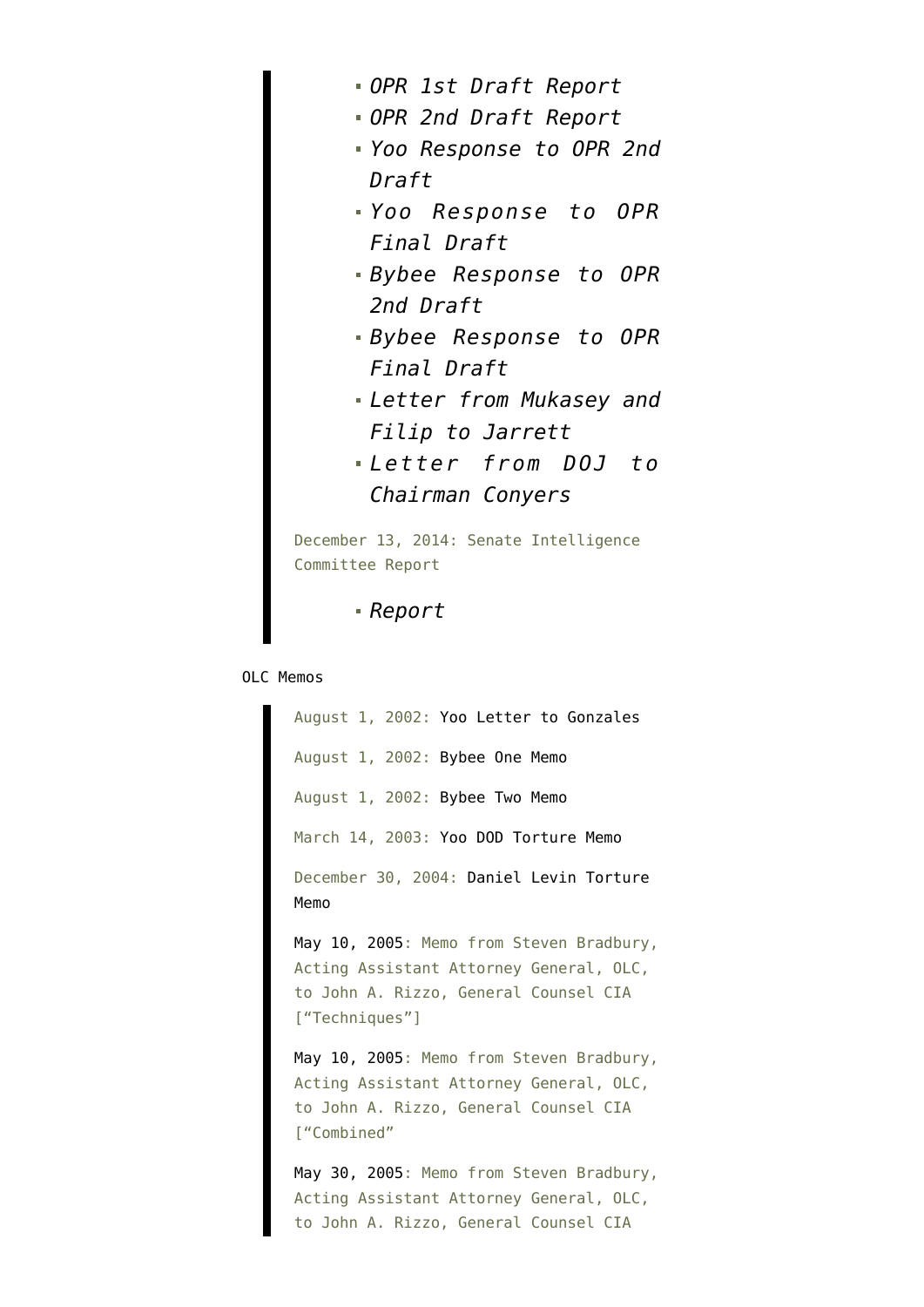[April 13, 2006:](http://www.aclu.org/files/assets/OLC.pdf) Legal Review of Department of Defense Draft Documents (Appendix M)

Congressional Committee Hearings

June 19, 2007: [John Rizzo Confirmation](http://static1.firedoglake.com/28/files//2009/09/070619-rizzo-hearing.pdf) [Hearing \(SSCI\)](http://static1.firedoglake.com/28/files//2009/09/070619-rizzo-hearing.pdf) February 14, 2008: [Steven Bradbury \(HJC\)](http://judiciary.house.gov/hearings/printers/110th/40743.PDF) June 17, 2008: [Shiffrin, Baumgartner,](http://www.fas.org/irp/congress/2008_hr/treatment.pdf) [Ogrisseg, Beaver, Dalton, Mora, Haynes](http://www.fas.org/irp/congress/2008_hr/treatment.pdf) [\(SASC\)](http://www.fas.org/irp/congress/2008_hr/treatment.pdf) June 18, 2008: [Daniel Levin and Lawrence](http://judiciary.house.gov/hearings/printers/110th/42972.PDF) [Wilkerson \(HJC\)](http://judiciary.house.gov/hearings/printers/110th/42972.PDF) June 26, 2008: [David Addington and John](http://judiciary.house.gov/hearings/printers/110th/43152.PDF) [Yoo \(HJC\)](http://judiciary.house.gov/hearings/printers/110th/43152.PDF) July 15, 2008: [Doug Feith \(HJC\)](http://judiciary.house.gov/hearings/printers/110th/43523.PDF) July 17, 2008: [John Ashcroft \(HJC\)](http://judiciary.house.gov/hearings/printers/110th/43527.PDF) September 25, 2008: [Moulton, Kleinman](http://www.fas.org/irp/congress/2008_hr/treatment.pdf) [\(SASC\)](http://www.fas.org/irp/congress/2008_hr/treatment.pdf)

# **[CIA ACHIEVES A WHOLE](https://www.emptywheel.net/2016/05/16/cia-achieves-a-whole-new-scale-of-torture-evidence-destruction/) [NEW SCALE OF TORTURE](https://www.emptywheel.net/2016/05/16/cia-achieves-a-whole-new-scale-of-torture-evidence-destruction/) [EVIDENCE DESTRUCTION](https://www.emptywheel.net/2016/05/16/cia-achieves-a-whole-new-scale-of-torture-evidence-destruction/)**

I [once made a list](https://www.emptywheel.net/2010/03/14/a-catalog-of-the-destroyed-torture-evidence/) of all the evidence of torture the CIA or others in the Executive Branch destroyed.

> I thought it time to start cataloging them, to keep them all straight.

> > *Before May 2003: 15 of 92 torture tapes erased or damaged*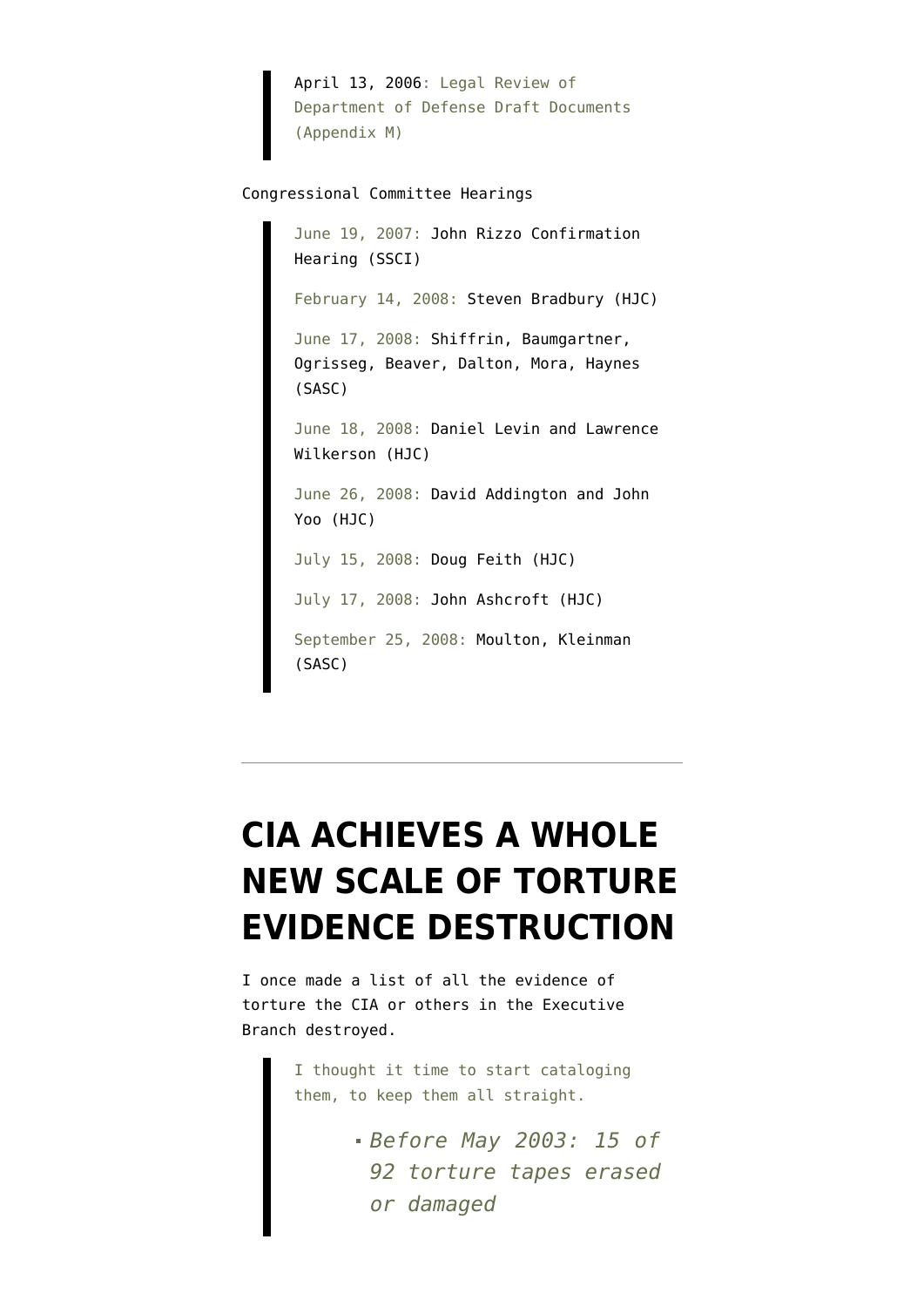- *Early 2003: Dunlavey's paper trail "lost"*
- *Before August 2004: John Yoo and Patrick Philbin's torture memo emails deleted*
- *June 2005: most copies of [Philip Zelikow's](http://emptywheel.firedoglake.com/2009/04/22/zelikows-destroyed-memos/) [dissent](http://emptywheel.firedoglake.com/2009/04/22/zelikows-destroyed-memos/) to the May 2005 CAT memo destroyed*
- *November 8-9, 2005: 92 torture tapes destroyed*
- *July 2007 (probably): 10 documents from OLC SCIF disappear*
- *December 19, 2007: Fire breaks out in Cheney's office*

(I put in the Cheney fire because it happened right after DOJ started investigating the torture tape destruction.)

Since that time, there have been at least two more:

- CIA stealing back copies of cables implicating the President from SSCI servers
- Someone modifying one of the black sites at which the 9/11 defendants were tortured, with Gitmo approval

But apparently, last summer, CIA's Inspector General [destroyed](https://www.yahoo.com/news/senate-report-on-cia-torture-1429636113023030.html?) something else: both his diskbased and server based copies of the Torture Report.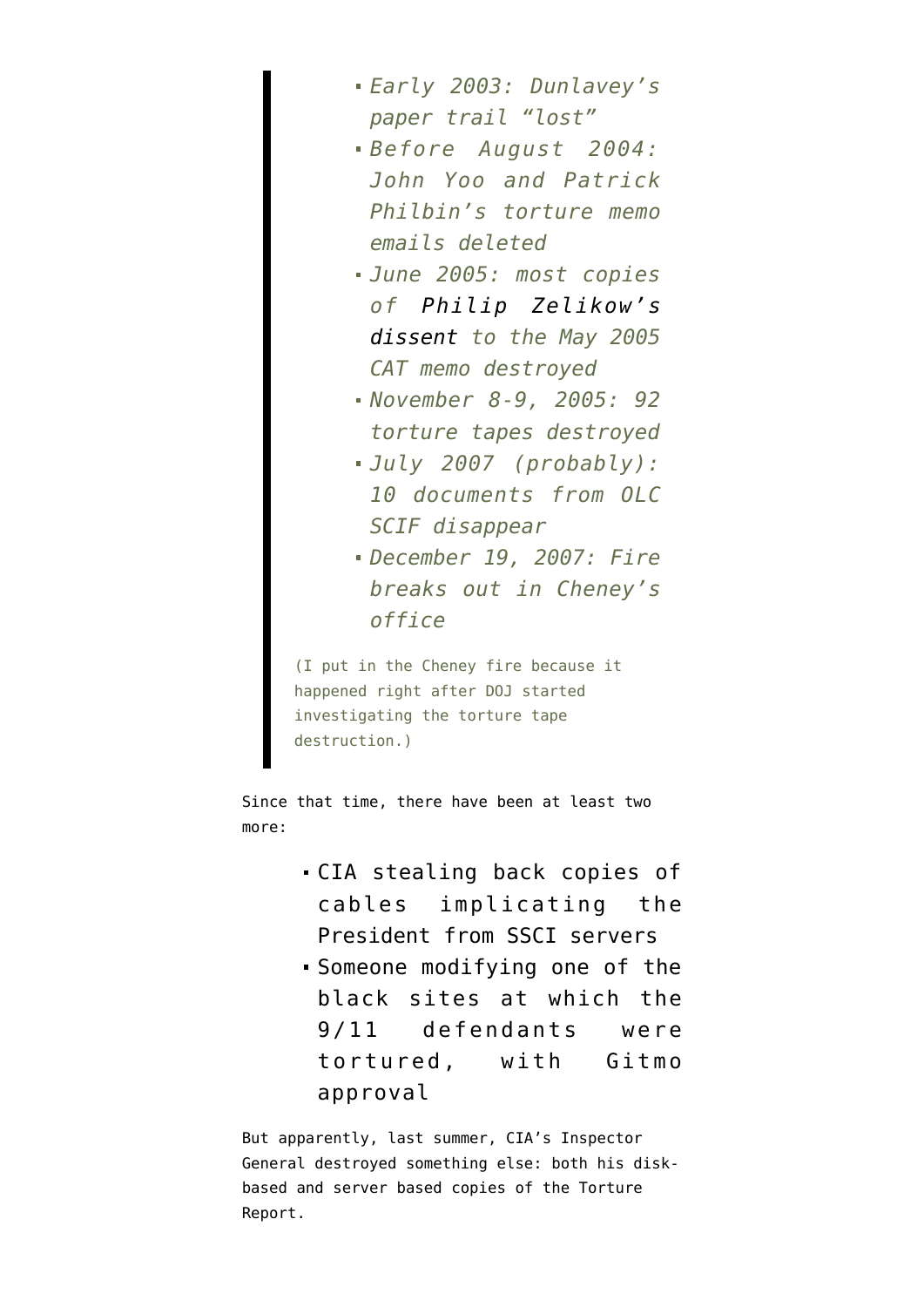But last August, a chagrined Christopher R. Sharpley, the CIA's acting inspector general, alerted the Senate intelligence panel that his office's copy of the report had vanished. According to sources familiar with Sharpley's account, he explained it this way: When it received its disk, the inspector general's office uploaded the contents onto its internal classified computer system and destroyed the disk in what Sharpley described as "the normal course of business." Meanwhile someone in the IG office interpreted the Justice Department's instructions not to open the file to mean it should be deleted from the server — so that both the original and the copy were gone.

At some point, it is not clear when, after being informed by CIA general counsel Caroline Krass that the Justice Department wanted all copies of the document preserved, officials in the inspector general's office undertook a search to find its copy of the report. They discovered, "S\*\*\*, we don't have one," said one of the sources briefed on Sharpley's account.

Sharpley was apologetic about the destruction and promised to ask CIA director Brennan for another copy. But as of last week, he seems not to have received it; after Yahoo News began asking about the matter, he called intelligence committee staffers to ask if he could get a new copy from them.

Sharpley also told Senate committee aides he had reported the destruction of the disk to the CIA's general counsel's office, and Krass passed that information along to the Justice Department. But there is no record in court filings that department lawyers ever informed the judge overseeing the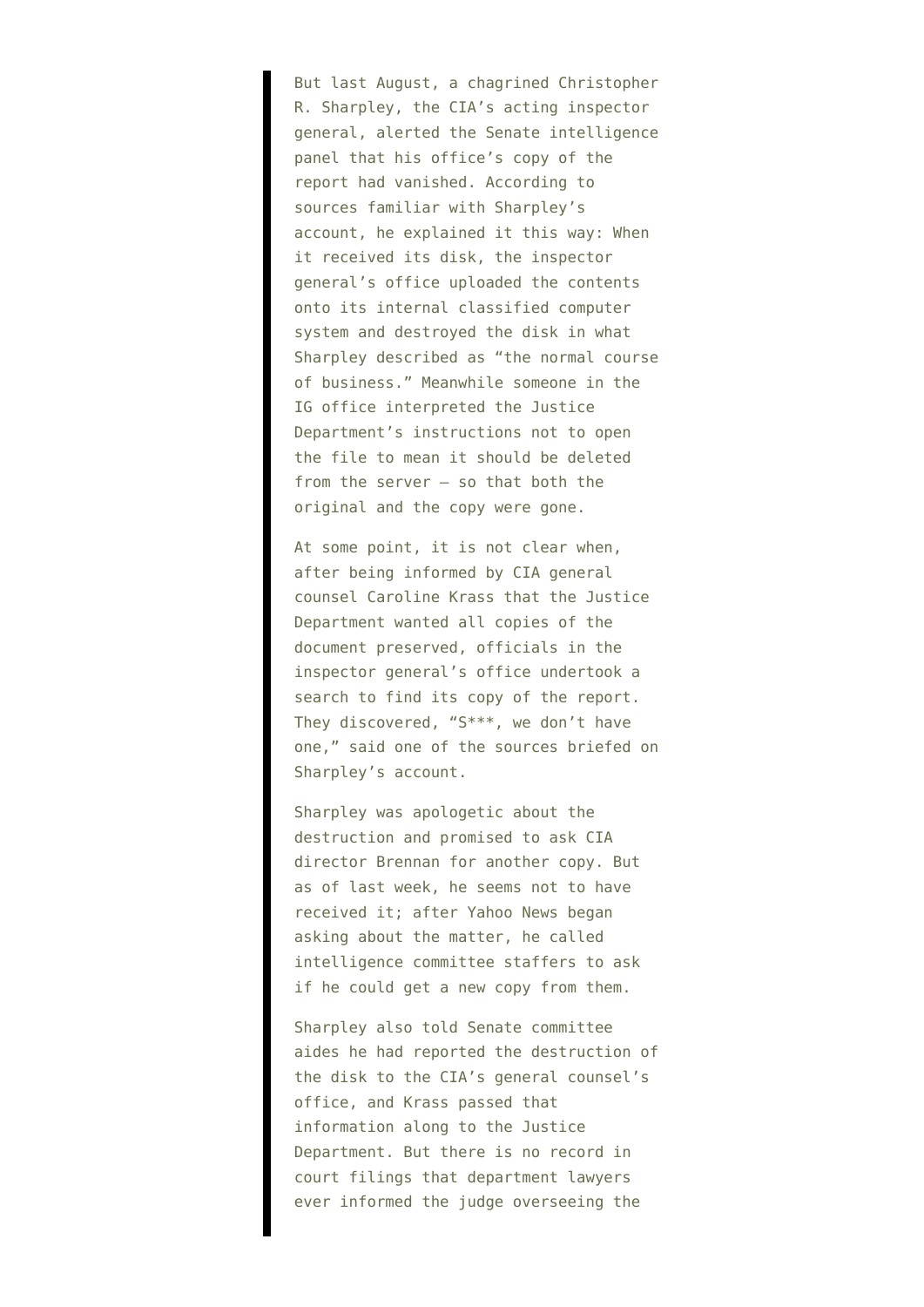case that the inspector general's office had destroyed its copy of the report.

Two key parts of this story: Sharpley appears to have no idea who decided to nuke the report off the IG server. Hmmmm.

And DOJ has been suppressing this detail in filings in the FOIAs for the Torture Report itself (which may be what led Dianne Feinstein to make an issue of it last week).

[Click through](https://www.yahoo.com/news/senate-report-on-cia-torture-1429636113023030.html?) if you want a really depressing list of all the ways Richard Burr is trying to disappear the report.

I guess I shouldn't be surprised that the entire report got disappeared. But destroying the whole thing is rather impressive.

Update: Katherine Hawkins reminds of of another one: the hood Manadel al-Jamadi wore when he suffocated to death while being tortured [disappeared](http://www.detaineetaskforce.org/read/files/assets/basic-html/page114.html) under circumstances the CIA IG considered non-credible.

# **[DAVID COLE TURNS IN](https://www.emptywheel.net/2015/02/22/davic-cole-turns-in-his-torture-homework-late/) [HIS TORTURE](https://www.emptywheel.net/2015/02/22/davic-cole-turns-in-his-torture-homework-late/) [HOMEWORK LATE, GETS](https://www.emptywheel.net/2015/02/22/davic-cole-turns-in-his-torture-homework-late/) [A C](https://www.emptywheel.net/2015/02/22/davic-cole-turns-in-his-torture-homework-late/)**

I was going to simply ignore [David Cole's](http://www.nytimes.com/2015/02/22/opinion/sunday/did-the-torture-report-give-the-cia-a-bum-rap.html?rref=opinion&module=Ribbon&version=context®ion=Header&action=click&contentCollection=Opinion&pgtype=article) [annoying NYT op-ed,](http://www.nytimes.com/2015/02/22/opinion/sunday/did-the-torture-report-give-the-cia-a-bum-rap.html?rref=opinion&module=Ribbon&version=context®ion=Header&action=click&contentCollection=Opinion&pgtype=article) asking if the CIA got a bad rap with the SSCI Torture Report, until I saw the claims he made in his [JustSecurity post](http://justsecurity.org/20267/rereading-torture-report-ssci-focus-gave-perpetrators-pass/) on it.

> Like many others, I commented on and wrote about the Torture Report when it was initially released in December, but the demands of the 24-hour news cycle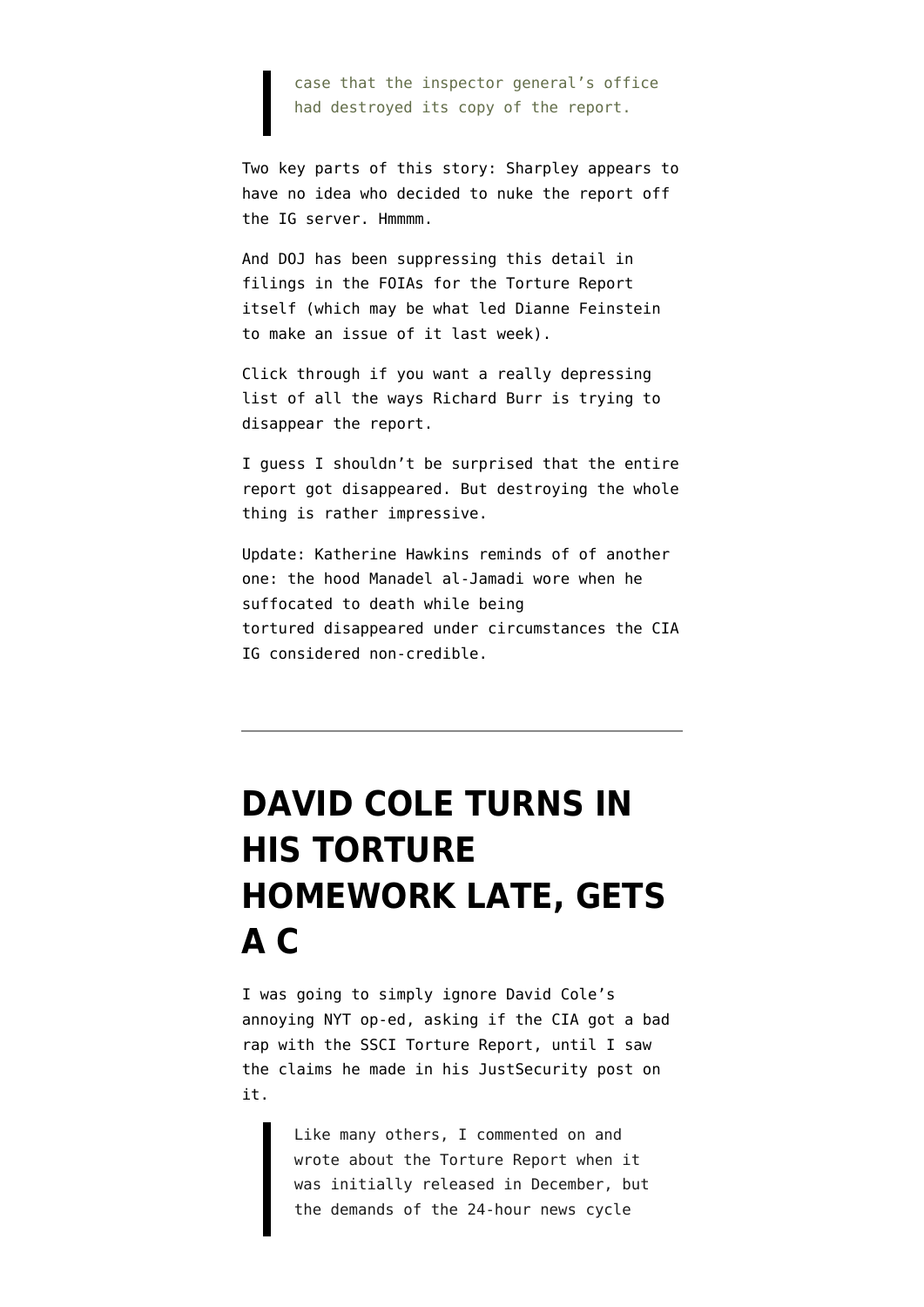meant that  $I -$  and  $I'm$  certain, everyone else who commented in that first week – did so without having had time to read the report and its responses in full. The SSCI Report's executive summary is 525 pages, and the responses by the CIA and the Republican minority members of the SSCI total 303 pages. No one could possibly have read it all in those first few days. And of course, by the time one could read it all, the news cycle had moved on.

David Cole (he now admits 2 months later) blathered without first reading what he was blathering about, and so he insists everyone else must have too, thereby discrediting the views of those of us who actually had done their homework.

This, in spite of the fact that some of us torture critics (not to mention plenty of torture apologists) were making the very same critiques he has finally come around to in the days after the report was released: significantly, the Torture Report did not include the early renditions and Abu Zubaydah's earliest torture. And so, Cole argues, because it's never easy to definitively show where a particular piece of intelligence comes from, we shouldn't make an argument about what a disaster CIA's torture program was and instead should just repeat that it's illegal.

Let's look at the steps Cole takes to get there, before we turn to the conclusions he ignores.

First, Cole throws up his hands helplessly in trying to adjudicate the dispute between CIA and SSCI over their intelligence.

> Without the underlying documents, it's not possible to resolve the competing claims, but many of the C.I.A.'s responses appear plausible on their face. At a minimum it is possible that the C.I.A.'s tactics did help it capture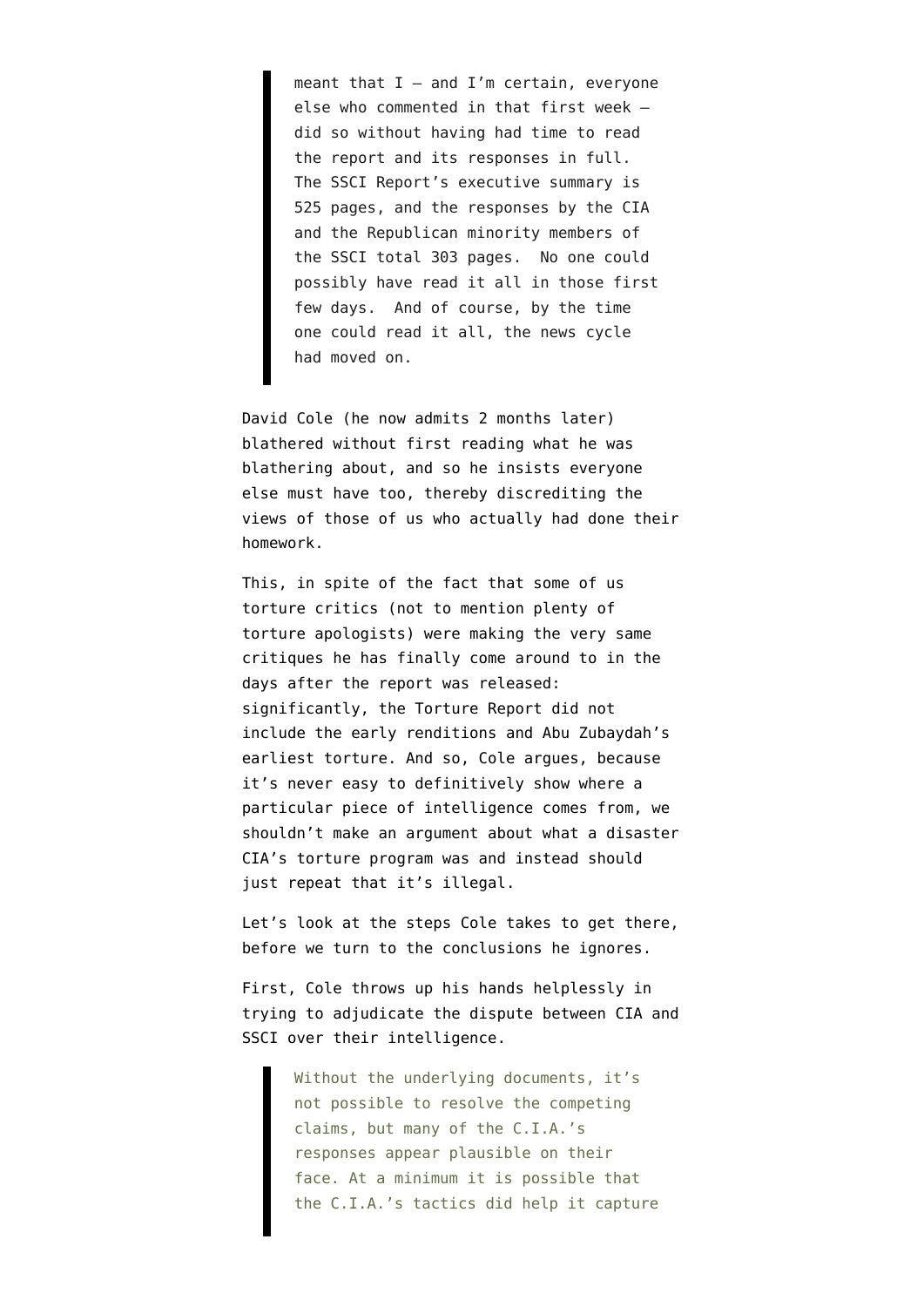### some very dangerous people planning future attacks.

In some cases, I'll grant that you can't determine where CIA (which is not always the same as US government, which is another problem with the scope of this report) learned a detail, though in others, CIA's rebuttal is fairly transparently weak. But along the way we learn enough new about how helpless the CIA was in the face of even the claims that get shared in the unclassified summary — the most telling of which, for me, is that after being waterboarded, Khalid Sheikh Mohammed got the CIA to [believe](https://www.emptywheel.net/2014/12/15/ksm-had-the-cia-believing-in-black-muslim-jihadist-converts-in-montana-for-3-months/) [for 3 months](https://www.emptywheel.net/2014/12/15/ksm-had-the-cia-believing-in-black-muslim-jihadist-converts-in-montana-for-3-months/) that he had sent Dhiren Barot to Montana to recruit black Muslims in Montana (yes, really!) to start forest fires — to point to the problems of using torture as a means to address CIA's intelligence gaps on al Qaeda. What an unbelievable waste of effort, all arising because torture was presented as something magic that might make KSM tell the truth.

Even more importantly, there's the way that torturing Janat Gul delayed the discovery that the intelligence implicating him in election year plots was a fabrication, but not before Gul and the underlying fabrication [served as the](http://america.aljazeera.com/articles/2014/12/22/false-witness-ciatorture.html) [justification](http://america.aljazeera.com/articles/2014/12/22/false-witness-ciatorture.html) to resume torture and, in part, to roll out a dragnet treating all Americans as relevant to torture investigations. Both while he was being tortured and the following year, Gul also served as an excuse for the CIA to offer more lies to DOJ about what it was doing and why. Whether deliberately or not, [torture](https://www.emptywheel.net/2014/12/22/did-jello-jay-rockefeller-endorse-torture-based-on-a-fabrication/) [served a very important function here](https://www.emptywheel.net/2014/12/22/did-jello-jay-rockefeller-endorse-torture-based-on-a-fabrication/), and it was about legal infrastructure, not intelligence. [Exploitation.](https://www.emptywheel.net/2014/12/08/the-debate-about-torture-were-not-having-exploitation/)

Having declared himself helpless in the face of some competing claims but much evidence torture diverted the CIA from hunting down the worst terrorists, Cole then says SSCI has not proven its "other main finding," which is that CIA lied about efficacy.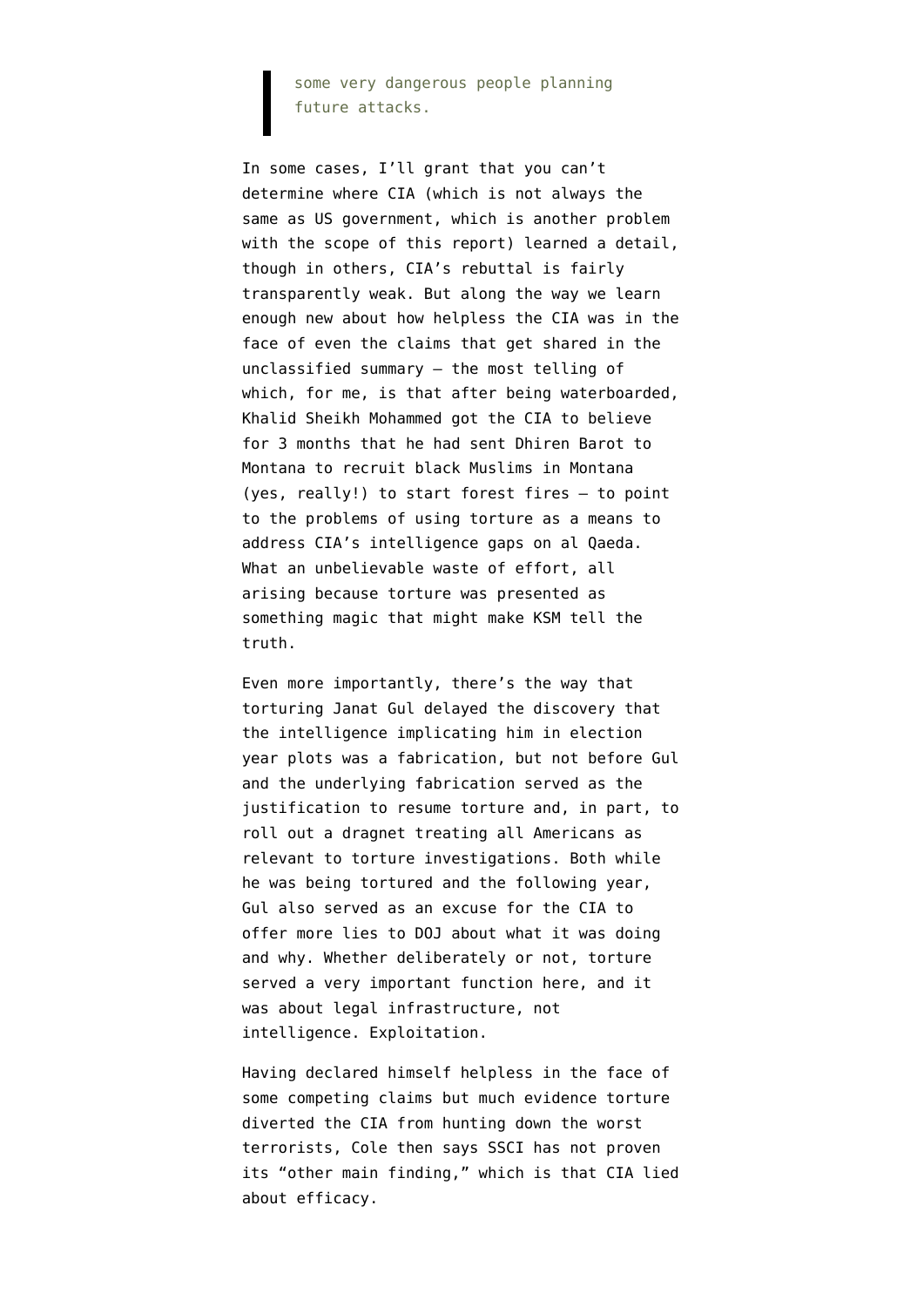That conclusion in turn casts doubt on the committee's other main finding namely, that the C.I.A. repeatedly lied about the program's efficacy.

[snip]

So why did the committee focus on efficacy and misrepresentation, rather than on the program's fundamental illegality?

Let me interject. Here, Cole misrepresents the conclusion of the Torture Report, which leads him to a conclusion of limited value. It is not *just* that CIA lied about whether torture worked. CIA also lied about what they were doing and how brutal it was. It lied to Congress, to DOJ's lawyers, and to (this is where I have another scope problem with the report, because it is demonstrably just some in) the White House and other cabinet members. That's all definitely well documented in the Torture Report — but then, it was [well-documented by documents](https://www.emptywheel.net/2014/04/02/cias-own-records-of-cias-lies-to-congress/) [released in 2009 and 2010,](https://www.emptywheel.net/2014/04/02/cias-own-records-of-cias-lies-to-congress/) at least for those who were doing their homework.

Bracket that misrepresentation from Cole, for the moment, and see where he takes it.

> Possibly because that meant it could cast the C.I.A. as solely responsible, a rogue agency. A focus on legality would have rightly held C.I.A. officials responsible for failing to say no — but it also would have implicated many more officials who were just as guilty, if not more so. Lawyers at the Justice Department wrote a series of highly implausible legal memos from 2002 to 2007, opining that waterboarding, sleep deprivation, confinement in coffinlike boxes, painful stress positions and slamming people into walls were not torture; were not cruel, inhuman or degrading; and did not violate the Geneva Conventions.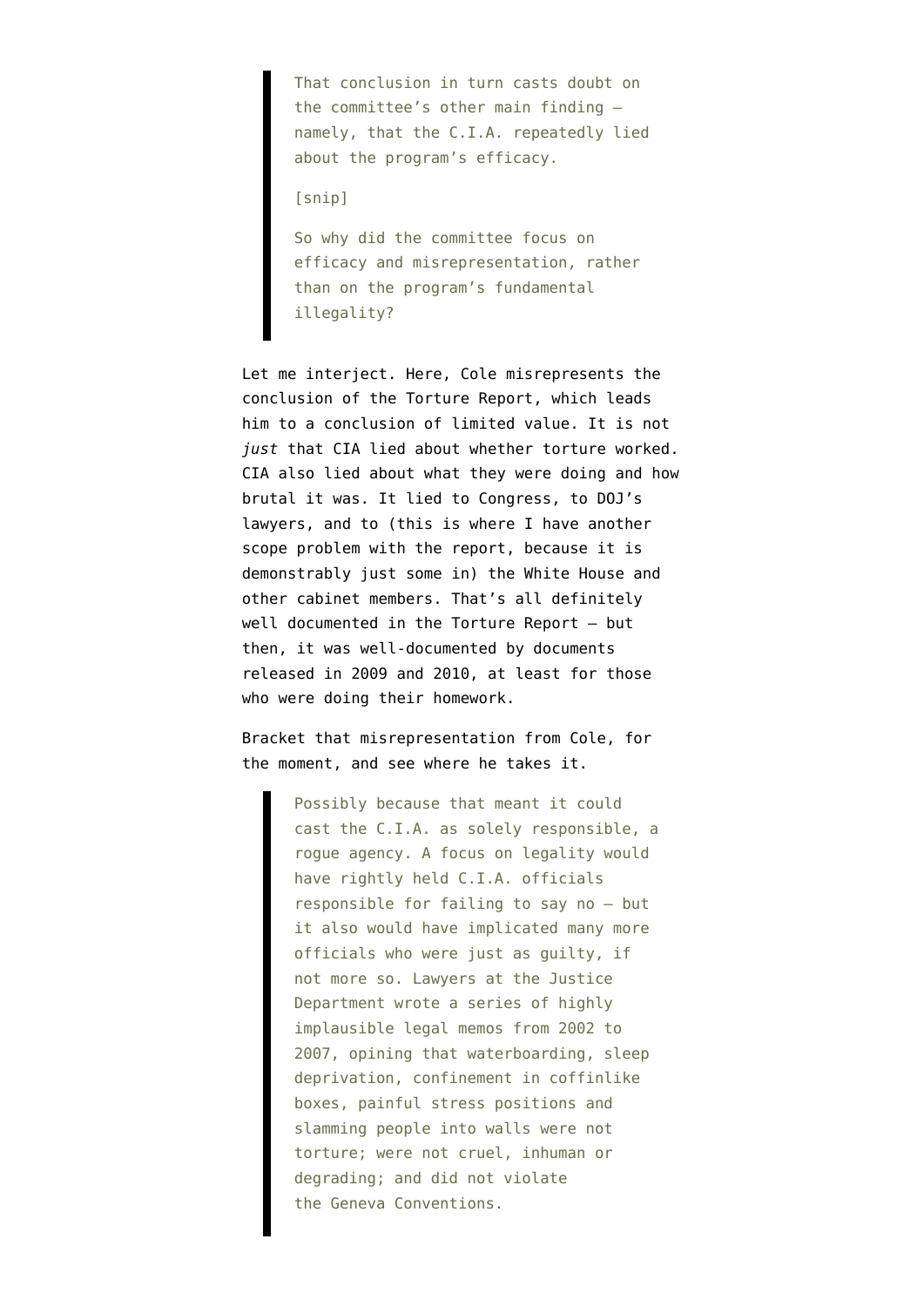The same can be said for President George W. Bush, Vice President Dick Cheney and all the cabinet-level officials responsible for national security, each of whom signed off on a program that was patently illegal. The reality is, no one in a position of authority said no.

This may well explain the committee's focus on the C.I.A. and its alleged misrepresentations. The inquiry began as a bipartisan effort, and there is no way that the Republican members would have agreed to an investigation that might have found fault with the entire leadership of the Bush administration.

But while the committee's framing may be understandable as a political matter, it was a mistake as a matter of historical accuracy and of moral principle. The report is, to date, the closest thing to official accountability that we have. But by focusing on whether the program worked and whether the C.I.A. lied, the report was critically misleading. Responsibility for the program lies not with the C.I.A. alone, but also with everyone else, up to the highest levels of the White House, who said yes when law and morality plainly required them to say no.

Now, I'm very sympathetic with the argument that there are others, in addition to CIA, who need to be held responsible for torture — as I've [noted](http://www.salon.com/2015/01/09/this_was_dick_cheneys_coup_why_americas_torture_reform_is_a_total_sham/) repeatedly, apparently without even reading the entire set of reports, according to Cole. I think Cole brushes with too broad a brush; we have plenty of detail about individuals who are more culpable than others, both within DOJ and the White House, and we shouldn't just throw up our hands on this issue, as Cole did with efficacy arguments, and claim to be unable to distinguish.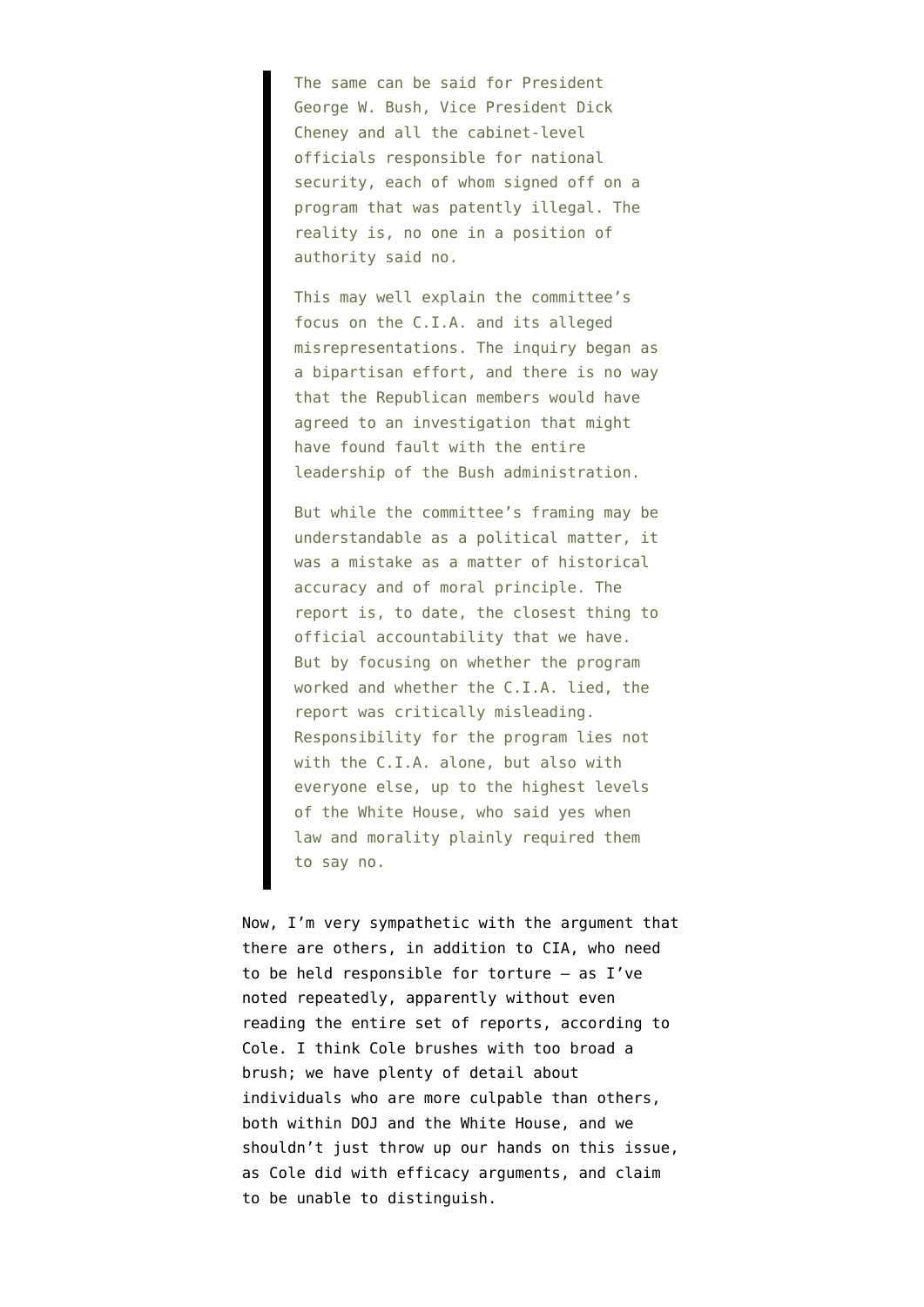But Cole keeps coming back to the issue of legality, as if the people who went out of their way to put CIA back in the business of torturing give a flying fuck that torture is illegal.

And this is why it's important to emphasize that the Torture Report shows CIA lied *both* about efficacy and about what they were doing and when: because until we understand how everyone from Dick Cheney on down affirmatively and purposely implemented a torture program in spite of an oversight structure *and* won impunity for it, it will happen again, perhaps with torture, perhaps with some other Executive abuse.

Let me point to one of the key new revelations from the Torture Report that goes precisely to Cole's concern to explain why.

As I [pointed out four and a half years ago](https://www.emptywheel.net/2010/06/13/they-changed-the-pelosi-briefing-description-after-deciding-to-destroy-torture-tapes/), CIA decided to destroy the torture tapes right after giving their first torture briefing to Congress, to Porter Goss and Nancy Pelosi. Along with deciding to destroy the torture tapes, they also altered their own record of that briefing. In ACLU's FOIA that had liberated that information, CIA managed to hide what it was they took out of the contemporaneous record of that briefing.

The Torture Report [revealed](https://www.emptywheel.net/2014/12/15/jose-rodriguez-cia-lawyer-removed-sentence-about-illegality-from-pelosi-goss-briefing-record/) what it was.

In early September 2002, the CIA briefed the House Permanent Select Committee on Intelligence (HPSCI) leadership about the CIA's enhanced interrogation techniques. Two days after, the CIA's [redacted]CTC Legal [redacted], excised from a draft memorandum memorializing the briefing indications that the HPSCI leadership questioned the legality of the program by deleting the sentence: "HPSCI attendees also questioned the legality of these techniques if other countries would use them."2454 After [redacted] blind-copied Jose Rodriguez on the email in which he transmitted the changes to the memorandum, Rodriguez responded to email with: "short and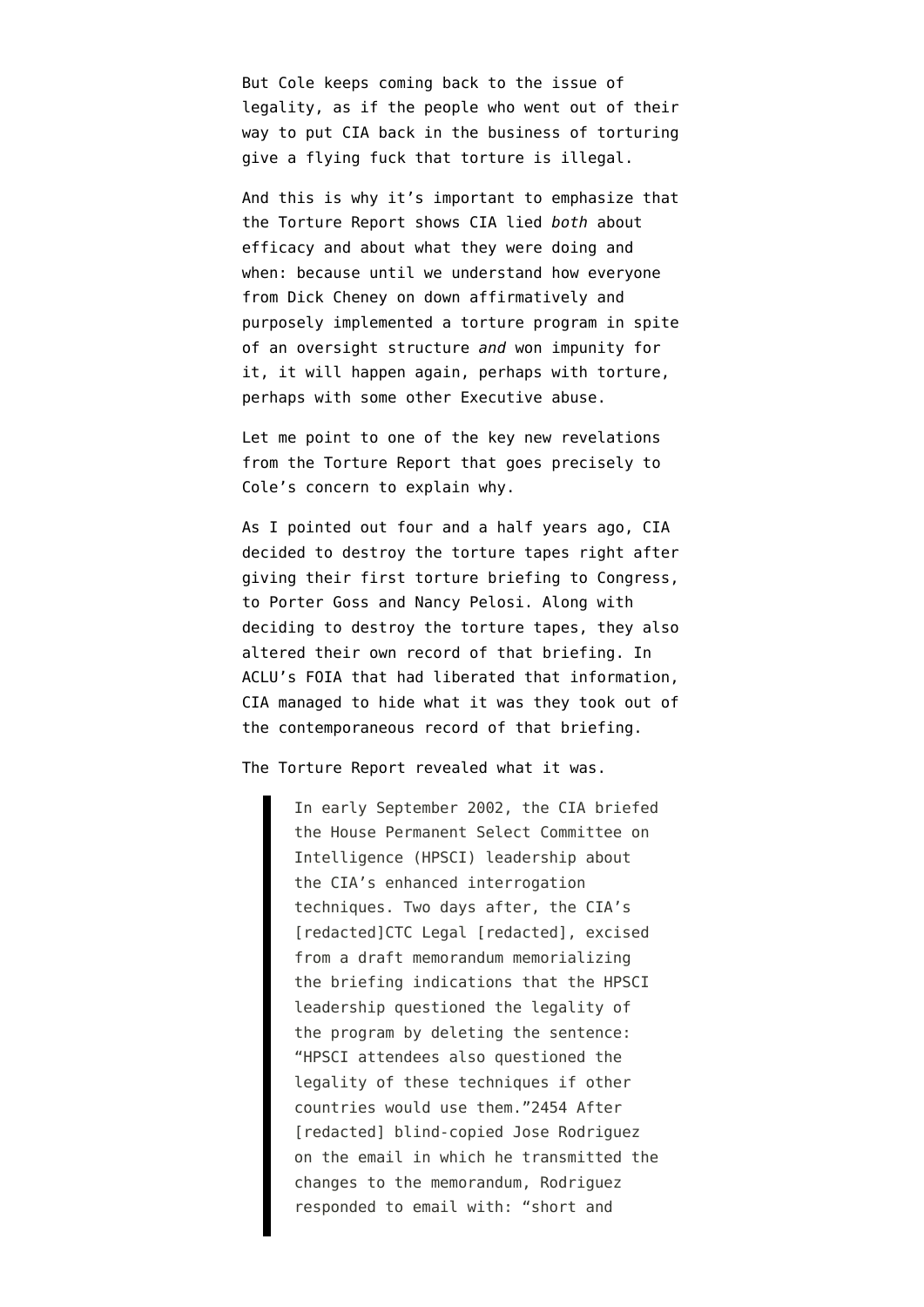sweet."

According to the CIA's own records, in the very first briefing to Congress — which was already 5 months late and only told Congress about using torture prospectively — someone raised questions about the legality of the techniques (at least if done by other countries).

More than 12 years ago, someone — precisely the people our intelligence oversight system entrusts to do this — was raising questions about legality. And CIA's response to that was to alter records, destroy evidence (remember, the torture tapes were altered sometime in 2002 before they were destroyed in 2005), and lie about precisely what they were doing for the next 7 years.

Finally, Cole remains silent about a very important confirmation from the Torture Report one which [President Obama had previously gone to](https://www.emptywheel.net/2012/04/20/the-cias-nscs-presidents-torture-program/) [some lengths to suppress](https://www.emptywheel.net/2012/04/20/the-cias-nscs-presidents-torture-program/) — one which gets at why the CIA managed to get away with breaking the law. While SSCI may not have pursued all the documents implicating presidential equities aggressively enough, it did make it very clear that torture was authorized not primarily by a series of OLC memos, but by the September 17, 2001 Presidential Finding, and that neither CIA nor the White House told Congress that's what had happened until 2004.

Torture was authorized in the gray legal zone that permits the President to authorize illegal actions. [The rest follows from there](http://foreignpolicy.com/2014/12/12/from-bush-to-obama-eyes-wide-shut-torture-drones/). The remaining question, the question you need to answer if you want to stop the Executive when it claims the authority to break the law — and this is elucidated in part by the Torture Report  $-$  is how, bureaucratically, the rest of government serves to insulate or fails to stop such illegal activity. Of course, these bureaucratic questions can get awfully inconvenient awfully quickly, [even for people like David Cole.](https://www.emptywheel.net/2014/05/12/how-david-barron-played-judge-and-jury-for-anwar-al-awlaki/)

Did the CIA get a bum rap in the Torture Report?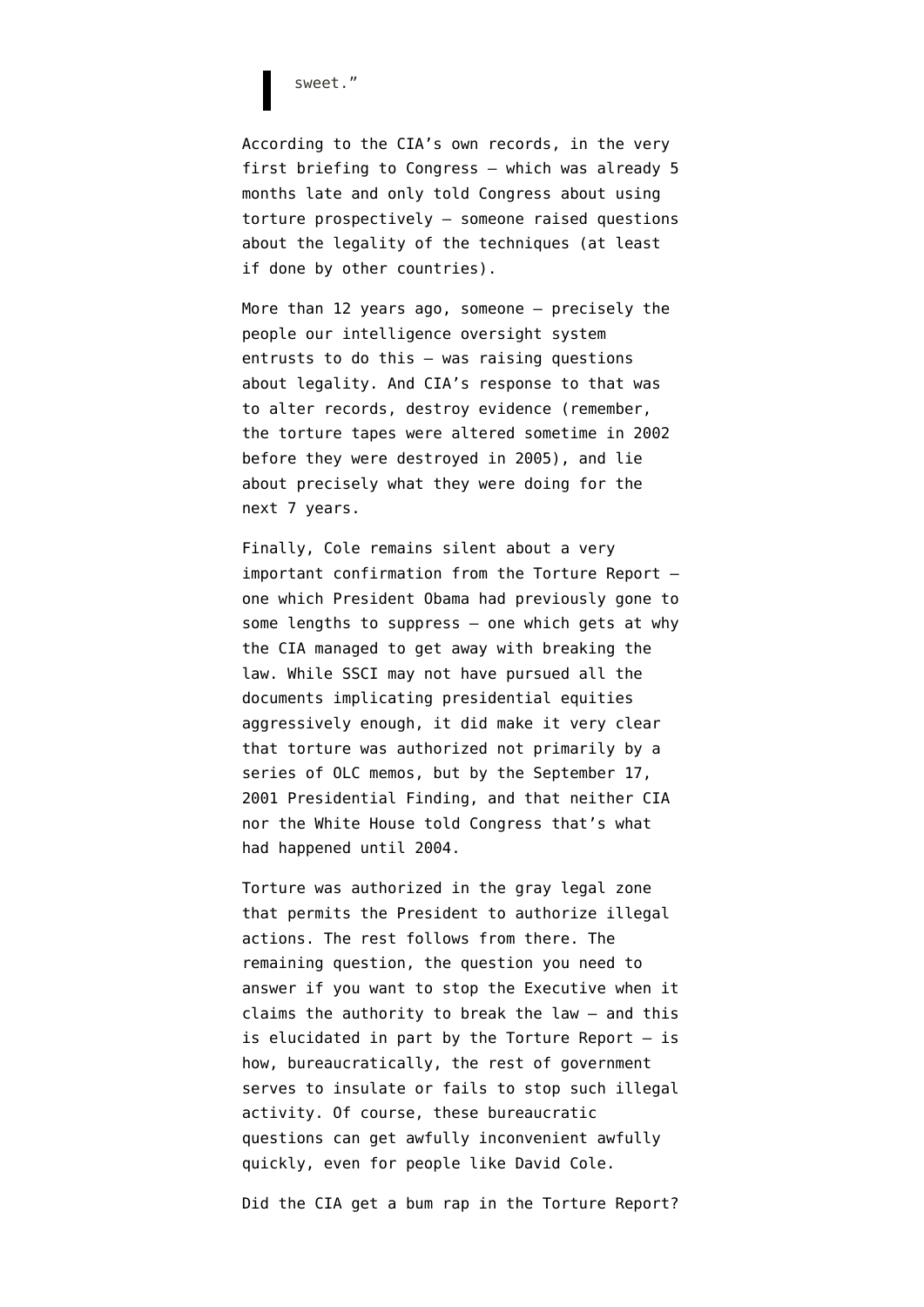In part, sure, they were just doing what they were ordered, and the CIA routinely gets ordered to do illegal things. But if you want to prevent torture — and other Executive abuses — you need to understand the bureaucratic means by which intended oversight fails, sometimes by design, and sometimes by the deceit of the Executive. Some of that — not enough, but some key new details — appear in the Torture Report.

## **[WHAT WAS THE CIA](https://www.emptywheel.net/2015/02/21/what-was-the-cia-really-doing-with-merlin-by-2003/) [REALLY DOING WITH](https://www.emptywheel.net/2015/02/21/what-was-the-cia-really-doing-with-merlin-by-2003/) [MERLIN BY 2003?](https://www.emptywheel.net/2015/02/21/what-was-the-cia-really-doing-with-merlin-by-2003/)**



On June 26, 2003, CIA posted nuclear blueprints written in English on its website, claiming they were Iraqi.

Bloomberg is [reporting](http://www.bloomberg.com/news/articles/2015-02-20/cia-s-nuclear-bomb-sting-said-to-spur-review-in-iran-arms-case) that the exhibits released in the Jeffrey Sterling case may lead the UN to reassess some of the evidence they've been handed about Iran's alleged nuclear weapons program.

> International Atomic Energy Agency inspectors in Vienna will probably review intelligence they received about Iran as a result of the revelations, said the two diplomats who are familiar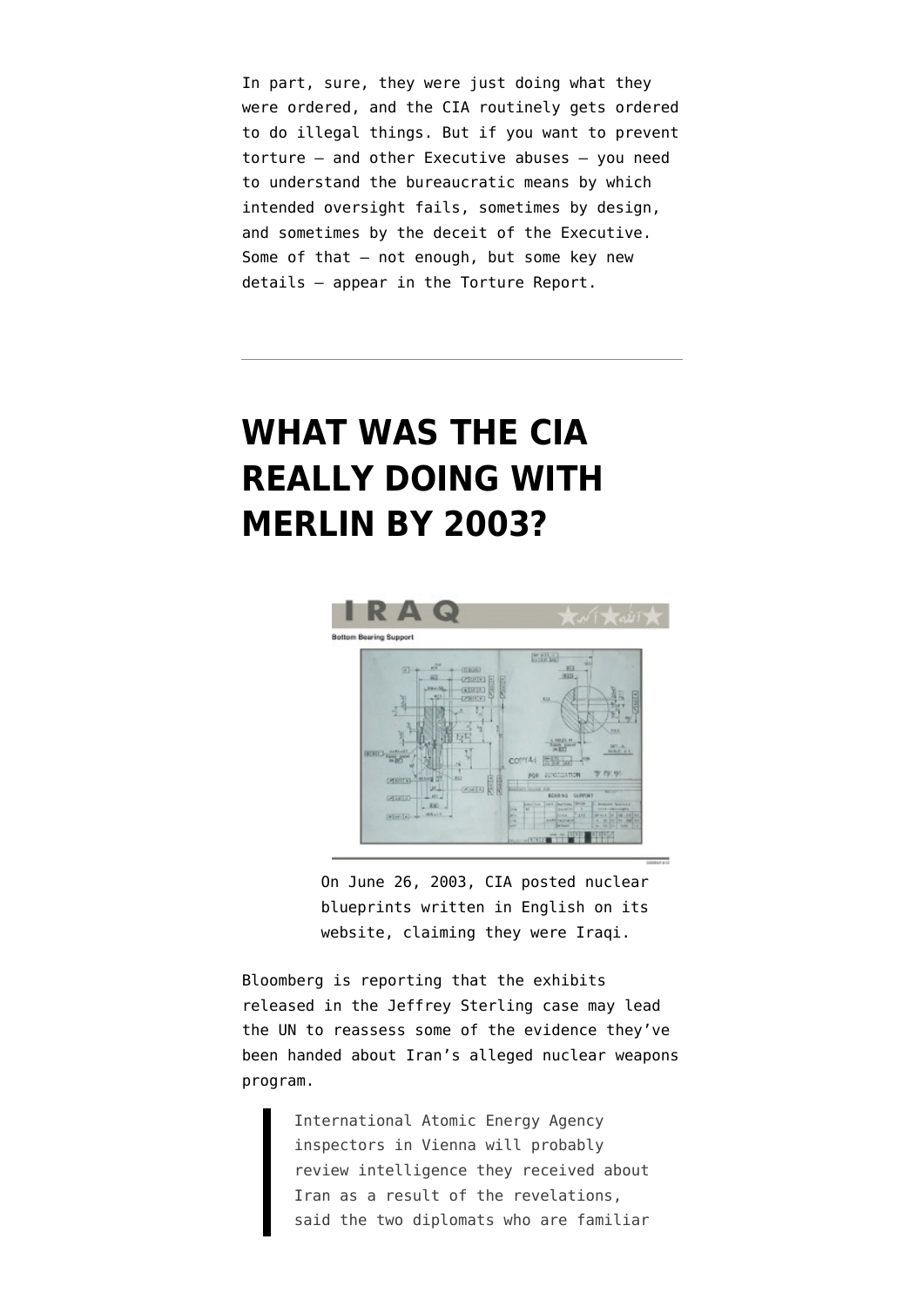with the IAEA's Iran file and asked not to be named because the details are confidential. The CIA passed doctored blueprints for nuclear-weapon components to Iran in February 2000, trial documents have shown.

"This story suggests a possibility that hostile intelligence agencies could decide to plant a 'smoking gun' in Iran for the IAEA to find," said Peter Jenkins, the U.K.'s former envoy to the Vienna-based agency. "That looks like a big problem."

Importantly, this story comes from two IAEA officials who are familiar with the evidence against Iran, and therefore would know if aspects of the Merlin caper resemble things they've been handed by the CIA, almost certainly including the [Laptop of Death](https://www.emptywheel.net/2006/12/16/googling-laptops-of-death/) laundered through MEK to the CIA in 2004.

You'll recall that immediately upon hearing some of the sketchy details of the Merlin caper I [thought of](https://exposefacts.org/the-sterling-trial-merlin-meets-curveball/) the Laptop of Death and a dubious tale, told by Iraqi nuclear scientist Mahdi Obeidi, involving the blueprints posted above. And I've only got more questions about the operation given what we learned since that day.

Here are some of those questions.

- Why did CIA immediately turn to dealing Iraq nuclear blueprints after such a clusterfuck on Merlin's first operation — and why wasn't Sterling involved?
- Why did both Bob S and Merlin tell the FBI in 2006 that Sterling was just a marginal player in the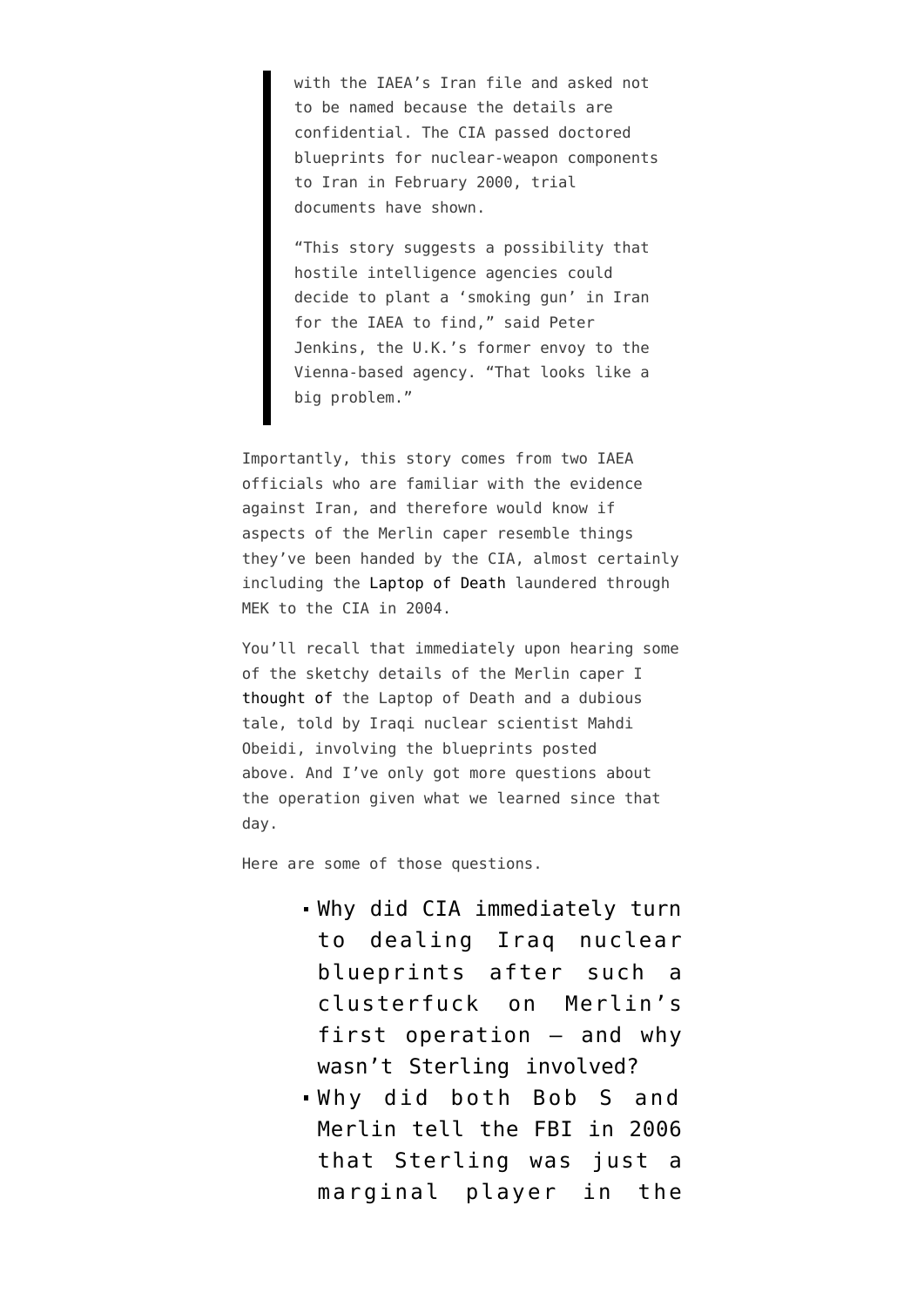### operation?

- Did the program get *more* sensitive over time?
- Why is the government claiming this part of James Risen's State of War is as sensitive than his exposure of a massive illegal wiretap program?
- Did the *kind* of deception involved change?
- What was CIA intending with its Iran approach in 2003, and what really happened with it?
- What explains the weird reception for Jeffrey Sterling's complaint at the Senate Intelligence Committee?
- Why was Bill Duhnke the top suspect?

## **Why did CIA immediately turn to dealing Iraq nuclear blueprints after such a clusterfuck on Merlin's first operation and why wasn't Sterling involved?**

As I have [laid out,](https://www.emptywheel.net/2015/02/15/the-merlin-operation-bob-s-70-thinking/) less than a month after Bob S deemed Merlin unable "to follow even the simplest and most explicit direction" ([Exhibit](https://www.emptywheel.net/wp-content/uploads/2015/01/GX44-47.pdf) [44\)](https://www.emptywheel.net/wp-content/uploads/2015/01/GX44-47.pdf), he and one other case officer who was apparently not Jeffrey Sterling (though Sterling was still nominally Merlin's handler) approached Merlin about repeating the operation with another country (Exhibit 45). David Swanson has compellingly [shown](http://warisacrime.org/content/cia-tried-give-iraq-nuclear-plans-just-iran) that that country was almost certainly Iraq. That operation, however, would be "rather more adventurous" than the Iranian op that Merlin had already proven so inadequate to.

I think it possible they bypassed Sterling because his Equal Opportunity complaints had already so soured his relationship with the CIA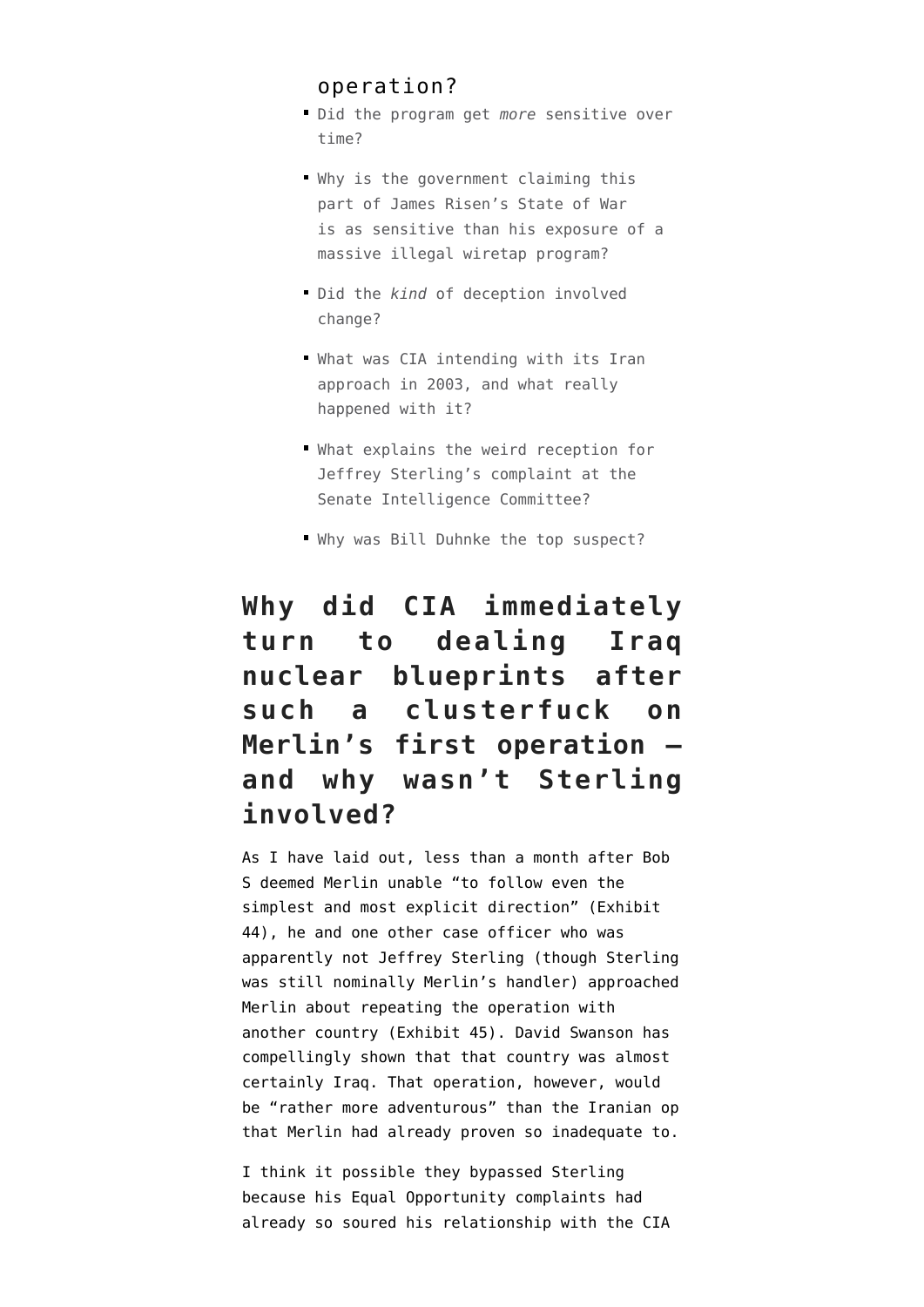they had it in for him already. But I do find it interesting that the transition to Stephen Y happened right as they moved onto this "more adventurous" operation (and Stephen Y handled Merlin through this 2003 leak).

**Why did both Bob S and Merlin tell the FBI in 2006 that Sterling was just a marginal player in the operation?**

That Bob S was bypassing Sterling in April 2000, over a month before Merlin got a new case officer, also raises questions about why he and Merlin, in what seems remarkably similar testimony to the FBI in 2006, started saying that Sterling was not a central player in the operation. Bob S was doing 70% of the thinking on the operation, he reportedly told the FBI in an February 28, 2006 interview, Sterling just 30%. Sterling served only as a "middleman" editing his letters, Merlin told the FBI in an interview within a month after Bob S'. "The details of this operation were a wild forest to Sterling," Merlin told the FBI in the same interview (though when asked on cross, he said he meant Sterling didn't understand the technical details).

Why were Bob S and Merlin both so intent in the months after Risen's book first appeared on insisting that Sterling's understanding of the operation was incomplete?

### **Did the program get** *more* **sensitive over time?**

Everything introduced at the trial treats the Merlin operation as a clandestine information collection operation. Yet a heavily redacted [filing](http://ia902702.us.archive.org/35/items/gov.uscourts.vaed.261167/gov.uscourts.vaed.261167.245.0.pdf) submitted in support of having Retired Colonel Pat Lang testify and other details from the trial suggest the operation got *more* sensitive as it went along. Like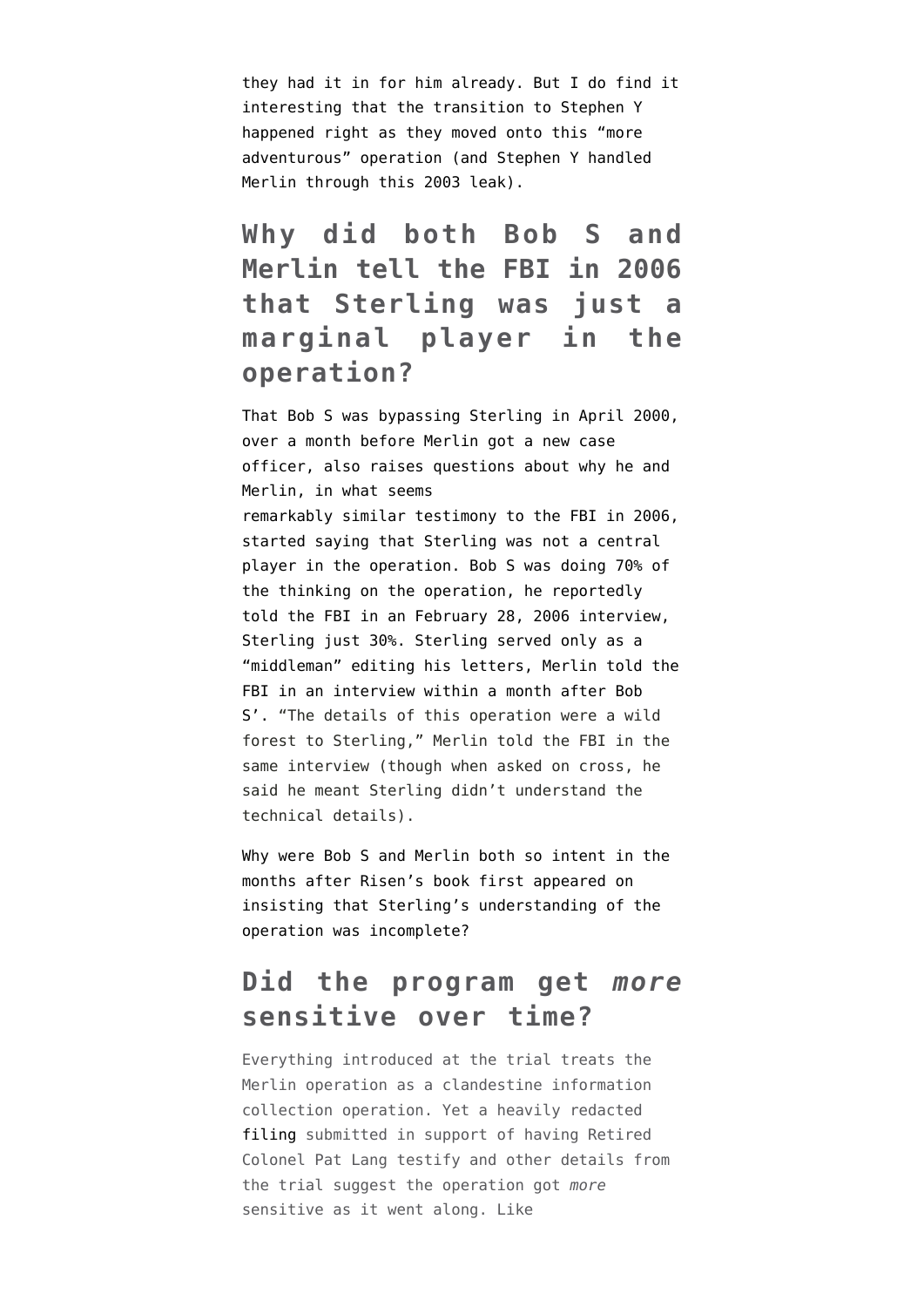the contemporaneous cables, the filing suggests the operation was clandestine. "The [redacted] operation was conducted as a [redacted] clandestine intelligence operation." But it also makes it clear that the government was trying to argue that this clandestine operation was covert. Note, for example, the discussion of CIA "electing" to notify Congress, obtain approval from the CIA Director, and … something redacted. That suggests the government went through some or all of the motions of the same kind of notice required under a Finding, without it being a formally covert operation. Risen may have been trying to get at this question, too, when he asked Bill Harlow's counterpart somewhere (this wouldn't have been at NSC, but it might have been at Sandia Lab), "he knew that President Clinton had approved the plan…but wanted to know if it had been reapproved by President Bush" ([Exhibit 106](https://www.emptywheel.net/wp-content/uploads/2015/01/GX-105-108-CIA-Risen-Response.pdf); note, this appears to have been a seeded question, and not one that Sterling would have reason to pitch).

But two things suggest the program got, formally, more sensitive, perhaps even escalating to a covert operation that the US would want to deny. First, there are the two "facts" mentioned in the Lang filing that had not been shared with the defense, even though Lang was purportedly read into all the evidence pertaining to the Sterling defense. Then there's an odd exchange that happened with Condi Rice. Eric Olshan asked "did everyone at the NSC know about this specific classified information?" (remember, within weeks, Bob S would tell the FBI more than 90 people were briefed into this compartment). Defense attorney Barry Pollack objected that the question was beyond the protective order. But Olshan insisted it wasn't, and Judge Brinkema judged that "the government is very sensitive to the protective order and I doubt they would go beyond it." The suggestion was that very few people at NSC were read into the precise details of the program when Condi talked NYT out of publishing in 2003.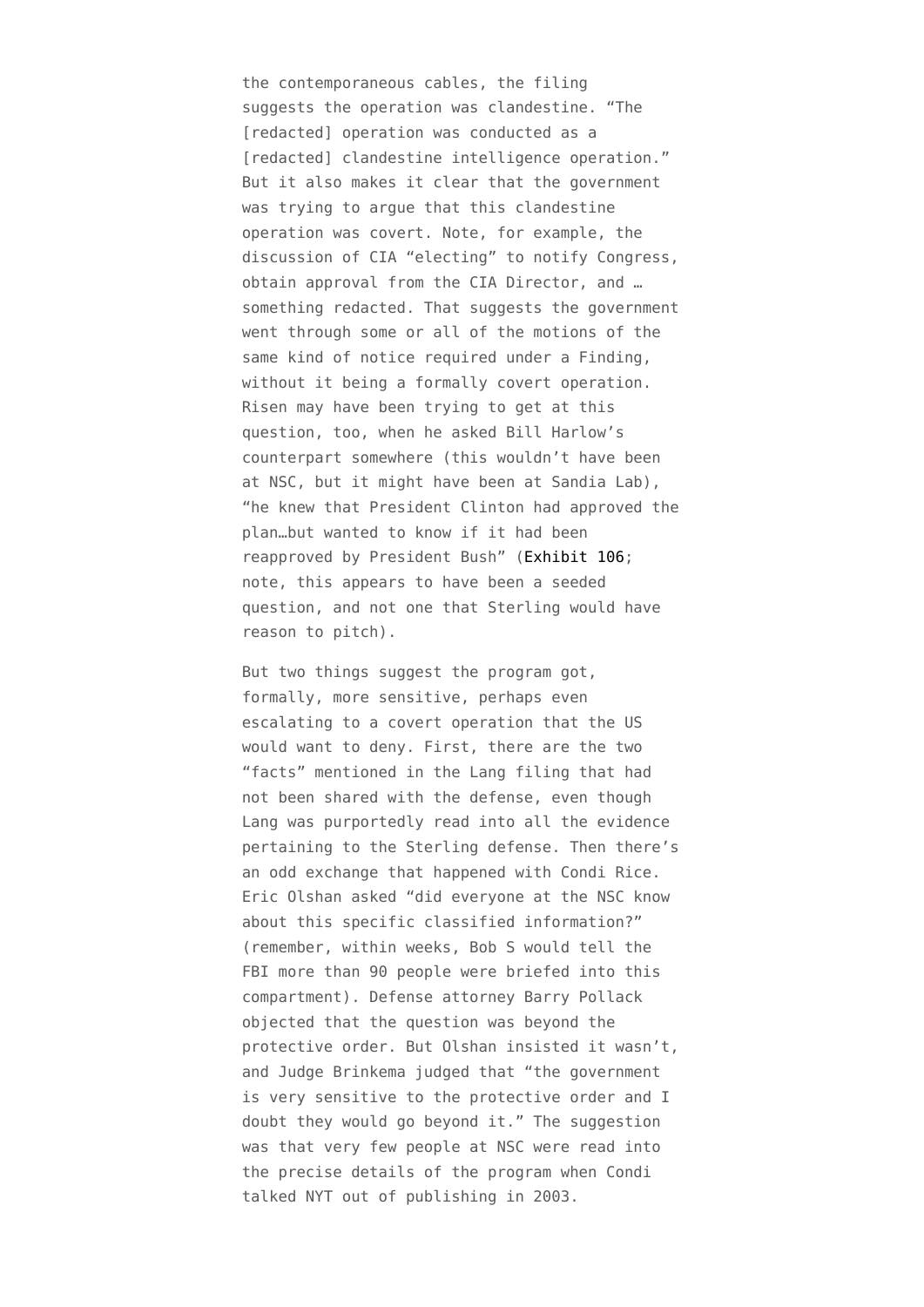All of this leads me to believe that the program had gotten much more sensitive between the time Sterling was booted off the program in 2000 and the time Risen was reporting the story in 2003.

If so, why?

**Why is the government claiming this part of James Risen's** *State of War* **is as sensitive than his exposure of a massive illegal wiretap program?**

The program would have *had* to have gotten more sensitive over time, if any of the implications about the relative sensitivity of the chapters of Risen's book — including the series of witnesses claiming Chapter 9 was the only one they read (though jurisdictional issues explain some of this, given that Risen's NSA chapter came under MD's purview) are to be believed.

After all, elsewhere in Risen's book, he exposed a massive illegal wiretapping program that directly contravened FISA. He exposed a program that — we now know –directly implicated the Attorney General and Vice President in criminal wiretapping.

Yet the CIA and DOJ want us to believe that this program — described in contemporaneous CIA cables as an effort to give Iran a blueprint to find out if they wanted it  $-$  was more sensitive than that massive illegal program? (Admittedly this may all stem from the CIA thinking it is the center of the universe.)

## **Did the** *kind* **of deception involved change?**

Those questions all make me wonder whether the kind of deception  $-$  and the audience  $-$  changed,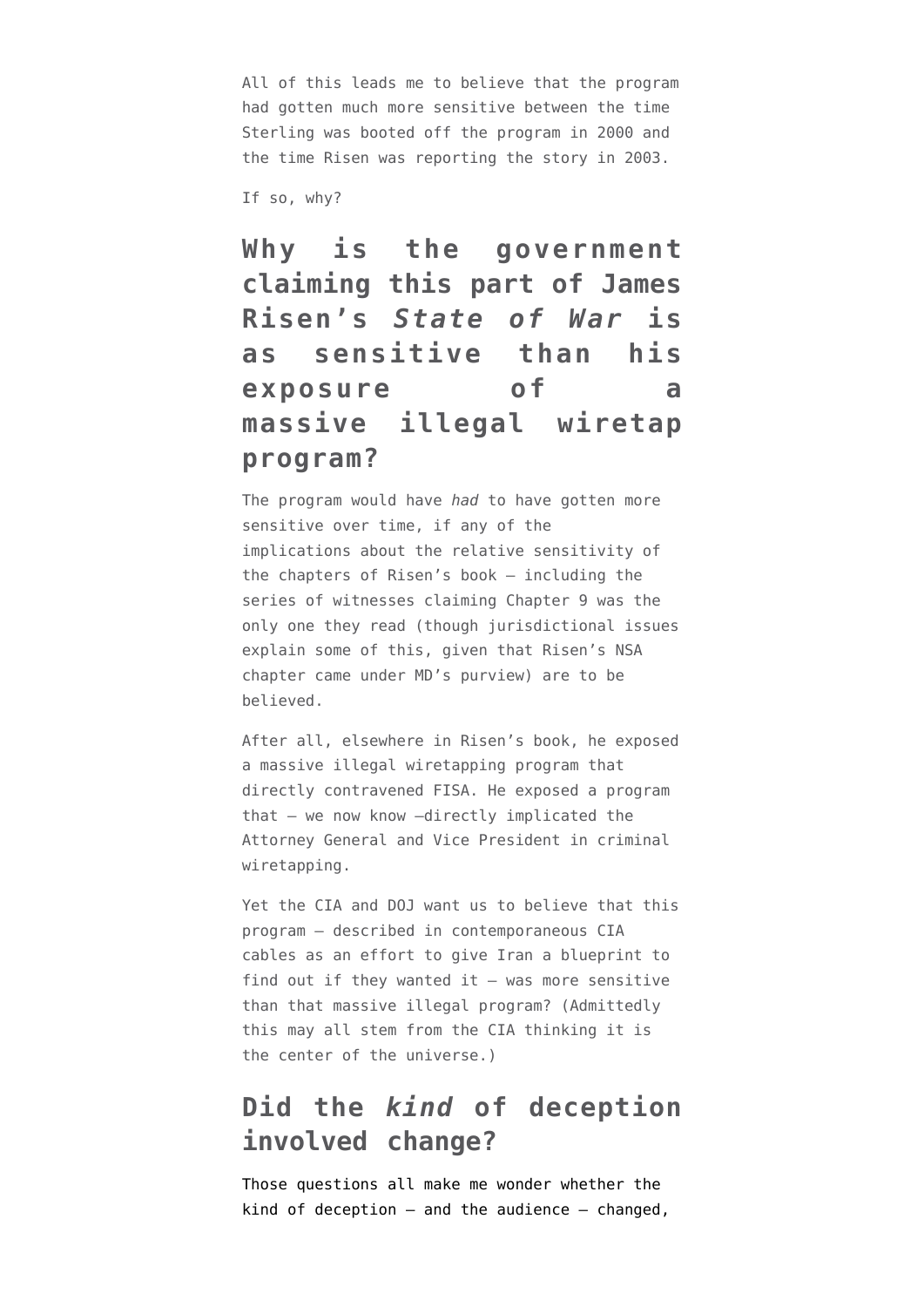if the project got more sensitive.

This program was established in January 1997 to,

create and sustain operational access to the Iranian nuclear target. [Merlin's] goals on behalf of [CIA] will be to gain insight into the stage of development of the Iranian nuclear program and to collect [redacted] information on their contacts with foreign nuclear scientists. Asset will also be involved in the ultimate operational objective of delivery and/or design of a piece of nuclear equipment needed by the Iranians. [\(Exhibit 5](https://www.emptywheel.net/wp-content/uploads/2015/01/GX6-15.pdf))

As far as we can tell, Merlin's outreach to Iranian scientists never developed substantive responses, much less insight into their alleged nuke program.

By May 1997, the focus had shifted even more to the blueprints (Exhibit 6).

> The goal is to plant this substantial piece of deception information on the Iranian nuclear weapons program, sending them down blind alleys, wasting their time and money, and discrediting Russian designs and equipment in their eyes. The terminology and list of parts are sufficiently specific that we stand a good chance of learning whether the Iranians have in fact adopted the design and trying to make it work.

This seems to suggest this operation was, in part, about trying to get the Iranians to adopt a parts list that would require they purchase in the US, which would be far easier for the CIA to track and thereby monitor Iranian progress. (Such a plan also seems similar to the monitoring of things like aluminum tubes the US was doing before the Iraq War, with all the implications of that.)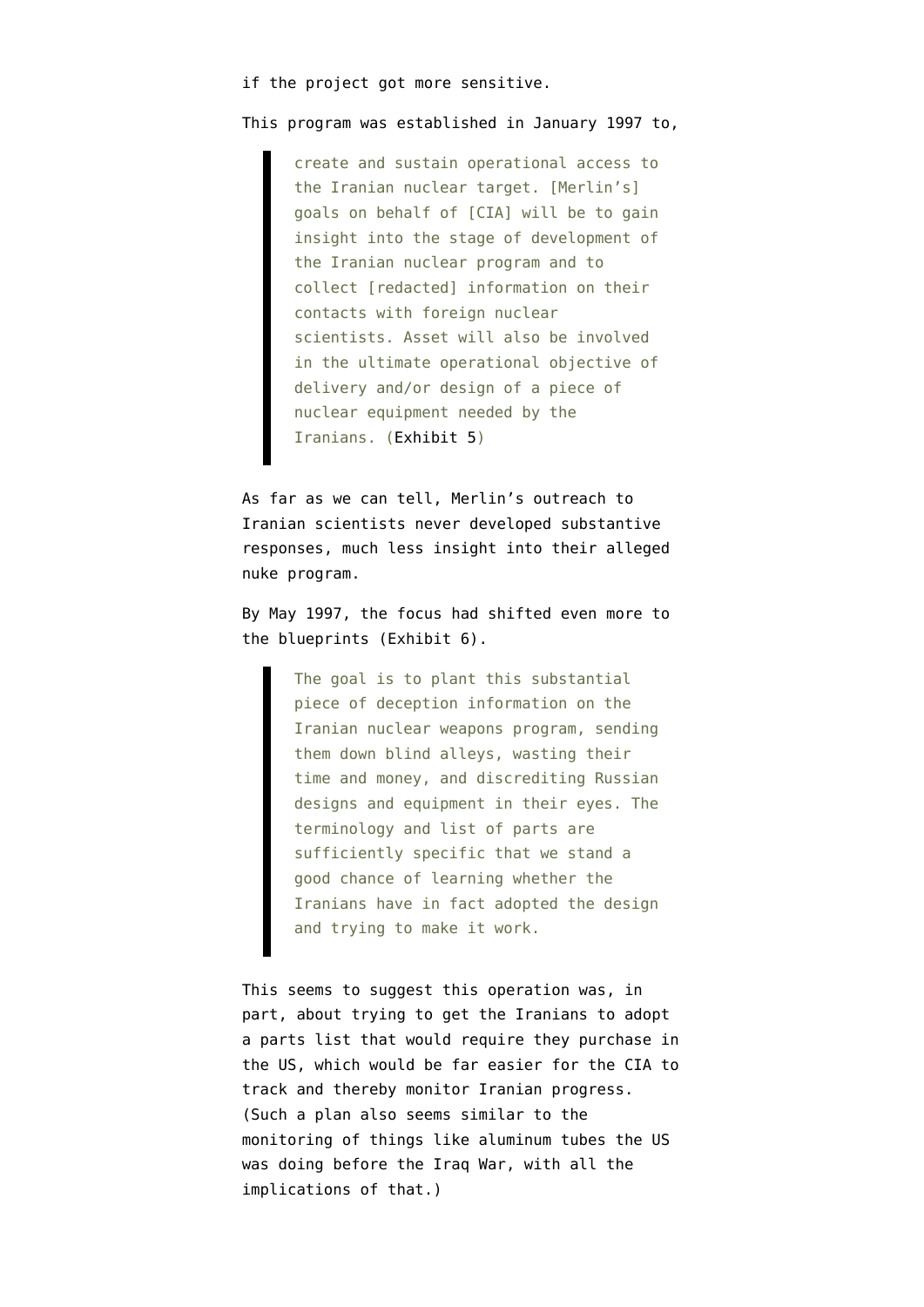That was largely the goal as laid out in the December 1998 cable (Exhibit 16) where Bob S laid out the goal to approach Iranian Subject 1, who apparently was in the process of being assigned to serve as Iran's IAEA Head of Mission in Vienna (see [Exhibit 3\)](https://www.emptywheel.net/wp-content/uploads/2015/01/DX-3-4.pdf). That cable is notable, however, for its judgment that,

> The major hurdle here is that neither we nor [Merlin] want him to go to Iran, which would almost certainly be their request. But if we have planted the information and strung them along a bit before facing this issue we would be prepared to let the operation end at that point if necessary.

This admits that the point was dealing the blueprints, and the CIA would even have Merlin balk on an offered nuclear deal — which surely would have alerted the Iranians — if the Iranians asked him to travel to Iran.

In a cable [\(Exhibit 46](https://www.emptywheel.net/wp-content/uploads/2015/01/GX44-47.pdf)) planning the replacement of Sterling (and including 3 offices besides Vienna that were working with local liaison services — one of which would surely be Tel Aviv– to track any Iranian response), Bob S reiterated that goal. "The goal of the operation is to waste as much Iranian nuclear weapons expertise and money as possible."

Curiously, the cable describing the handover from Sterling to Stephen Y [\(Exhibit 47\)](https://www.emptywheel.net/wp-content/uploads/2015/01/GX44-47.pdf) also notes that Merlin and his wife would be taken to a [CIA] setting to go over issues Merlin and his wife had covered in their initial debrief, which should cover more systematic Russian bomb construction.

All of which is to say for the period covering Sterling's involvement, the story remained consistent. The idea of planting the blueprints was about wasting Iranian time (not unlike the StuxNet plan, though via different means).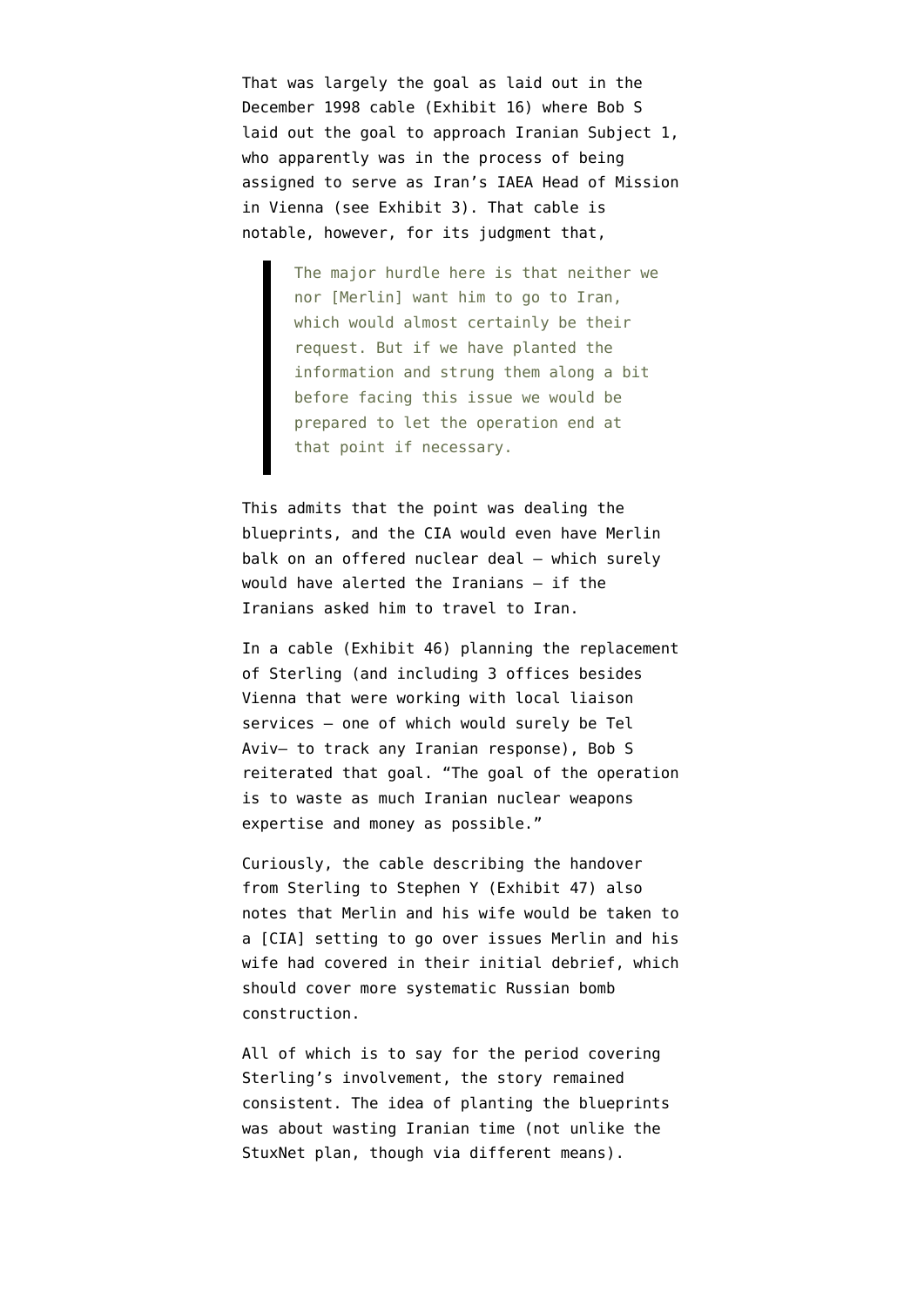### **What was CIA intending with its Iran approach in 2003, and what really happened with it?**

The same cannot be said about the CIA's plan to use Merlin to approach the Iranians again, after 3 years of having gotten absolutely no response to the first outreach (or, implicitly from Merlin's testimony, from any of the other countries Merlin approached), as captured in a March 11, 2003 cable [\(Exhibit 103\)](https://www.emptywheel.net/wp-content/uploads/2015/01/GX103.pdf). The cable, apparently coordinated with the Near East and Counter Espionage Divisions of CIA, is titled, "Surveilling the Iranians in City A for a Classified Program No. 1 Approach." It describes Bob S' plan to surveil Iranians in City A. And that's all the explanation, aside from the indication Bob S plans a unilateral approach to the Iranians at the end of the month, pending meeting with Merlin and his handler.

Whatever this operation was, it seems a more haphazard event than even having Merlin drop off a nuclear blueprint wrapped in a newspaper. And in a mostly redacted cable, none of the unredacted discussion describes the intent of dealing off nuclear blueprints to the Iranians for a second time.

### **Why was CIA satisfied continually throwing out million dollar blueprints without getting a response?**

As noted, with Iran, with (presumably) Iraq, and with the other country or countries which Merlin also approached, Merlin got no response.

#### None.

The government introduced a stipulation ([Exhibit](https://www.emptywheel.net/wp-content/uploads/2015/01/GX-161-163-166-168.pdf) [166\)](https://www.emptywheel.net/wp-content/uploads/2015/01/GX-161-163-166-168.pdf) at the Sterling trial revealing the CIA had spent at least \$1.5 million to develop the blueprint that Merlin wrapped in a newspaper and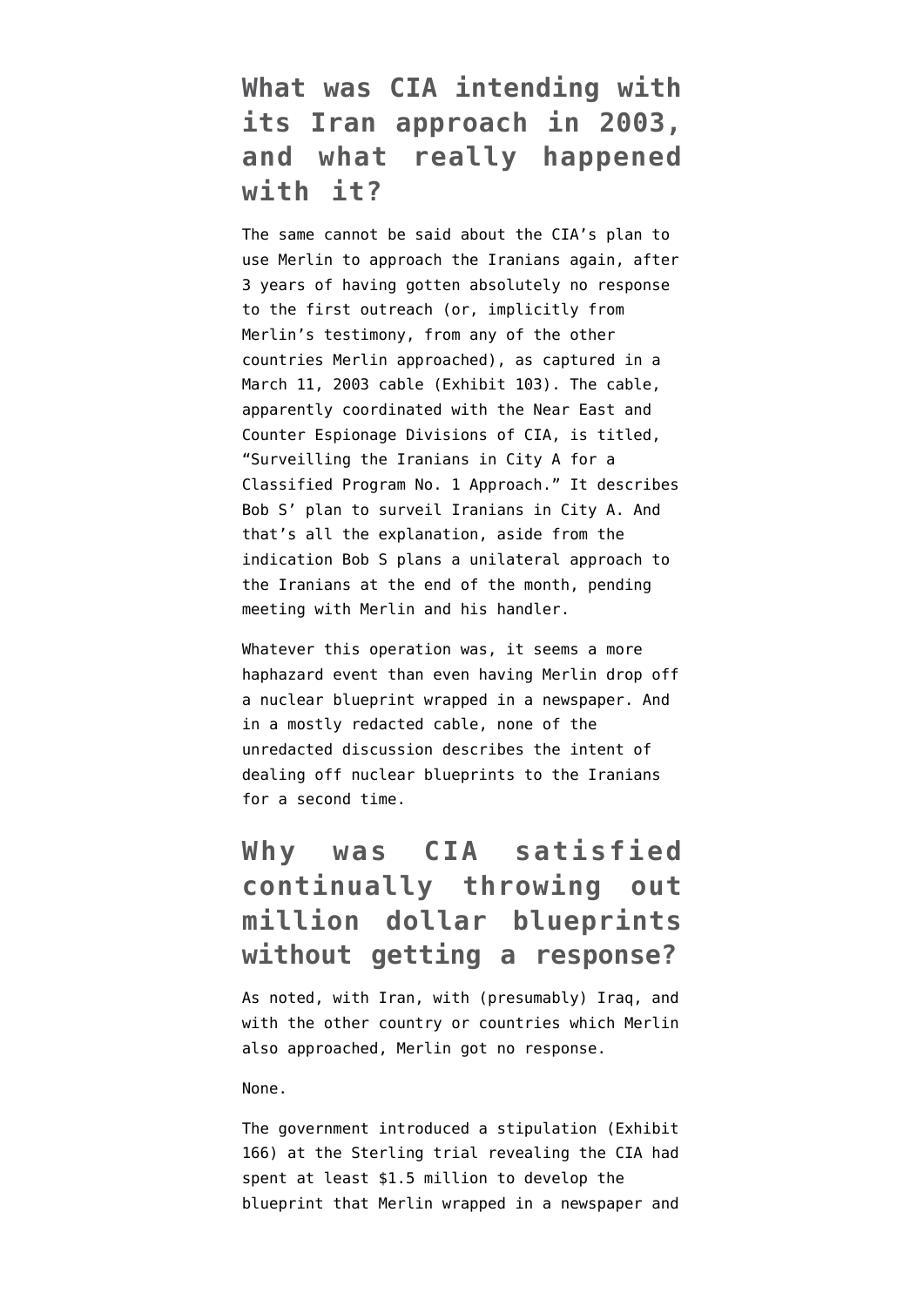left in a mailbox. Presumably, there were additional costs for each time Merlin dropped a newspaper wrapped blueprint in a mailbox. We can presume at least one of those — the blueprint dropped on Iraq, which had given up its nuclear program 9 years earlier — was completely wasted, at least if the purpose was to get the target to waste money on a nuclear program.

And yet the CIA considered the Iranian drop, at least, to be a success.

Why?

### **What explains the weird reception for Jeffrey Sterling's complaint at the Senate Intelligence Committee?**

Particularly given the curious status of the program involving some kind of Congressional notice, there's some weird stuff about the Senate Intelligence Committee treatment of Sterling's Merlin complaint.

Jeffrey Sterling went to the Senate Intelligence on March 5, 2003 to raise concerns about the operation given "current events." He met with Vicky Divoll — a Democratic staffer Mark Zaid had contacted — and Donald Stone — who was in charge of whistleblower issues. Both staffers showed an appropriate amount of skepticism, given Sterling's ongoing disputes with CIA, and Stone was a bit peeved that Sterling hadn't first gone to CIA's Inspector General. But Divoll and Stone differ about what happened next.

Divoll remembers a meeting with her, Stone, and Staff Director Bill Duhnke immediately after the meeting, with Lorenzo Goco (who covered this portfolio) being pulled in. Divoll also remembers Duhnke ordering them to write a memo right away. Note, Divoll got fired for what she claims credibly were political reasons shortly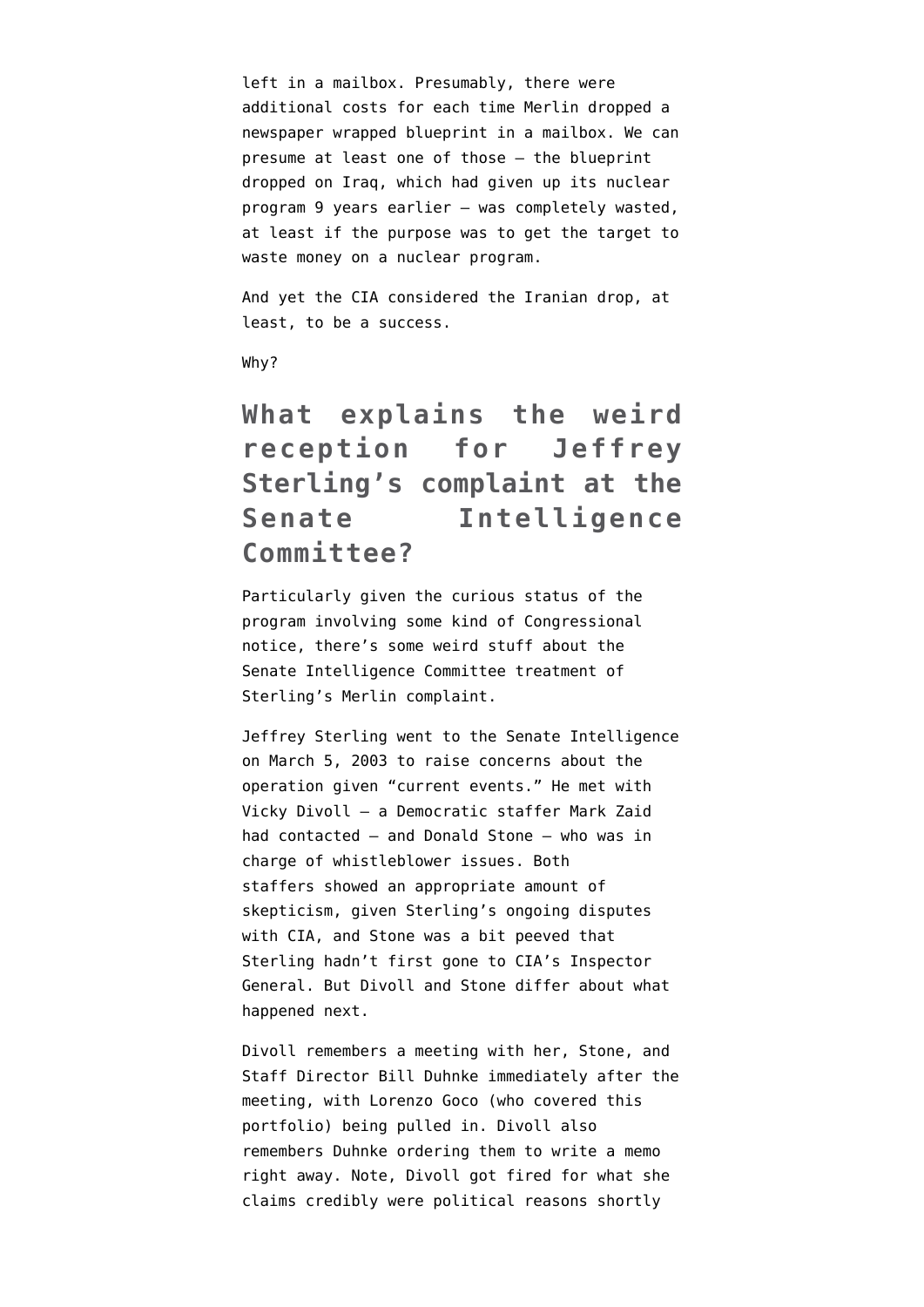thereafter, but she blinked, a lot, during cross-examination (and she wears glasses, so it's not a contacts issue).

Stone, however, recalls a meeting involving just him and Bill Duhnke later. Perhaps at that meeting, Bill Duhnke told him there was an investigation into some kind of compromise (CIA referred the leak on April 7 and FBI opened the investigation on April 8), though Stone insisted he didn't know it involved a leak to the press. Worse, James Risen had tried to contact him on his direct line. And that's why, Stone said, he wrote the report, to admit that Risen had tried to contact him but that he hadn't spoken with him. Divoll said Stone wrote the draft and she reviewed it against her notes (though she appears to have an overestimation of her own note-taking skills). And Stone said he got rid of his notes at some point before his FBI interviews.

The thing is, Stone never got around to writing the report until April 25 [\(Exhibit 101\)](https://www.emptywheel.net/wp-content/uploads/2015/01/GX-100-101-110-117-119-124.pdf), coincidentally the very same day Risen called the CIA with a completed draft of his story ([Exhibit 112](https://www.emptywheel.net/wp-content/uploads/2015/01/GX-105-108-CIA-Risen-Response.pdf)). And it seems no one had done any official channel follow-up on the report until someone — presumably Duhnke, though the sender is redacted, sent Goco an email on April 24 (Exhibit 110) asking about his follow-up and, the next day, instructing, "please attempt to schedule the meeting" to follow-up today. It must have been that last minute follow-up the day before and day that Stone wrote the report — that Stone refers to when he writes,

> To follow up, it was decided that at the next opportunity, the [redacted] account monitor would ask a question on the degree to which such plans are modified and the approach to making sure there is no benefit to the target or a buyer of the plans. Such a briefing is to take place in the near future.

That is, the report and the official follow-up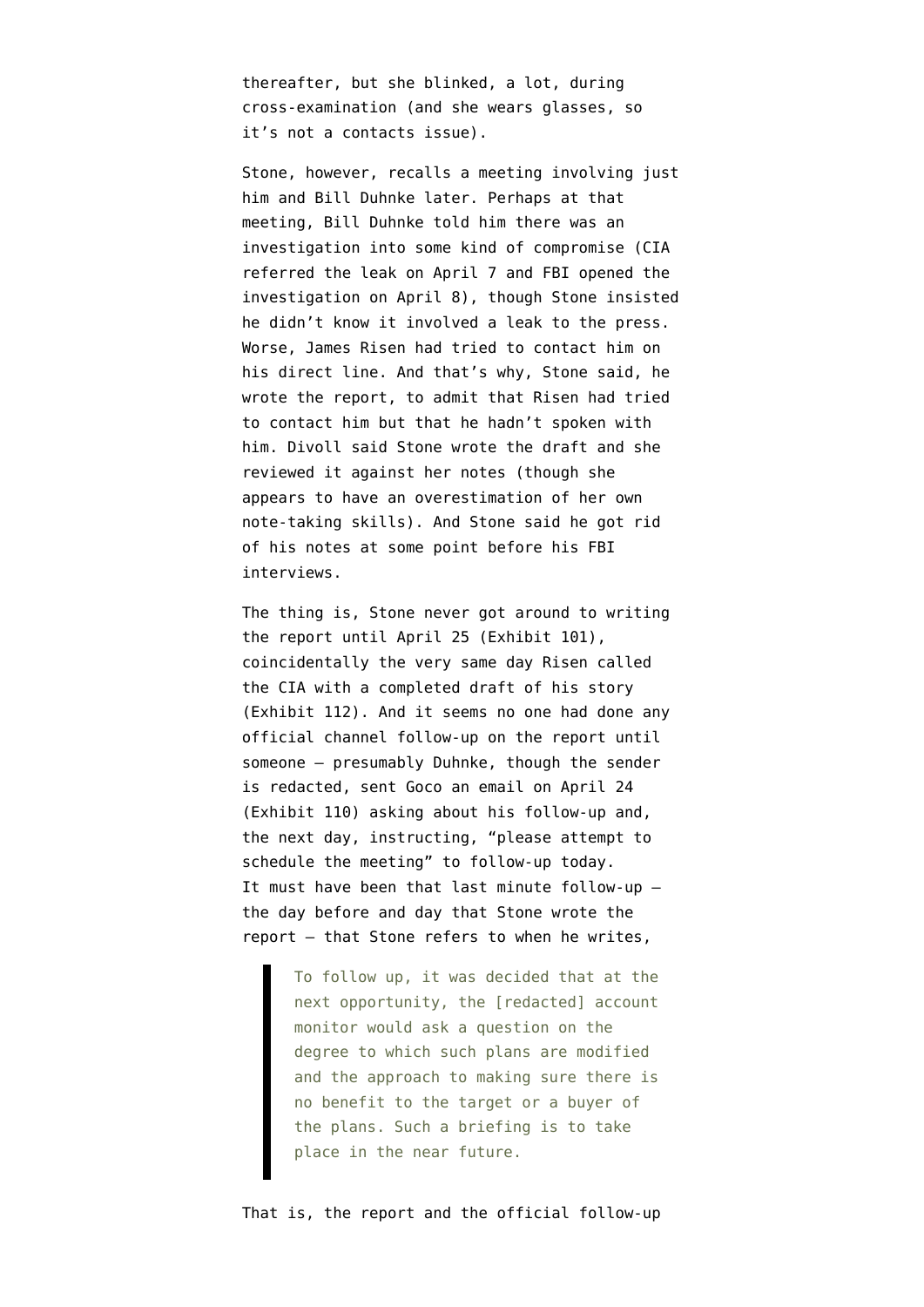was constructed with the FBI's leak investigation in mind at a point when Risen already had a story done.

Which is why the details Stone provided the FBI, which would have been captured in his notes but which didn't show up in the report, are so interesting. First, Sterling said that "they did the equivalent of throwing it over a fence," an admission of how shoddy the pass-off of the blueprints was. Then, that one of CIA's two assets involved "got cold feet," an admission that Merlin almost backed out just before the trip to Vienna. And that one asset (it actually sounds like Stone might have meant Human Asset 2, the other Russian, [which the](https://www.emptywheel.net/2015/02/02/merlin-both-russian-engineers-had-problems-with-the-blueprints/) [records actually support\)](https://www.emptywheel.net/2015/02/02/merlin-both-russian-engineers-had-problems-with-the-blueprints/) "recognized the plans were faulty."

In other words, Sterling told SSCI a number of details that not only correspond with known details of the operation, but which show up in Risen's book, but Stone (writing after Bill Duhnke told him of the leak investigation) didn't include those details in the report. Stone didn't know when he destroyed his notes, but he didn't have them when he met with the FBI.

### **Why was Bill Duhnke the top suspect?**

Finally, there's Bill Duhnke, who not only didn't testify at the trial, but didn't cooperate with the investigation. While classified witnesses who did not testify also [named](http://fas.org/sgp/jud/sterling/083011-reply168.pdf) Vicki Divoll, as someone who had "a vendetta" against the CIA (as a Bob Graham staffer, she would have been tied to acute criticism of CIA for missing 9/11), Bill Harlow and Special Agent Hunt both said they considered Duhnke a top suspect at the beginning of the investigation. Since that point, because SSCI Chair Pat Roberts refused to cooperate, FBI never really could have ruled out Duhnke.

What I don't understand is why both people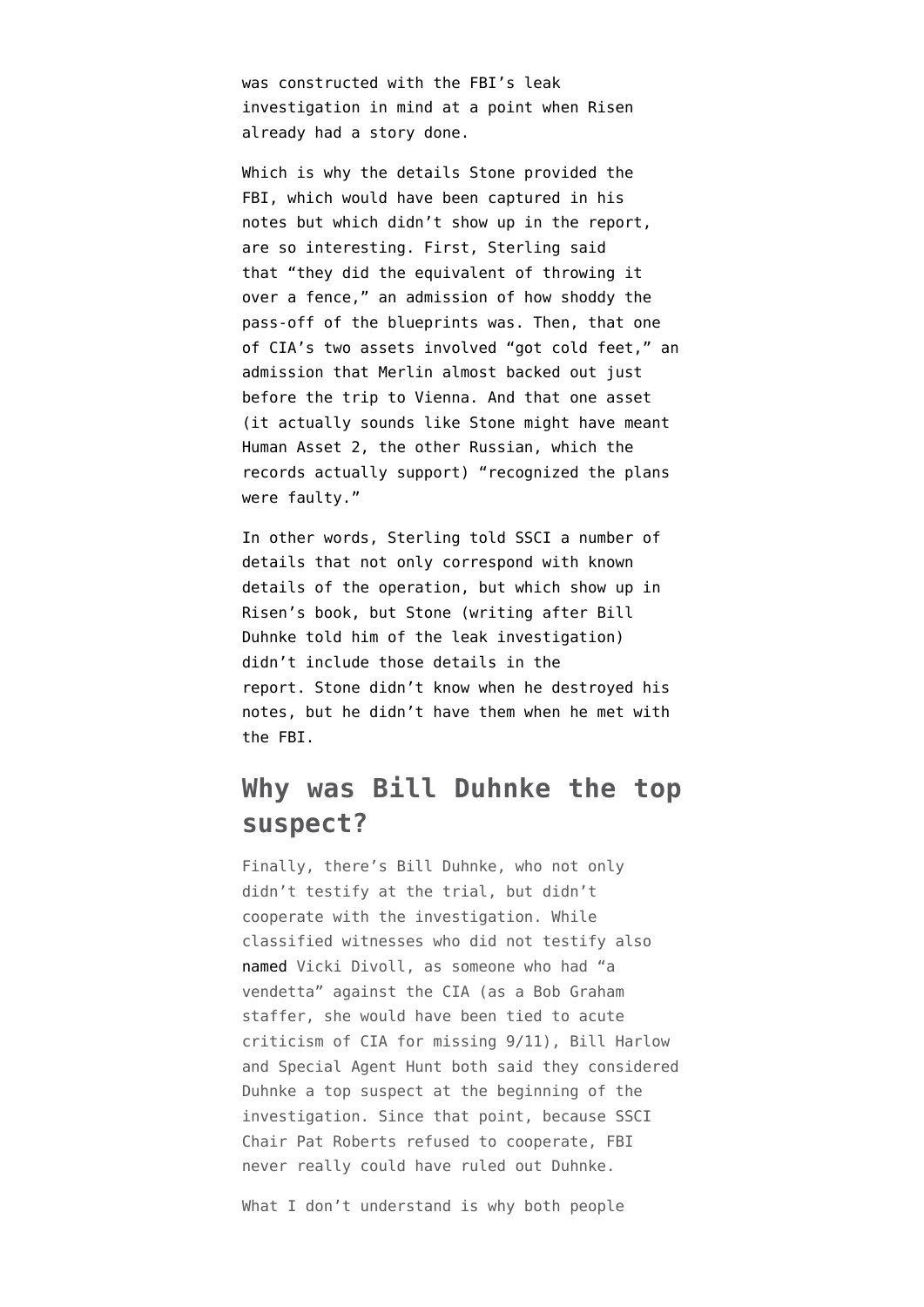considered Duhnke the leading suspect, especially since he only heard of Sterling's complaints second-hand. Duhnke was a Richard Shelby staffer (and in recent years, has once again rejoined him as a key staffer), but remained at SSCI after Shelby left in the wake of allegations the Senator had leaked details of a wiretap on Osama bin Laden's satellite phone (which may have been a critique of CIA's failures prior to 9/11). But as he resumed the top SSCI staff position in 2003, Duhnke staffed Roberts as the Senator showed great deference to the CIA (as well as to Vice President Cheney). And very significantly, if the Merlin operation did get more sensitive between 2000 and 2003, Duhnke would have attended whatever Gang of Four briefings in this period included staffers. For example, Bill Duhnke [staffed](https://www.emptywheel.net/wp-content/uploads/2009/04/090506-Torture-Briefings.pdf) Roberts at the February 4, 2003 briefing at which Roberts agreed to the destruction of the torture tapes, quashed oversight efforts Graham had put into place, and — [according to the CIA but contested by Roberts](https://www.emptywheel.net/2010/02/22/pat-roberts-10-reasons-right-off-not-to-exercise-oversight-over-torture/) [himself](https://www.emptywheel.net/2010/02/22/pat-roberts-10-reasons-right-off-not-to-exercise-oversight-over-torture/) — said he could think of 10 reasons right off not to exercise more oversight over torture. Having been part of Roberts' hackery for a few months, why did CIA regard Duhnke to be hostile? And why did they think he had enough information about the operation to be able to leak it to Risen?

There were details of the story Risen had early on — that Merlin had been used (rather than might be, as Risen reported in his book) with other countries, that the fire set handoff was part of a "larger program" to sabotage Iran's nuke program — that didn't make it into his book but which reflected knowledge that Sterling didn't appear to have. They would also seem to reflect larger concerns about the program that had to come from someone with more visibility into what the CIA was doing. Did CIA know overseers at SSCI had such concerns?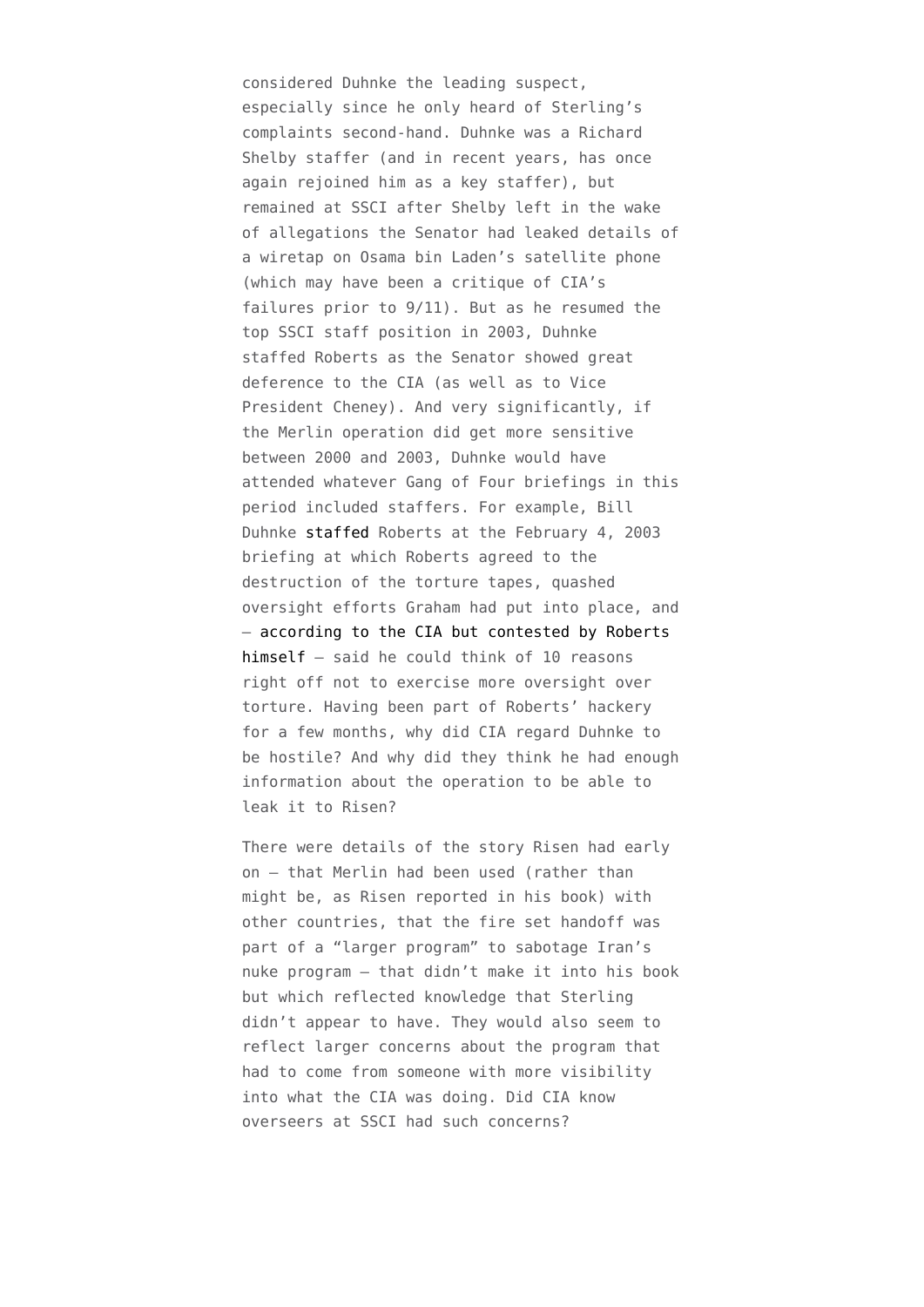## **[SHORTER GOP](https://www.emptywheel.net/2014/12/17/shorter-gop-intelligence-oversight-oversights-out-for-summer/) [INTELLIGENCE:](https://www.emptywheel.net/2014/12/17/shorter-gop-intelligence-oversight-oversights-out-for-summer/) ["OVERSIGHT'S OUT FOR](https://www.emptywheel.net/2014/12/17/shorter-gop-intelligence-oversight-oversights-out-for-summer/) [SUMMER!"](https://www.emptywheel.net/2014/12/17/shorter-gop-intelligence-oversight-oversights-out-for-summer/)**

I'm just now getting around to the GOP [rebuttal](http://www.intelligence.senate.gov/study2014/minority-views.pdf) to the Senate Report. While it does raise a few decent points, it engages in a whole slew of the kind of word games the Bush Administration used to hide torture in the first place (I honestly would love to read a serious study of this whole project as an epistemological exercise).

Thus far, however, I most adore this paragraph on Congressional oversight.

> The Study claims, "[t]he CIA did not brief the Senate Intelligence Committee leadership on the CIA's enhanced interrogation techniques until September 2002, after the techniques had been approved and used."88 We found that the CIA provided information to the Committee in hearings, briefings, and notifications beginning shortly after the signing of the Memorandum of Notification (MON) on September 17, 2001. The Study's own review of the CIA's representations to Congress cites CIA hearing testimony from November 7, 2001, discussing the uncertainty in the boundaries on interrogation techniques.89 The Study also cites additional discussions between staff and CIA lawyers in February 2002.90 The Study seems to fault the CIA for not briefing the Committee leadership until after the enhanced interrogation techniques had been approved and used. However, the use of DOJ-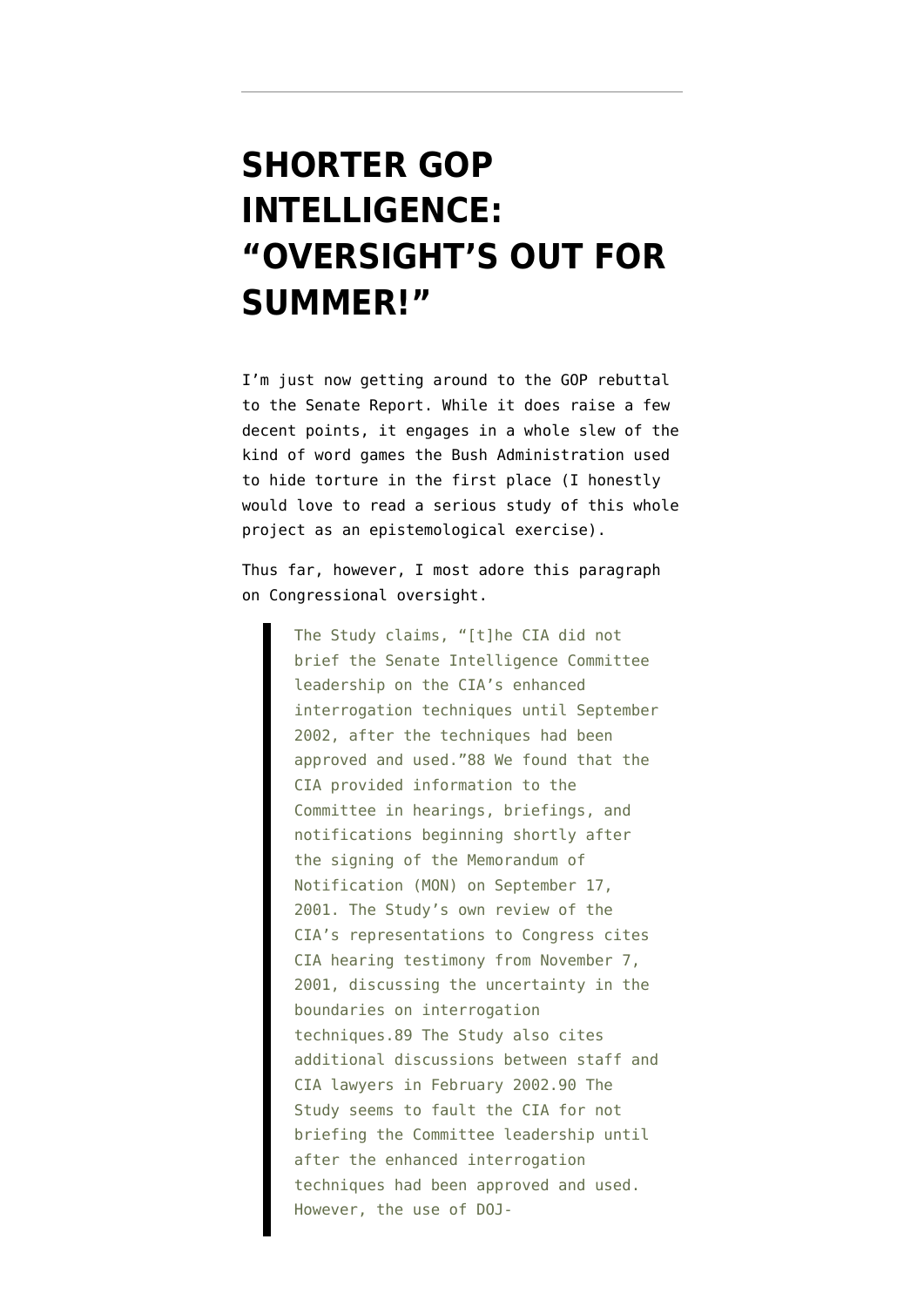approved enhanced interrogation techniques began during the congressional recess period in August, an important fact that the Study conveniently omitted.92 The CIA briefed HPSCI leadership on September4, 2002. SSCI leadership received the same briefing on September 27, 2002.93

I am somewhat sympathetic to the first claim. As it notes, at a briefing for what appears to be the Senators (as opposed to staff) on November 7, 2001, Deputy Director of Operations [said](http://www.intelligence.senate.gov/study2014/executive-summary.pdf) something that should have set off alarm bells.

> Deputy Director of Operations (DDO) James Pavitt assured the Committee that it would be informed of each individual who entered CIA custody. Pavitt disavowed the use of torture against detainees while stating that the boundaries on the use of interrogation techniques were uncertain—specifically in the case of having to identify the location of a hidden nuclear weapon.2447

> 2447 "We're not going to engage in torture. But, that said, how do I deal with somebody I know may know right now that there is a nuclear weapon somewhere in the United States that is going to be detonated tomorrow, and I've got the guy who I know built it and hid it? I don't know the answer to that." (*See* transcript of Senate Select Committee on Intelligence MON briefing, November 7, 2001 (DTS #2002-0611);

#### Whoa!

Pavitt effectively said, just as the government started to round up people like Ibn Sheikh al-Libi in Afghanistan, "we're not going to torture but then again maybe we will." And while it is crystal clear he failed to meet the terms he laid out — Congress was not informed about each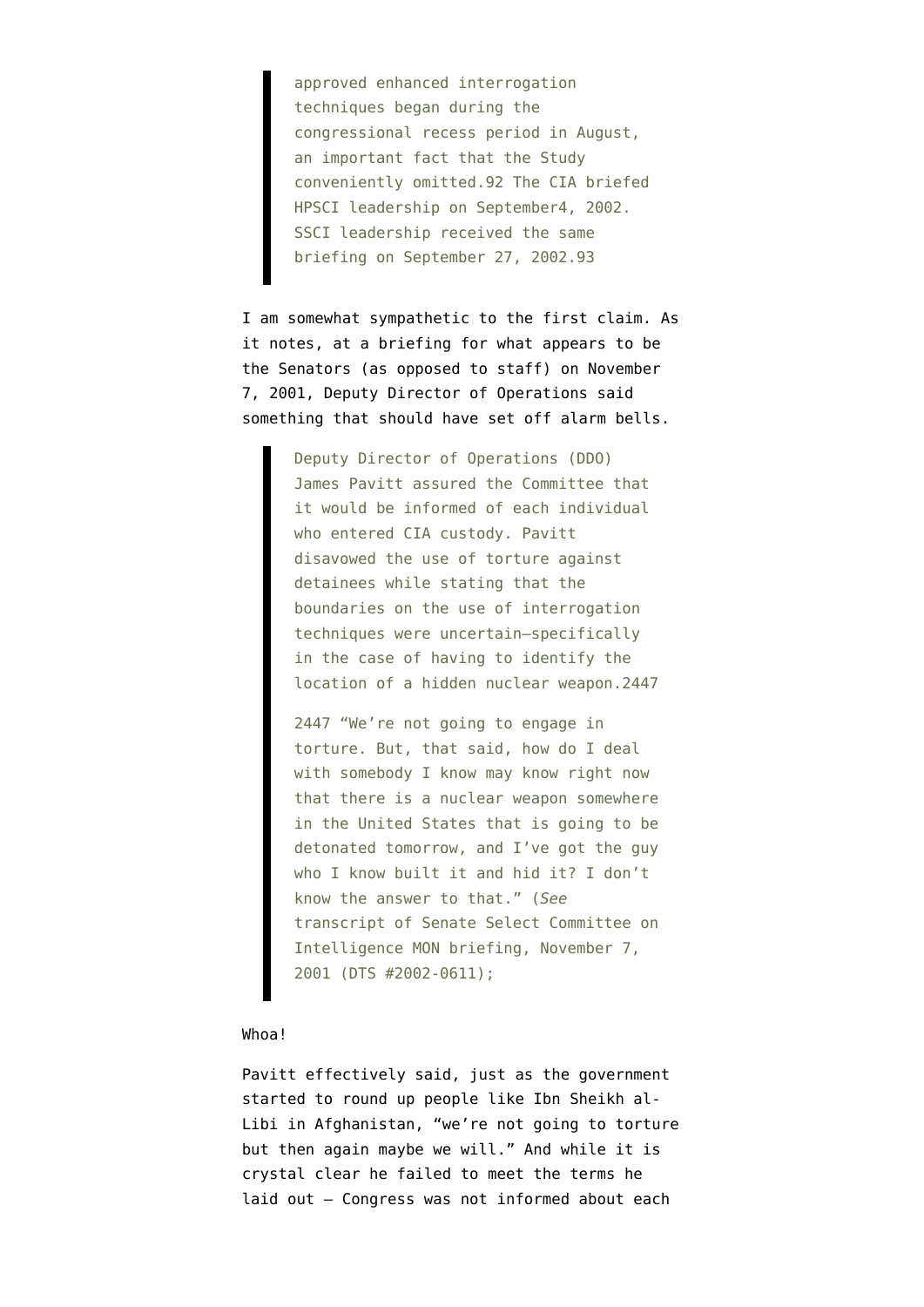detainee, there was never a detainee in custody who had set a nuclear bomb nor even a ticking time bomb scenario, much less Abu Zubaydah, who was put on ice for over a month before the worst of the torture — his contemplation of using torture in case of a ticking time bomb should have been the moment for Congress to say, "Whoa! Stop!"

There's no reason to believe the February briefing discussed the torture.

Which brings us to the September briefings.

Now, first of all, elsewhere in their rebuttal, the GOP note that Abu Zubaydah was subjected to torture in April (largely, but not entirely, sleep deprivation). They make much — some of it justified — of the Report for not dealing with this as torture. But here, they adopt the same approach the Report did and ignore that torture and point out that the DOJ-approved torture (that is, the torture that had some authorization beyond the Memorandum of Notification, rather than the torture that relied exclusively on it) started during Congressional recess, so whatever was the poor CIA to do about Richard Shelby and Bob Graham being on vacation? (FWIW, Graham remained actively involved in the Joint Inquiry into 9/11 during that period; it's when he first started getting incensed about Saudi Arabia's role in the attack.)

Schools out for summer! Except it wasn't out.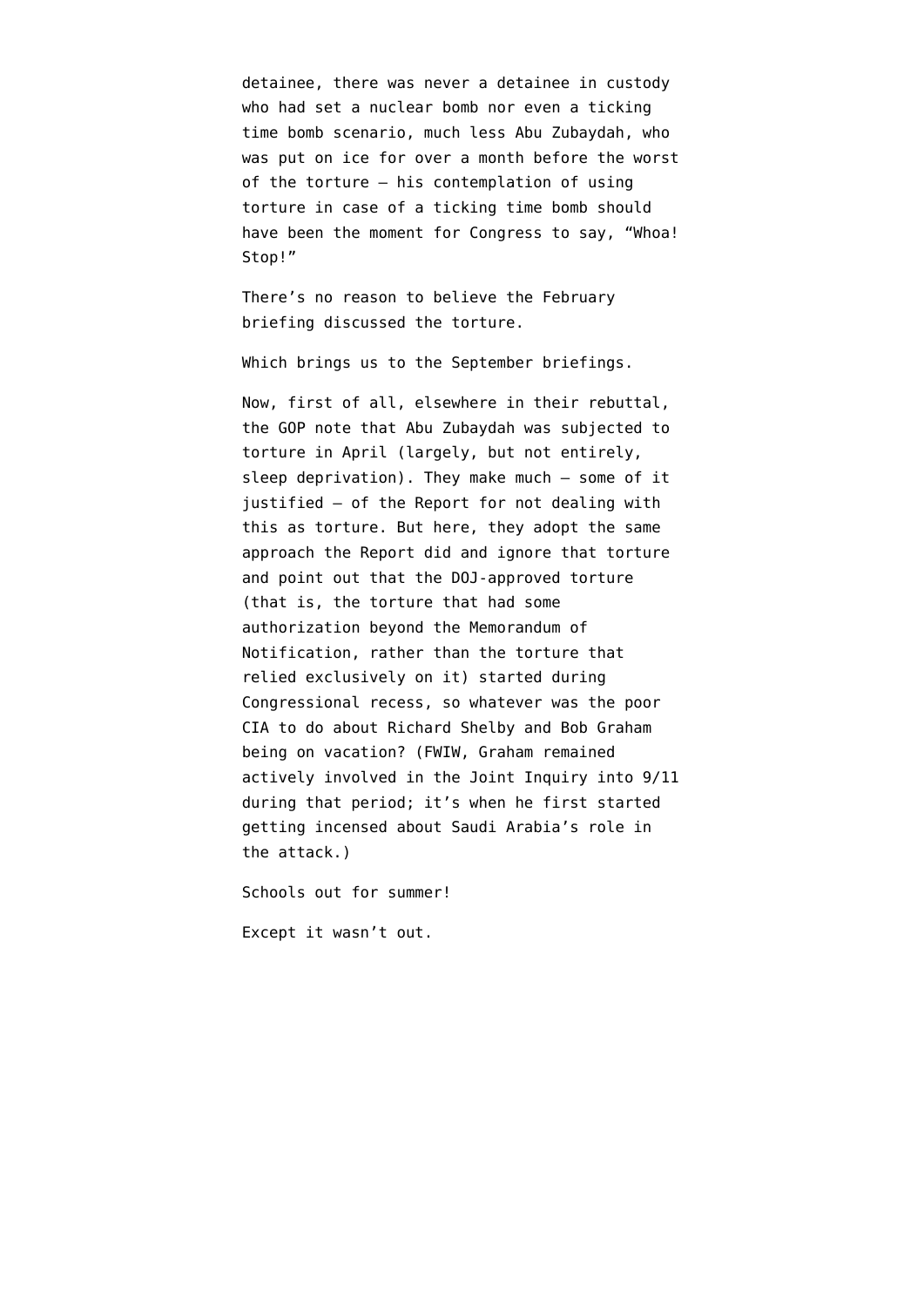

As the [official schedule](http://www.gpo.gov/fdsys/pkg/CCAL-107scal-S2/pdf/CCAL-107scal-S2-pt0.pdf#page=3) from the period makes clear, the Senate met (marked by strike-through) on August 1, the day the torture memos were signed. Under the National Security Act, the Gang of Four, at least, are supposed to be briefed *before* a covert op. Clearly the Executive knew enough about what they planned to do with Abu Zubaydah on August 1 to be able to brief it before they started on August 4. (In case you're wondering, the Senate was also in session in April to be briefed.)

I am, however, rather interested that the GOP is adopting the argument that CIA had to wait until September to roll out a new product, just as Andy Card was doing with the Iraq War at that same time. Especially given the way both Nancy Pelosi and Bob Graham have [noted](https://www.emptywheel.net/2009/05/15/dick-cheney-torture-iraq-and-valerie-plame/) that the Executive was lying about both in that same period.

Finally, there's the final claim — that Bob Graham and Richard Shelby got the same briefing that Nancy Pelosi and Porter Goss did. The claim commits another of the crimes the rebuttal accuses the Report of — insisting you can't find out what happened at a briefing without interviewing the participants, which the GOP did no more than the SSCI staffers did.

But from the available evidence, we can be pretty sure Graham and Shelby did not get the same briefing that Pelosi and Goss did.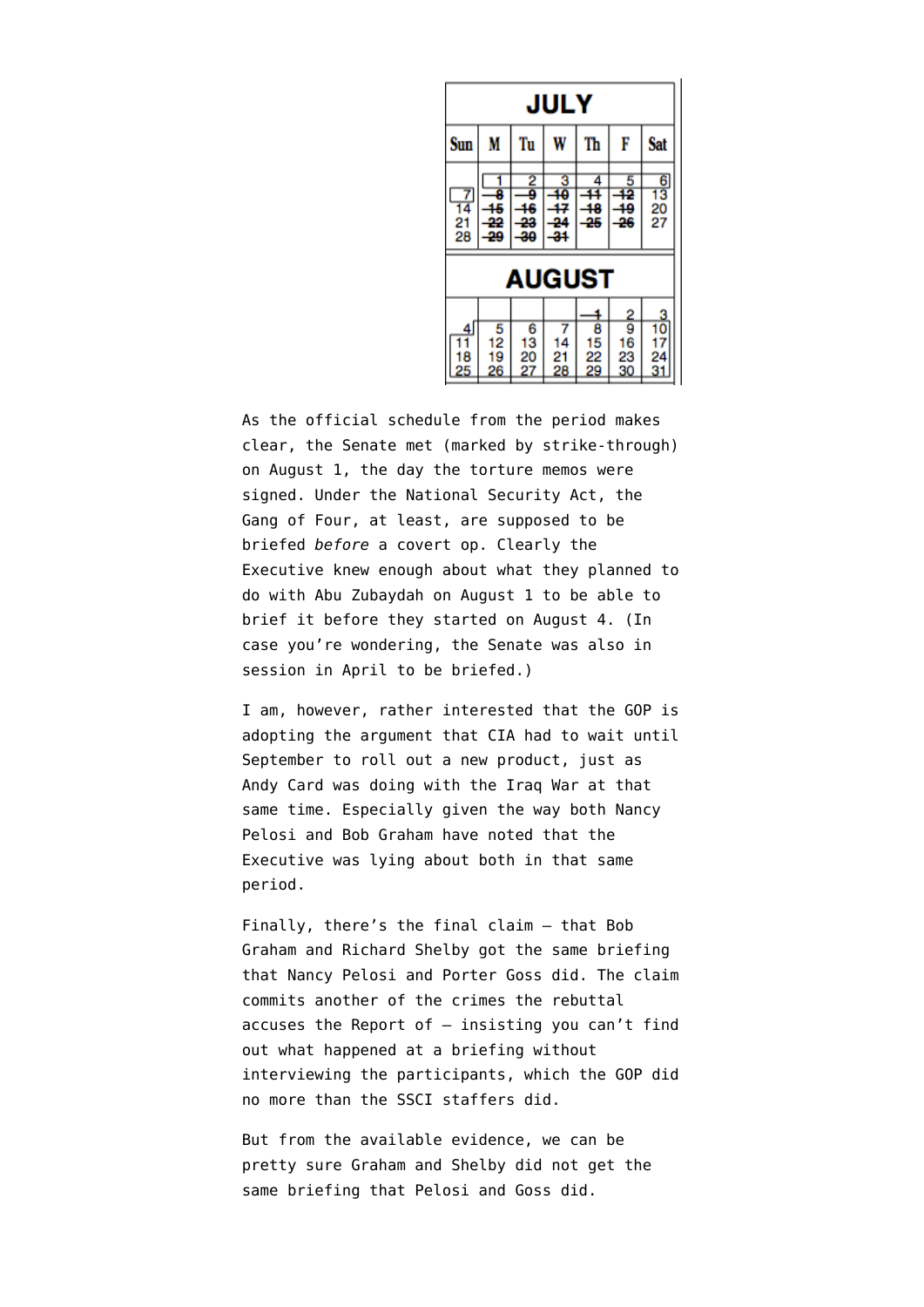As I've [laid out,](https://www.emptywheel.net/2014/12/15/jose-rodriguez-cia-lawyer-removed-sentence-about-illegality-from-pelosi-goss-briefing-record/) someone(s) in the Pelosi and Goss briefing noted that the torture described in the briefing — which CIA had already done, though they didn't tell Pelosi and Goss that would be illegal in another country. The next day, CIA ramped up discussions of destroying the torture tapes that depicted that illegal torture. The next, Jose Rodriguez and a lawyer altered their record of the briefing to take out that reference to illegality. And, for some reason, the Graham and Shelby briefing, which had been scheduled for September 9, got postponed until the end of the month. Rodriguez did not attend the SSCI briefing, as he had the HPSCI one. And it appears to have been held in less secure space.

And while I've only interviewed half the people who attended those briefings, there does seem to be abundant evidence they were different. Not only that they were different, but different because of the reaction someone in the HPSCI briefing had.

Whatever. I guess it's nice to know that departing Vice Chair Saxby Chambliss and rising Chair Richard Burr both think the CIA should get none of the oversight legally required during recess.

# **[JOSE RODRIGUEZ & CIA](https://www.emptywheel.net/2014/12/15/jose-rodriguez-cia-lawyer-removed-sentence-about-illegality-from-pelosi-goss-briefing-record/) [LAWYER REMOVED](https://www.emptywheel.net/2014/12/15/jose-rodriguez-cia-lawyer-removed-sentence-about-illegality-from-pelosi-goss-briefing-record/) [SENTENCE ABOUT](https://www.emptywheel.net/2014/12/15/jose-rodriguez-cia-lawyer-removed-sentence-about-illegality-from-pelosi-goss-briefing-record/) [TORTURE ILLEGALITY](https://www.emptywheel.net/2014/12/15/jose-rodriguez-cia-lawyer-removed-sentence-about-illegality-from-pelosi-goss-briefing-record/) [FROM PELOSI, GOSS](https://www.emptywheel.net/2014/12/15/jose-rodriguez-cia-lawyer-removed-sentence-about-illegality-from-pelosi-goss-briefing-record/) [BRIEFING RECORD](https://www.emptywheel.net/2014/12/15/jose-rodriguez-cia-lawyer-removed-sentence-about-illegality-from-pelosi-goss-briefing-record/)**

Over four years ago, I wrote [a post](https://www.emptywheel.net/2010/06/13/they-changed-the-pelosi-briefing-description-after-deciding-to-destroy-torture-tapes/) noting how, in the two days after Jose Rodriguez and one of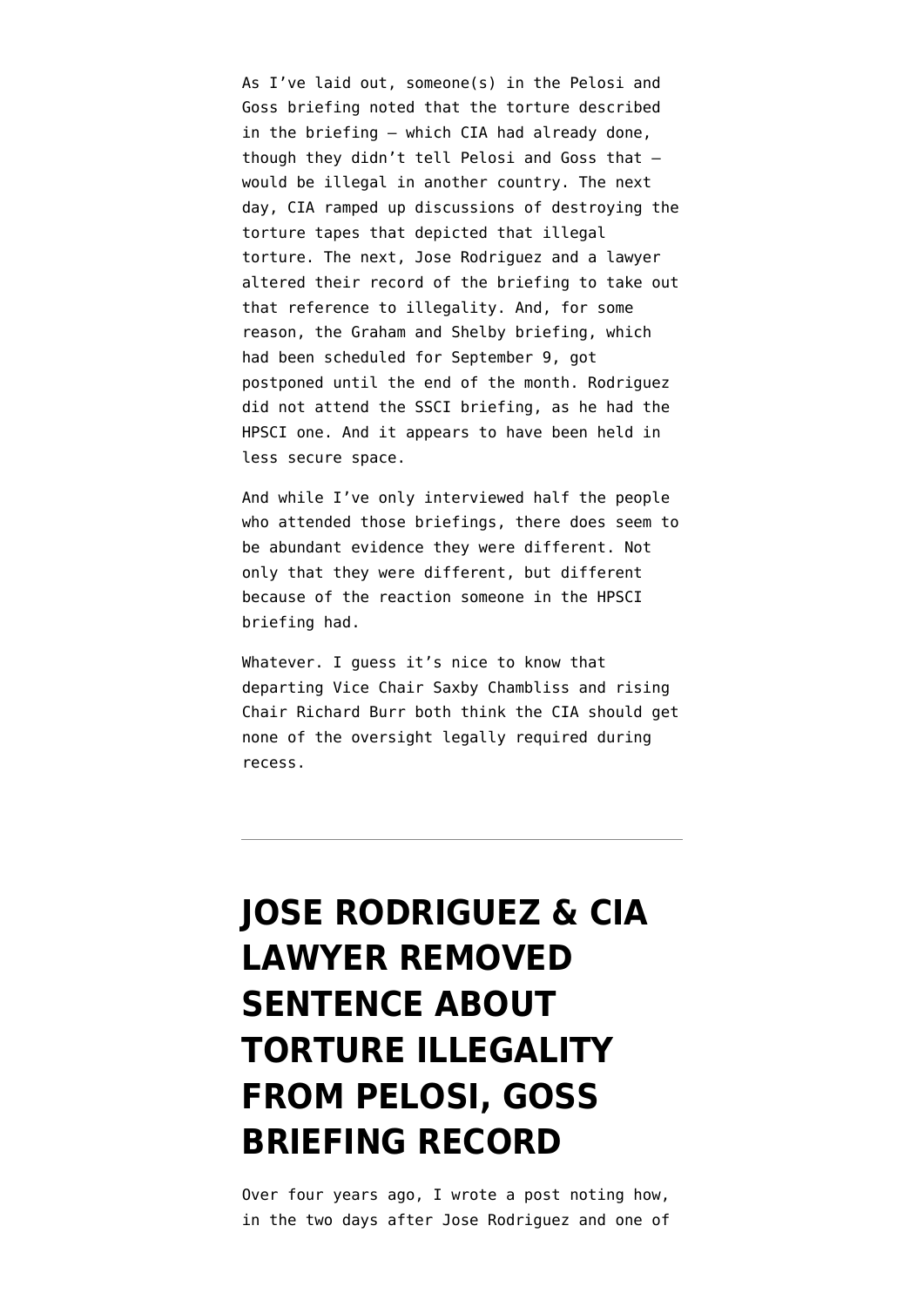his Counterterrorism Lawyers briefed Nancy Pelosi and Porter Goss in September 2002 they might use torture prospectively, they 1) moved closer to deciding to destroy the torture tapes and 2) altered their initial record of the briefing to take out one sentence.

> As I pointed out in **[the comments to this](http://emptywheel.firedoglake.com/2010/06/07/jose-rodriguez-briefed-pelosi-and-goss-in-deceptive-abu-zubaydah-briefing/) [thread](http://emptywheel.firedoglake.com/2010/06/07/jose-rodriguez-briefed-pelosi-and-goss-in-deceptive-abu-zubaydah-briefing/)**, someone (I'll show in my new weedy post why it might be then-Counterterrorism Center Legal Counsel Jonathan Fredman) changed the initial description of the briefing that Jose Rodriguez and two others (I believe Fredman was one of the two) gave to Porter Goss and Nancy Pelosi on September 4, 2002. To see the documents showing discussing the alteration (but not the content of it), **[see PDF 84](http://www.judicialwatch.org/files/documents/2010/CIApart2-06042010.pdf)** of this set and **[PDF 11-12 of this set](http://www.judicialwatch.org/files/documents/2010/CIApart5-06042010.pdf)**.

> That's suspicious enough. But as the email discussions of destroying the torture tape show (see **[PDF 3](http://www.aclu.org/files/assets/cia_release20100415_p01-09.pdf)**), the briefing and the alteration to the briefing record happened the day before and the day after–respectively–the day "HQS elements" started talking seriously about destroying the torture tapes.

> > On 05 September 2002, HQS elements discussed the disposition of the videotapes documenting interrogation sessions with ((Abu Zubaydah)) that are currently being stored at [redacted] with particular consideration to the matters described in Ref A Paras 2 and 3 and Ref B para 4. As reflected in Refs, the retention of these tapes, which is not/not required by law, represents a serious security risk for [redacted] officers recorded on them, and for all [redacted] officers present and participating in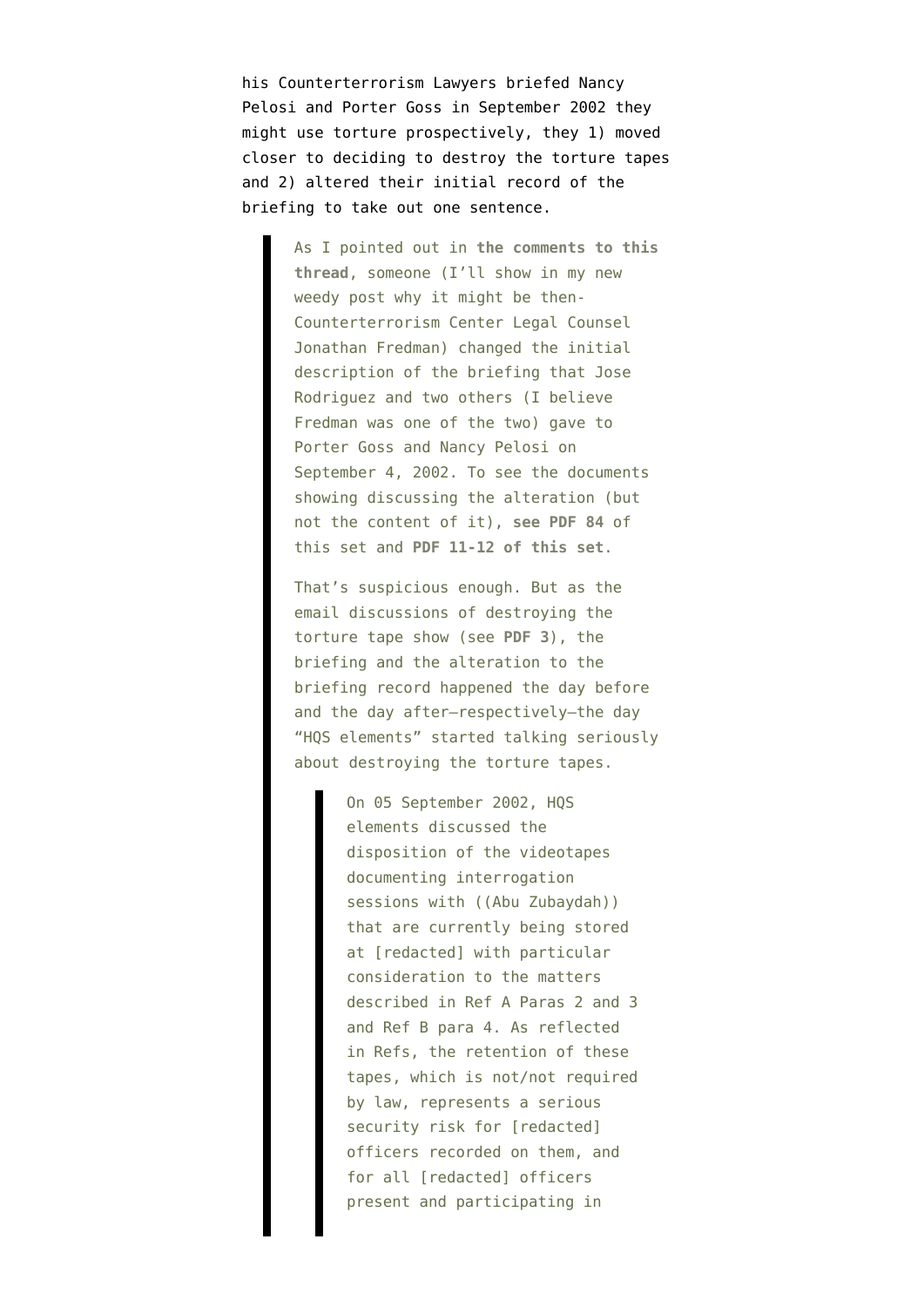[redacted] operations.

[snip]

Accordingly, the participants determined that the best alternative to eliminate those security and additional risks is to destroy these tapes [redacted]

So here's what this looks like in timeline form:

> September 4, 2002: Jose Rodriguez, C/CTC/LGL (probably Fredman) and a CTC Records officer brief Porter Goss and Nancy Pelosi on Abu Zubaydah's treatment. According to both Goss and Pelosi, CIA briefs them on torture techniques, but implies they are hypothetical techniques that might be used in the future, not the past.

September 5, 2002: Unnamed people at CIA HQ discuss destroying the torture tapes, ostensibly because of danger to CIA officers conducting the torture.

September 6, 2002: Someone (possibly Jonathan Fredman or someone else in CTC's Legal department) alters the initial description of the Goss-Pelosi briefing, eliminating one sentence of it. "Short and sweet" Rodriguez responded to the proposed change.

September 9, 2002: CIA records show a scheduled briefing for Bob Graham and Richard Shelby to cover the same materials as briefed in the Goss-Pelosi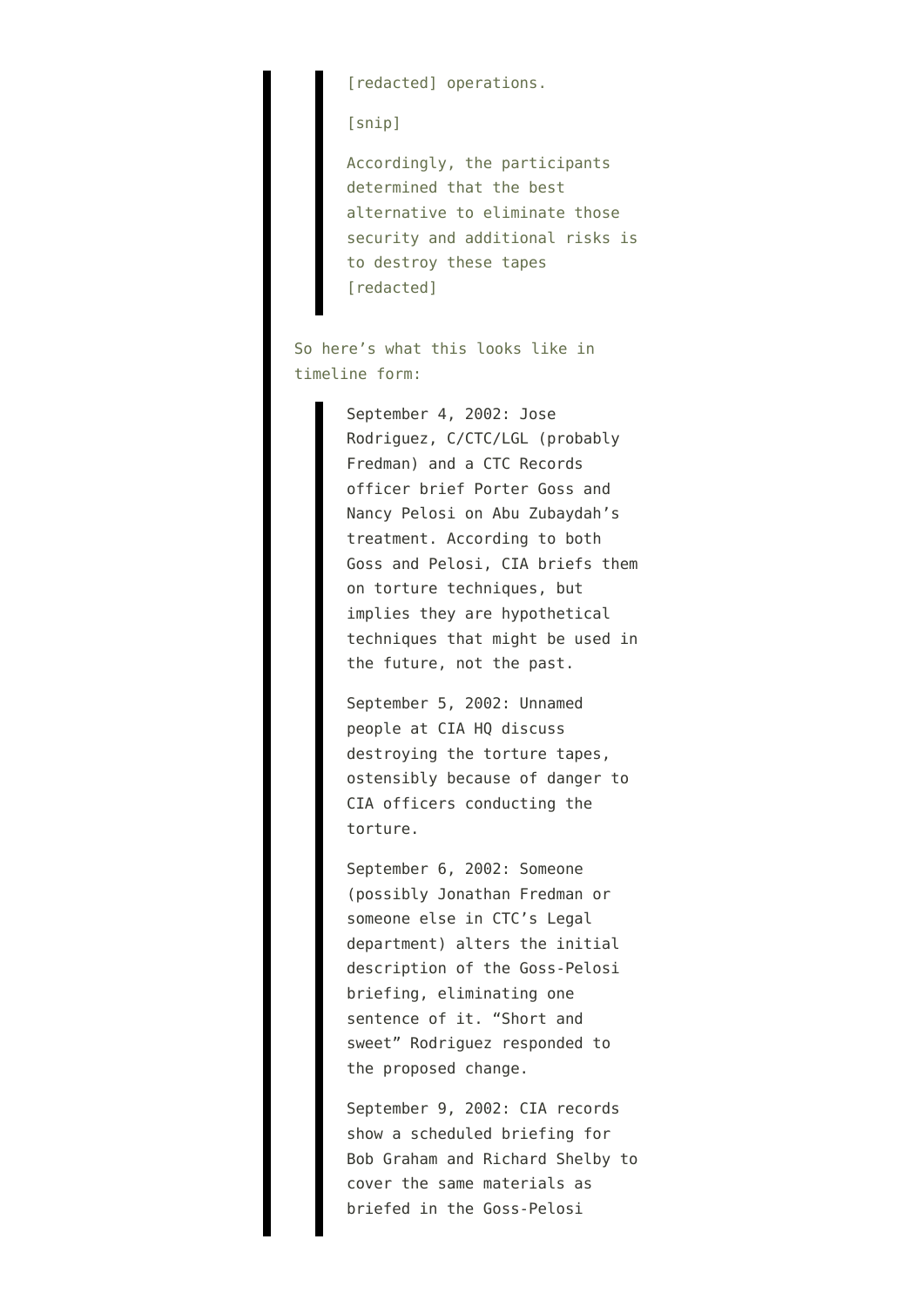briefing. The September 9 briefing never happened; Graham and Shelby were eventually briefed on September 27, 2002 (though not by Rodriguez personally).

September 10, 2002: The altered description of the briefing is sent internally for CTC records. This briefing is never finalized by Office of Congressional Affairs head Stan Moskowitz into a formal Memorandum for the Record.

Or, to put it more plainly, they briefed Pelosi, decided they wanted to destroy the torture tapes (there's no record Pelosi was told about the tapes), and then tweaked the record about what they had said to Pelosi.

The [Torture Report](http://www.intelligence.senate.gov/study2014/sscistudy1.pdfhttp://www.intelligence.senate.gov/study2014/sscistudy1.pdf) backs my analysis (though doesn't include the details about the torture tapes or that both Pelosi and Goss said they had been briefed the torture would be used prospectively; see [here](https://www.emptywheel.net/2009/05/21/goss-wont-elaborate-on-torture-techniques-that-were-to-be-employed/) for backing of the claim this was a prospective briefing). But it adds one more detail.

The sentence Jose Rodriguez and his lawyer eliminated — the day after folks at CIA discussed destroying the torture tapes showing they had already used this torture — recorded that one or both of Pelosi and Goss noted that these techniques would be illegal in another country.

> In early September 2002, the CIA briefed the House Permanent Select Committee on Intelligence (HPSCI) leadership about the CIA's enhanced interrogation techniques. Two days after, the CIA's [redacted]CTC Legal [redacted], excised from a draft memorandum memorializing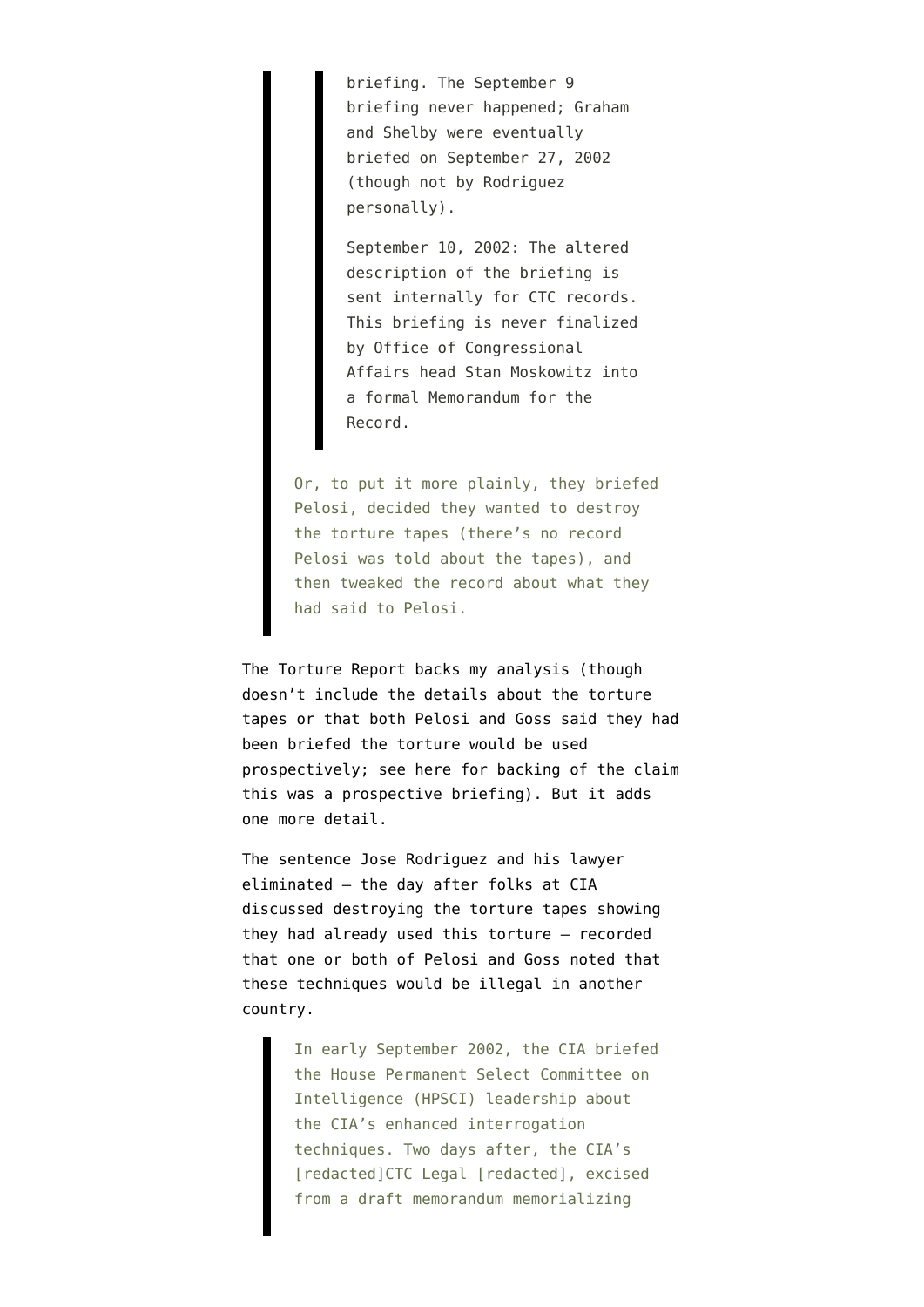the briefing indications that the HPSCI leadership questioned the legality of the program by deleting the sentence: "HPSCI attendees also questioned the legality of these techniques if other countries would use them."2454 After [redacted] blind-copied Jose Rodriguez on the email in which he transmitted the changes to the memorandum, Rodriguez responded to email with: "short and sweet."

At least one of these members of Congress (or their staffers) got briefed on torture and said the torture would be illegal if other countries used it, according to CIA's own records. So CTC's lawyer eliminated that comment from the CIA's record, with Jose Rodriguez' gleeful approval.

And yet he says Congress approved of these techniques from the start.

# **[CONNECTING THE DOTS](https://www.emptywheel.net/2014/10/23/connecting-the-dots-on-the-cia-torture-report/) [ON THE CIA TORTURE](https://www.emptywheel.net/2014/10/23/connecting-the-dots-on-the-cia-torture-report/) [REPORT](https://www.emptywheel.net/2014/10/23/connecting-the-dots-on-the-cia-torture-report/)**

I want to pull several details of the HuffPo's last two pieces on the CIA torture report together (kudos to HuffPo for stealing Ali Watkins from McClatchy).

[Tuesday's story](http://www.huffingtonpost.com/2014/10/21/white-house-cia-torture_n_6018488.html) presents conflicting claims about whether the CIA impersonated SSCI staffers to access the part of the server dedicated to their work.

One side — explicitly relying on the CIA Inspector General's own report — say the CIA impersonated staffers, and possibly worse.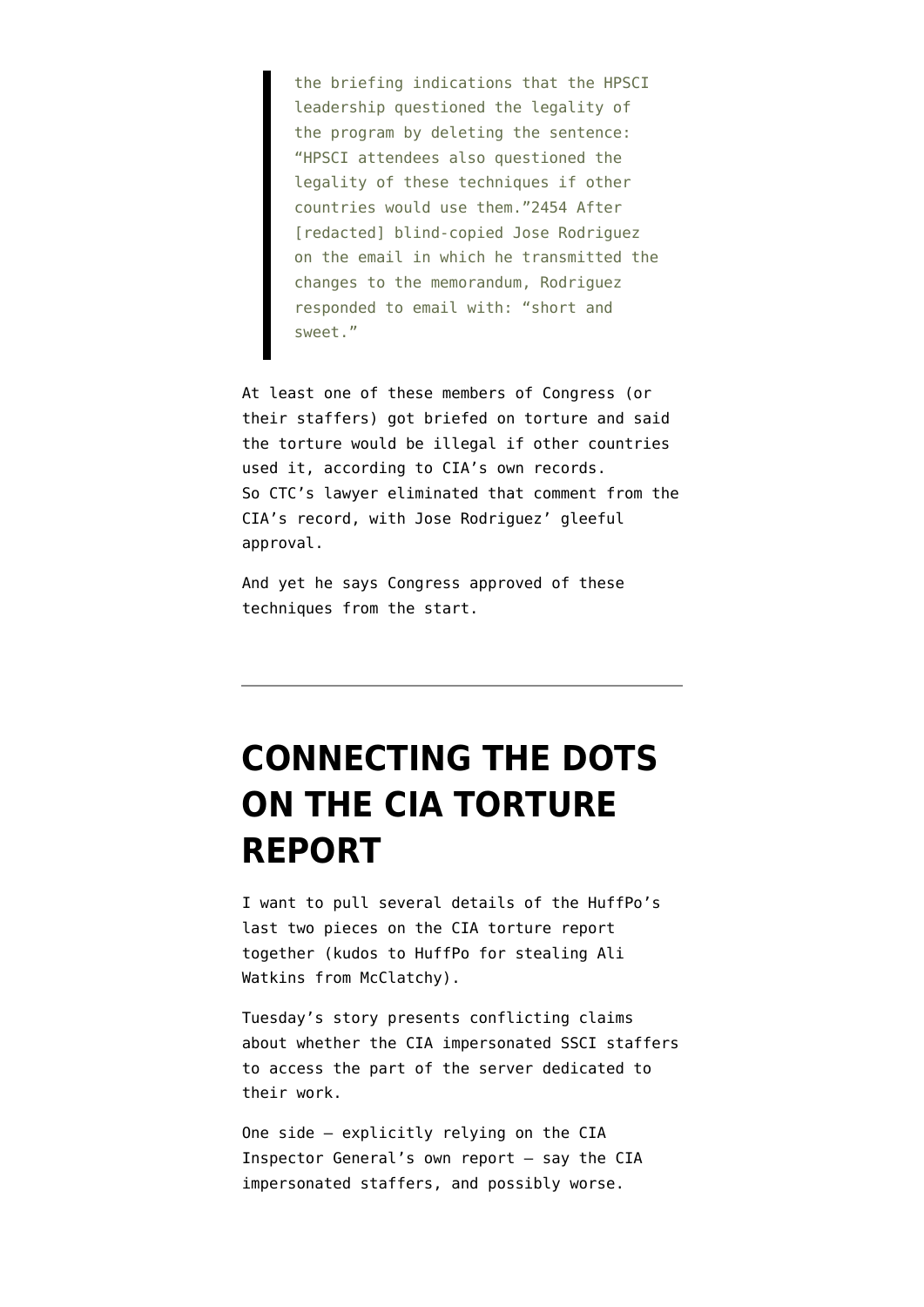According to sources familiar with the CIA inspector general report that details the alleged abuses by agency officials, CIA agents impersonated Senate staffers in order to gain access to Senate communications and drafts of the Intelligence Committee investigation. These sources requested anonymity because the details of the agency's inspector general report remain classified.

"If people knew the details of what they actually did to hack into the Senate computers to go search for the torture document, jaws would drop. It's straight out of a movie," said one Senate source familiar with the document.

The quote from the other side issued a nondenial denial (though perhaps there was a more direct denial not quoted): CIA did not use Administrator access (which is not what the other source claimed).

> A person familiar with the events surrounding the dispute between the CIA and Intelligence Committee said the suggestion that the agency posed as staff to access drafts of the study is untrue.

"CIA simply attempted to determine if its side of the firewall could have been accessed through the Google search tool. CIA did not use administrator access to examine [Intelligence Committee] work product," the source said.

Now consider [today's story,](http://www.huffingtonpost.com/2014/10/23/cia-senate-spying-sergeant-at-arms_n_6031744.html?1414066608) which describes the inconclusive result of the Senate Sergeant-at-Arms report. Here, the dispute is portrayed as a disagreement over whether the CIA has the original access logs, or only copies of them.

> Computer records may have provided evidence on how the CIA document made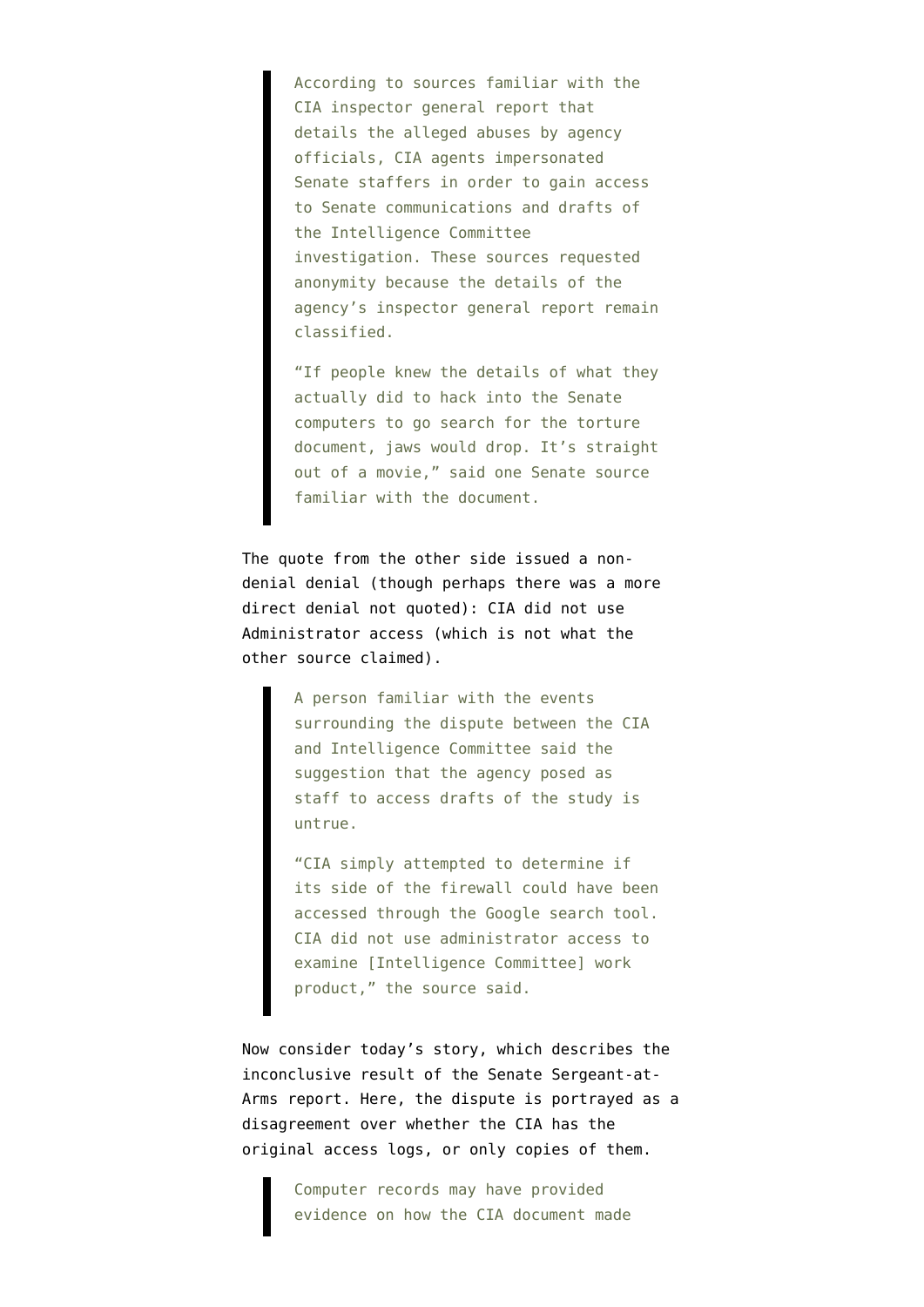its way into the Intelligence Committee's hands. Those records, Senate sources said, were erased by the CIA.

The claim is technically true. The computer audit logs that recorded activity on the CIA computers used for the committee's report were overridden from the machines' local drives at regular intervals throughout the fiveyear study, HuffPost has learned. The records, however, continued to be stored elsewhere, and were provided to the Sergeant-at-Arms office for its inquiry. The CIA said that the Senate office received the computer audit records earlier this year.

"CIA cooperated fully with the Senate Sergeant-at-Arms review and provided all the relevant information that the [Sergeant-at-Arms] requested," said CIA spokesman Dean Boyd. "In fact, audit data was specifically provided to the [Sergeant-at-Arms] in July 2014. Furthermore, CIA continues to maintain copies of this audit data to this day. Claims alleging otherwise are patently false."

### [snip]

A source familiar with the Senate inquiry has since said that the CIA submitted copies of records to the Sergeant-at-Arms, rather than the records themselves, which the investigators considered unreliable.

The Sergeant-at-Arms "can't verify any of what CIA is saying," said the source, who was briefed on the investigation.

In other words, the Sergeant-at-Arms got records that they can't actually use to verify what happened on the servers. They would have gotten those logs after this issue had already blown up.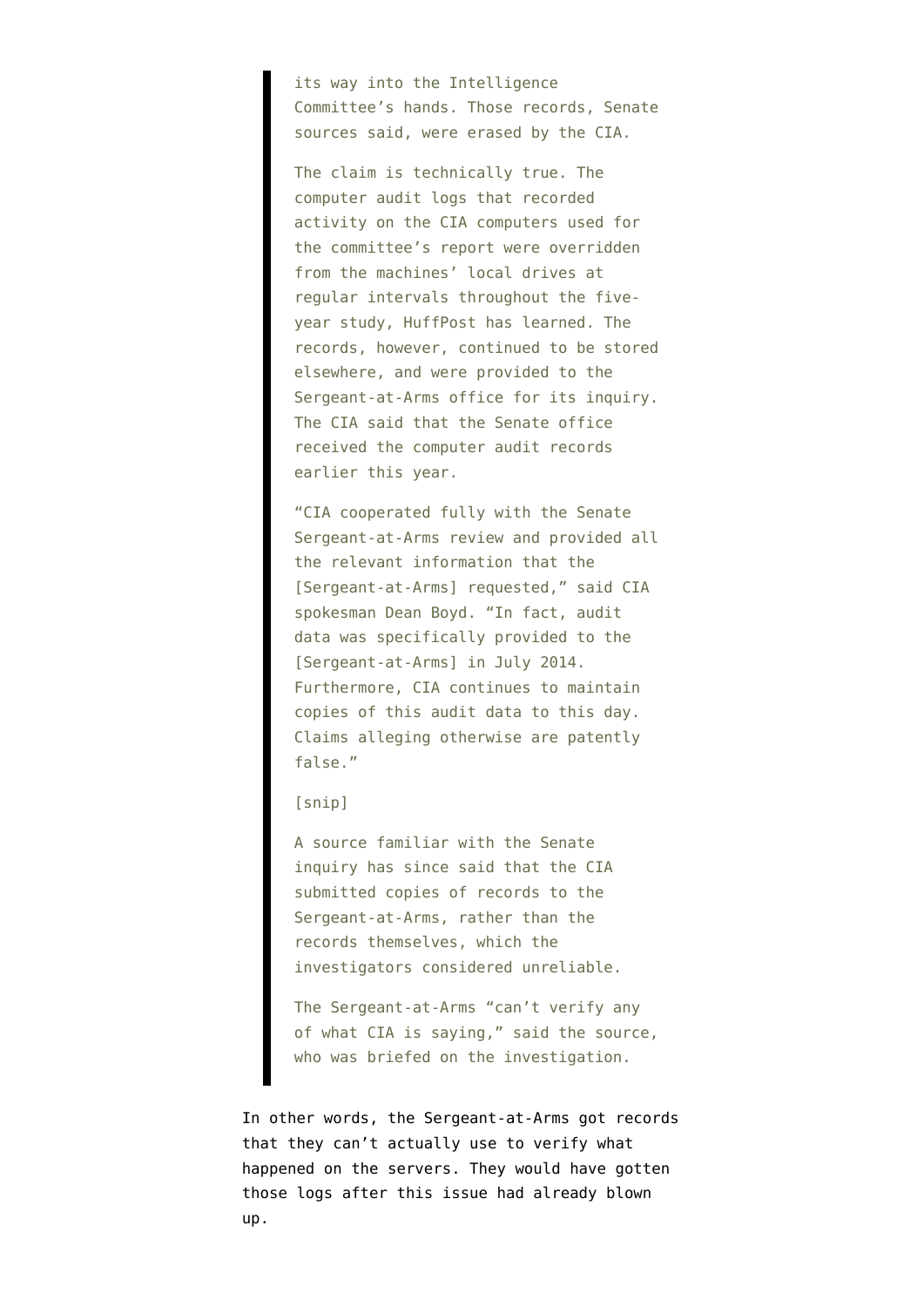I'm reminded of the [White House emails,](https://www.emptywheel.net/2009/06/20/who-accessed-the-rove-email-search-on-july-26-2005/) where the content of the emails appears to have been doctored right as Patrick Fitzgerald was subpoenaing specific accounts.

If the CIA had doctored the access logs they stored, they would have been able to eliminate any trace of CIA using SSCI credentials to access the server.

So where does the claim that CIA impersonated the SSCI staffers come from? And what as the inaccurate information based on which the CIA IG referred Senate staffers for investigation?

> The CIA had asked the Department of Justice to pursue criminal charges against the Senate staff for removing the document, which the Justice Department declined in June to investigate. The CIA's inspector general has since determined that the criminal referral was based on "inaccurate information." The inspector general also publicly accused CIA staff of misleading the offices' investigators during its inquiry.

That doesn't necessarily mean that the Inspector General was working with dodgy access logs. CIA has any number of ways to lie  $-$  it's what we pay them to do. By 2010, after all, the CIA had already [altered or destroyed](https://www.emptywheel.net/2010/03/14/a-catalog-of-the-destroyed-torture-evidence/) all this evidence of their torture:

> Since there are so many incidences of destroyed or disappearing torture evidence, I thought it time to start cataloging them, to keep them all straight.

- *Before May 2003: 15 of 92 torture tapes erased or damaged*
- *Early 2003: Gitmo commander Mike*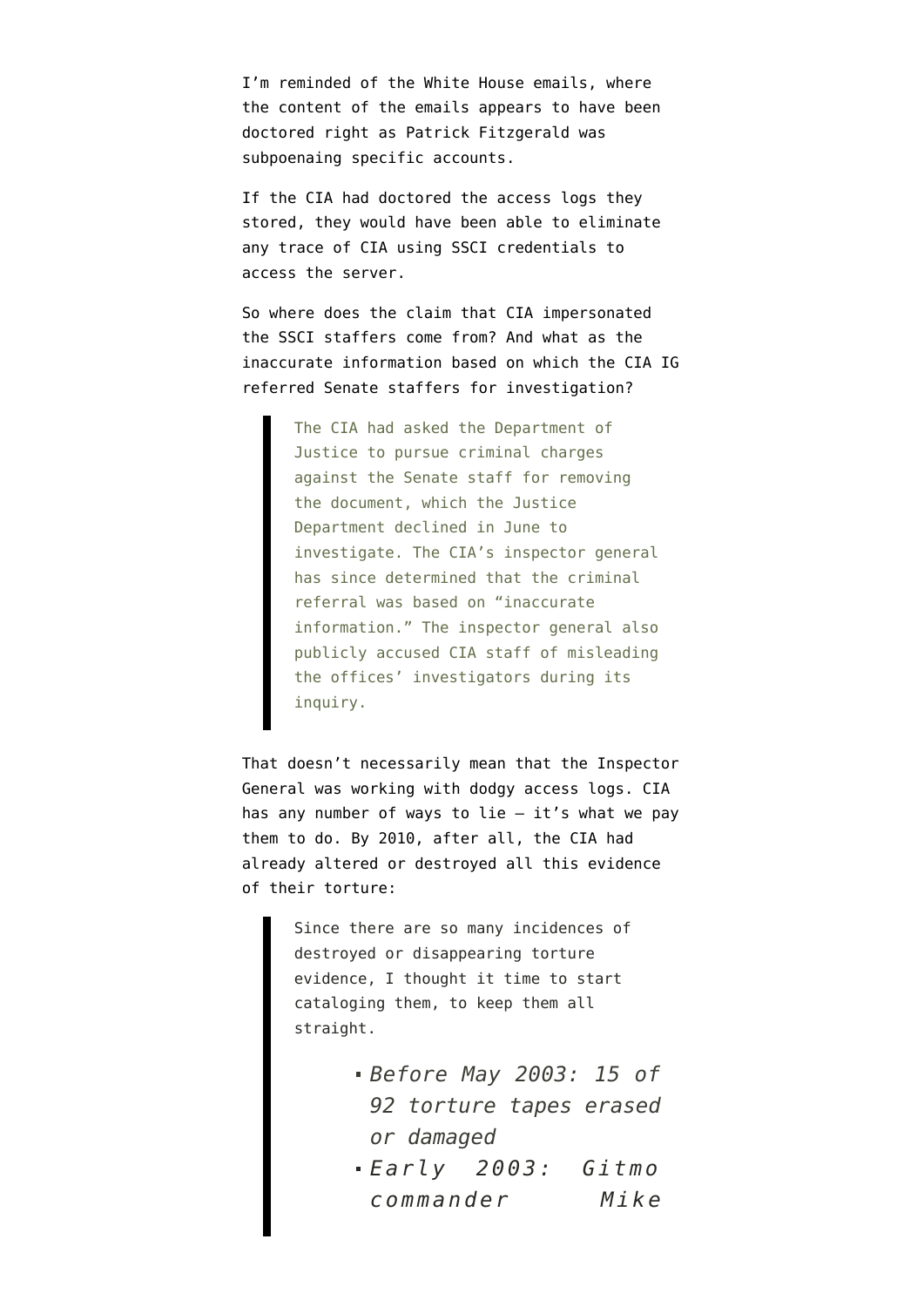*Dunlavey's paper trail documenting the torture discussions surrounding Mohammed al-Qahtani "lost"*

- *Before August 2004: John Yoo and Patrick Philbin's torture memo emails deleted*
- *June 2005: most copies of [Philip Zelikow's](http://emptywheel.firedoglake.com/2009/04/22/zelikows-destroyed-memos/) [dissent](http://emptywheel.firedoglake.com/2009/04/22/zelikows-destroyed-memos/) to the May 2005 CAT memo destroyed*
- *November 8-9, 2005: 92 torture tapes destroyed*
- *July 2007 (probably): 10 documents from OLC SCIF disappear*
- *December 19, 2007: Fire breaks out in Cheney's office*

(I put in the Cheney fire because it happened right after DOJ started investigating the torture tape destruction.)

Add to that the 920 documents ([potentially](https://www.emptywheel.net/2014/10/07/in-telling-of-brennan-fit-panetta-somehow-forgets-the-torture-documents-stolen-back-for-the-white-house/) [pertaining to White House involvement](https://www.emptywheel.net/2014/10/07/in-telling-of-brennan-fit-panetta-somehow-forgets-the-torture-documents-stolen-back-for-the-white-house/)) [stolen](http://www.feinstein.senate.gov/public/index.cfm/2014/3/feinstein-statement-on-intelligence-committee-s-cia-detention-interrogation-report) [back from the server](http://www.feinstein.senate.gov/public/index.cfm/2014/3/feinstein-statement-on-intelligence-committee-s-cia-detention-interrogation-report) after they had originally been made available.

> After a series of meetings, I learned that on two occasions, CIA personnel electronically removed committee access to CIA documents after providing them to the committee. This included roughly 870 documents or pages of documents that were removed in February 2010, and secondly roughly another 50 were removed in mid-May 2010.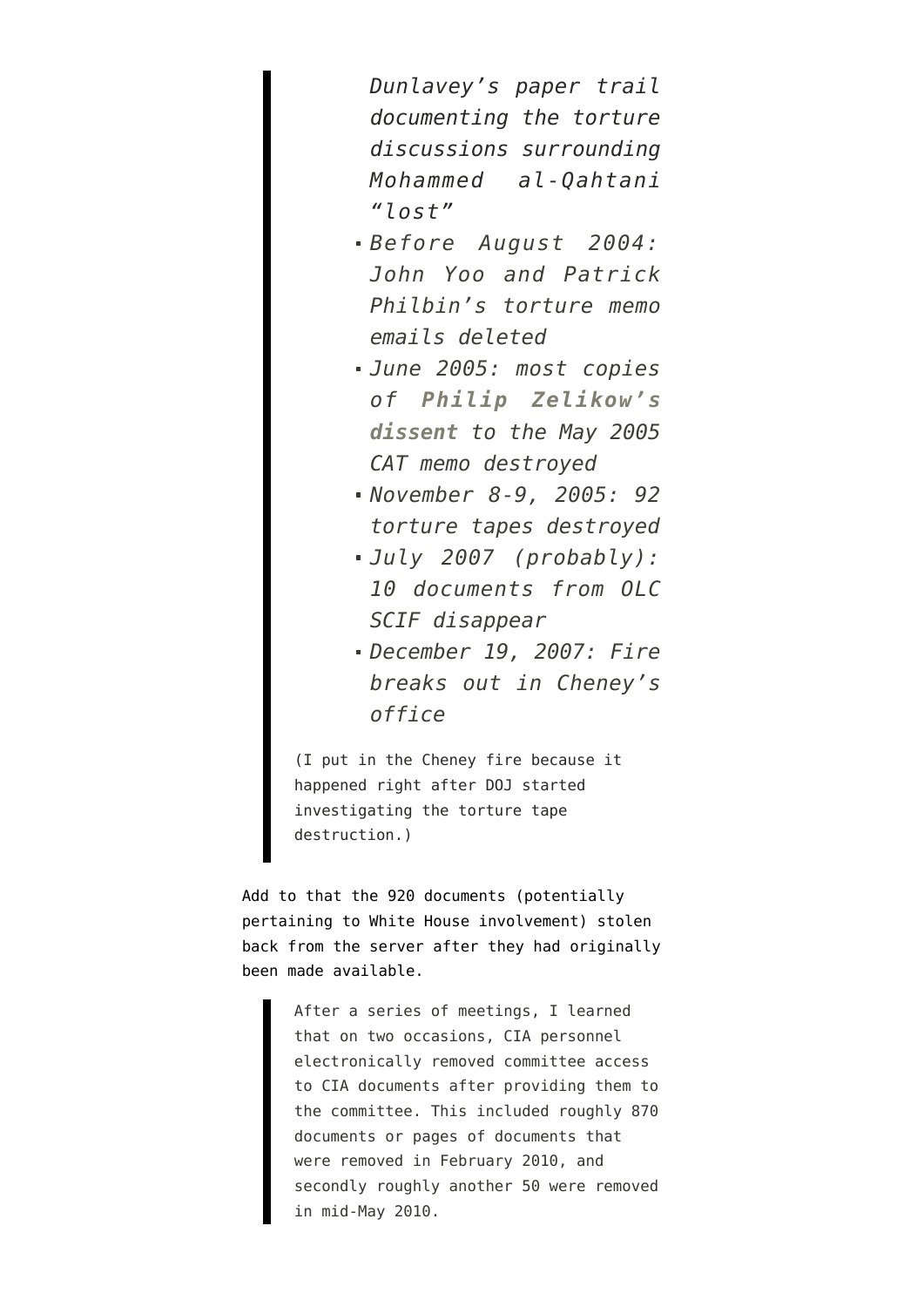Again, we don't know that the CIA altered the access logs.

But if they didn't, it would almost constitute an exception to their rule of destroying evidence.

Update: As a reminder, here were the conclusions in the CIA IG Report [summary](http://fas.org/sgp/othergov/intel/ig-ssci.pdf) that was publicly released.

> Agency Access to Files on the SSCI RDINet: Five Agency employees, two attorneys and three information technology (IT) staff members, improperly accessed or caused access to the SSCI Majority staff shared drives on the RDINet.

> Agency Crimes Report on Alleged Misconduct by SSCI Staff: The Agency filed a crimes report with the DOJ, as required by Executive Order 12333 and the 1995 Crimes Reporting Memorandum between the DOJ and the Intelligence Community, reporting that SSCI staff members may have improperly accessed Agency information on the RDINet. However, the factual basis for the referral was not supported, as the author of the referral had been provided inaccurate information on which the letter was based. After review, the DOJ declined to open a criminal investigation of the matter alleged in the crimes report.

> Office of Security Review of SSCI Staff Activity: Subsequent to directive by the D/CIA to halt the Agency review of SSCI staff access to the RDINet, and unaware of the D/CIA's direction, the Office of Security conducted a limited investigation of SSCI activities on the RDINet. That effort included a keyword search of all and a review of some of the emails of SSCI Majority staff members on the RDINet system.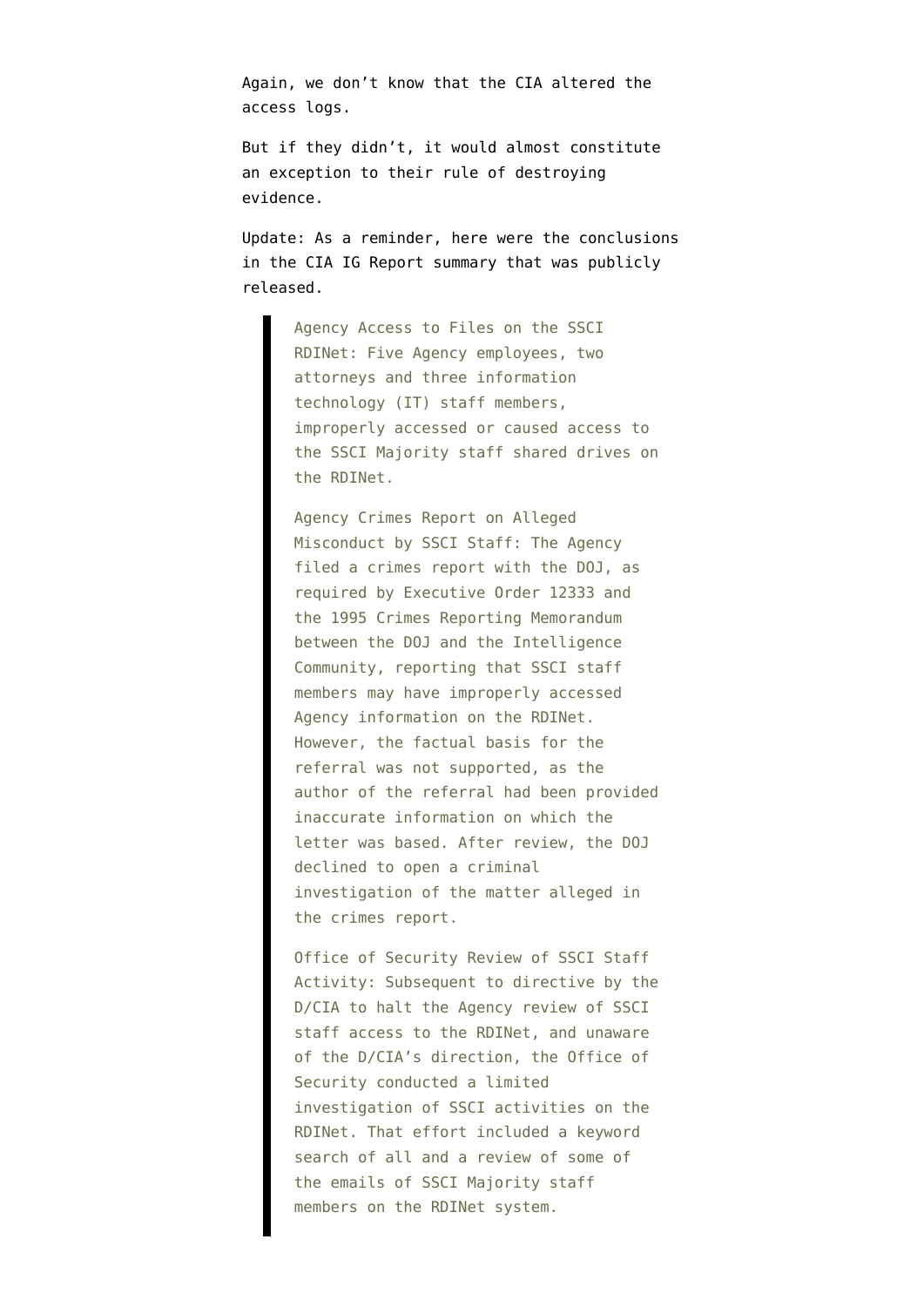Lack of Candor: The three IT staff members demonstrated a lack of candor about their activities during interviews by the OIG.

Update: Katherine Hawkins [reminds me](https://twitter.com/Krhawkins5/status/525296714979504128) that Manadel al-Jamadi's [blood-stained hood](http://www.wbur.org/npr/4977986/the-death-of-an-iraqi-prisoner) [disappeared](http://www.wbur.org/npr/4977986/the-death-of-an-iraqi-prisoner).

## **[CIA'S TORTURE](https://www.emptywheel.net/2014/08/11/cias-torture-pushback-gets-more-artful/) [PUSHBACK GETS MORE](https://www.emptywheel.net/2014/08/11/cias-torture-pushback-gets-more-artful/) [ARTFUL](https://www.emptywheel.net/2014/08/11/cias-torture-pushback-gets-more-artful/)**

I well remember when Robert Grenier testified at Scooter Libby's trial. His performance – like most of the witness testimony — was a performance. But I was more intrigued by the response. Even the cynical old DC journalists were impressed by the smoothness of the performance. "You can tell he was a great briefer," one journalist who had written a book on the CIA said.

Today, he [takes up](http://www.huffingtonpost.com/robert-l-grenier/senate-rdi-report-lies-obfuscation_b_5663595.html) the role of bogus pushback to the Senate torture report, complete with all the false claims about the report, including:

- SSCI should not have relied exclusively on documents which, if true, [is an](http://www.emptywheel.net/2013/06/27/breaking-cia-admits-to-ssci-its-official-records-are-badly-inaccurate/) [admission](http://www.emptywheel.net/2013/06/27/breaking-cia-admits-to-ssci-its-official-records-are-badly-inaccurate/) that millions of CIA's cables are fraudulent and false
- The claim that members of the Gang of Four were briefed earlier and more accurately [than even CIA's](http://www.emptywheel.net/2014/04/02/cias-own-records-of-cias-lies-to-congress/) [own documents](http://www.emptywheel.net/2014/04/02/cias-own-records-of-cias-lies-to-congress/) show them to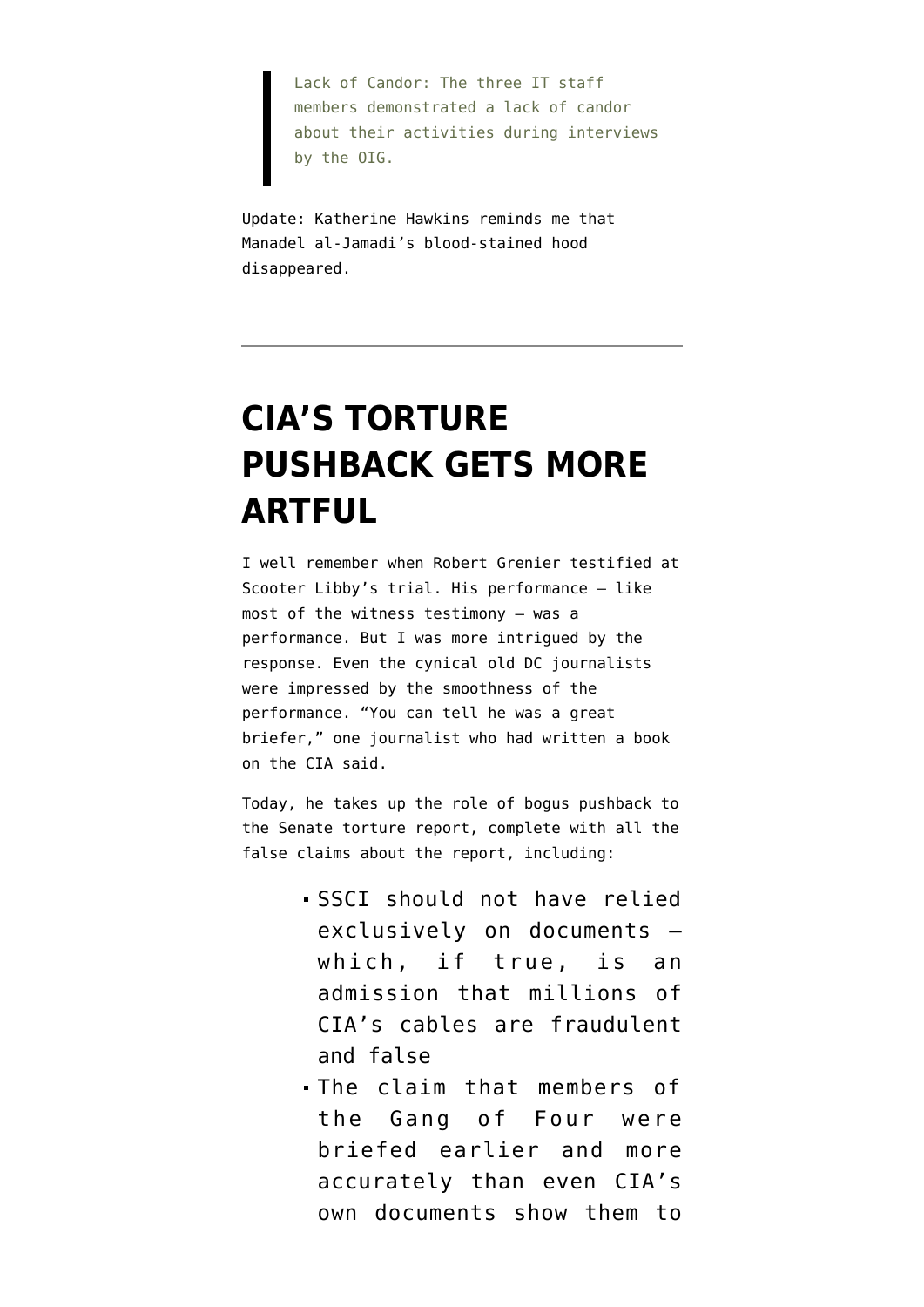have been

- SSCI and not CIA made the decision that CIA officers should not testify to the committee
- That a report supported by John McCain and Susan Collins is a Democratic report (Grenier also claims all involved with it know history from history books, not — as McCain did — from torture chambers)
- That the CIA cables exactly matched the torture depicted on the torture tapes (see bullet 1!), and that CIA's IG reported that, both of which are false

But perhaps Grenier's most cynical assertion is his claim — in a piece that falsely suggests (though does not claim outright) that Congress was adequately briefed that Congress' job, their sole job, is to legislate, not oversee.

> A second, related reason would be to build support for comprehensive legislation — that is what Congress is supposed to concern itself with, after all — to remove any of the interpretive legal ambiguity which permitted coercive interrogation to be considered in the first place, and ensure it never happens again.

It is a cynical move, but given the rest of his argument, the part that I find compelling, necessary.

Because Grenier warns Dianne Feinstein that her attack on the Presidentially authorized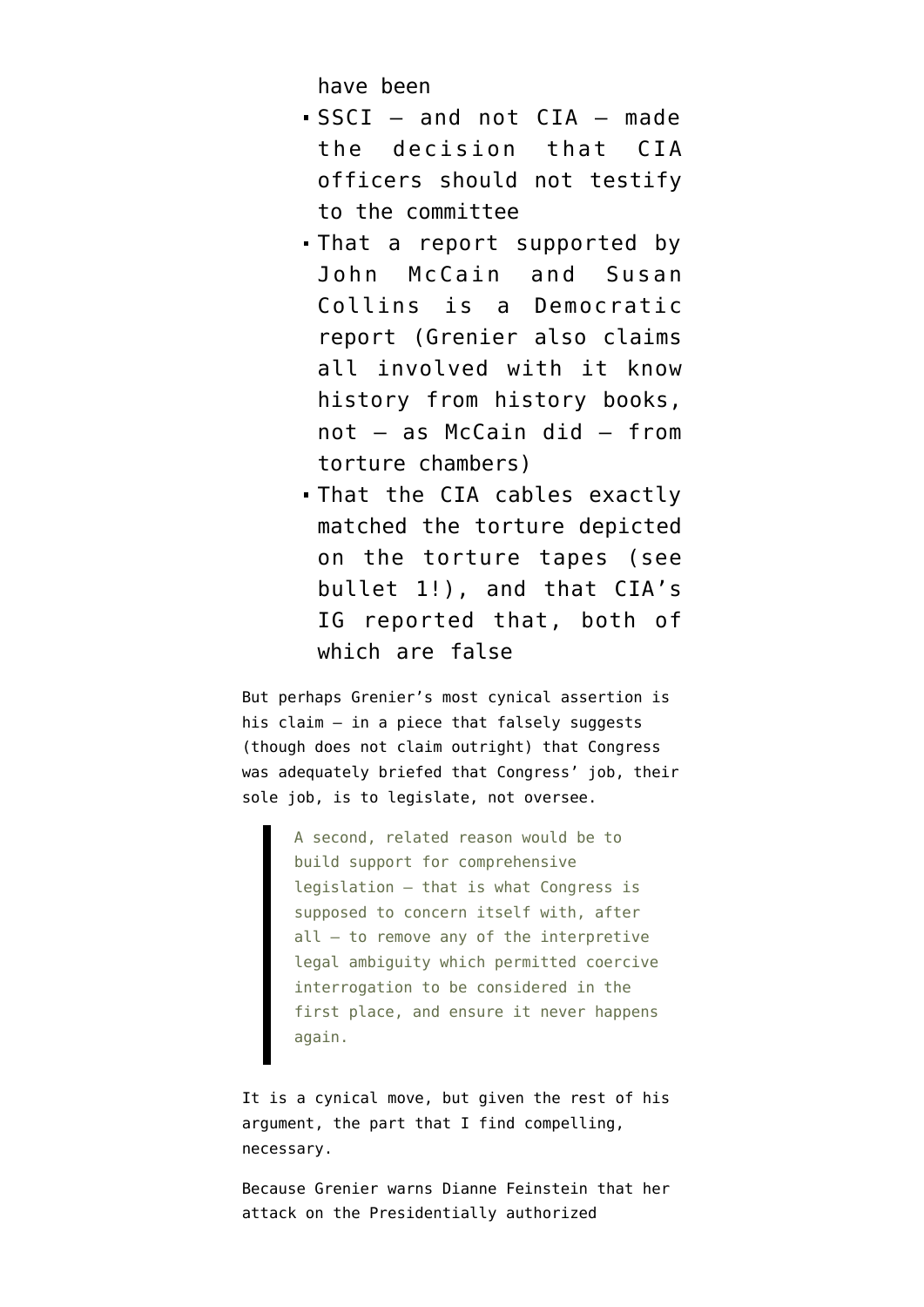counterterrorism methods of the past will chill President Obama's preferred presidentially authorized counterterrorism methods — drone strikes — going forward.

> It is not just the past which is at stake, but the present and the future as well. Make no mistake — those currently serving in CIA are watching these developments closely.

> Senator Feinstein, we are told, though having great moral qualms about vigorously interrogating terrorists, appears to have no particular compunction about killing them — so long as it is done remotely, with little direct contact with the gruesome details. As anyone reading the press will know, the current, Democratic administration has shown great enthusiasm for directed killings, employing drones in lethal operations around the world to an extent that might have shocked their Republican predecessors in the Bush administration. Death by video game has its attractions, particularly for those lacking intestinal fortitude. It enables them to avoid confronting the essential and unavoidable brutality of what they are doing.

> Just as was the case with harsh interrogations during the last administration, the current resort to directed killings, including so-called "signature strikes," in which the specific identities of those targeted are unknown, though remarkably uncontroversial at the outset of the current administration, has become anything but uncontroversial since. Should the perceived threat from various bits of ungoverned, terrorist-dominated geography around the globe diminish, the controversy involving drone strikes will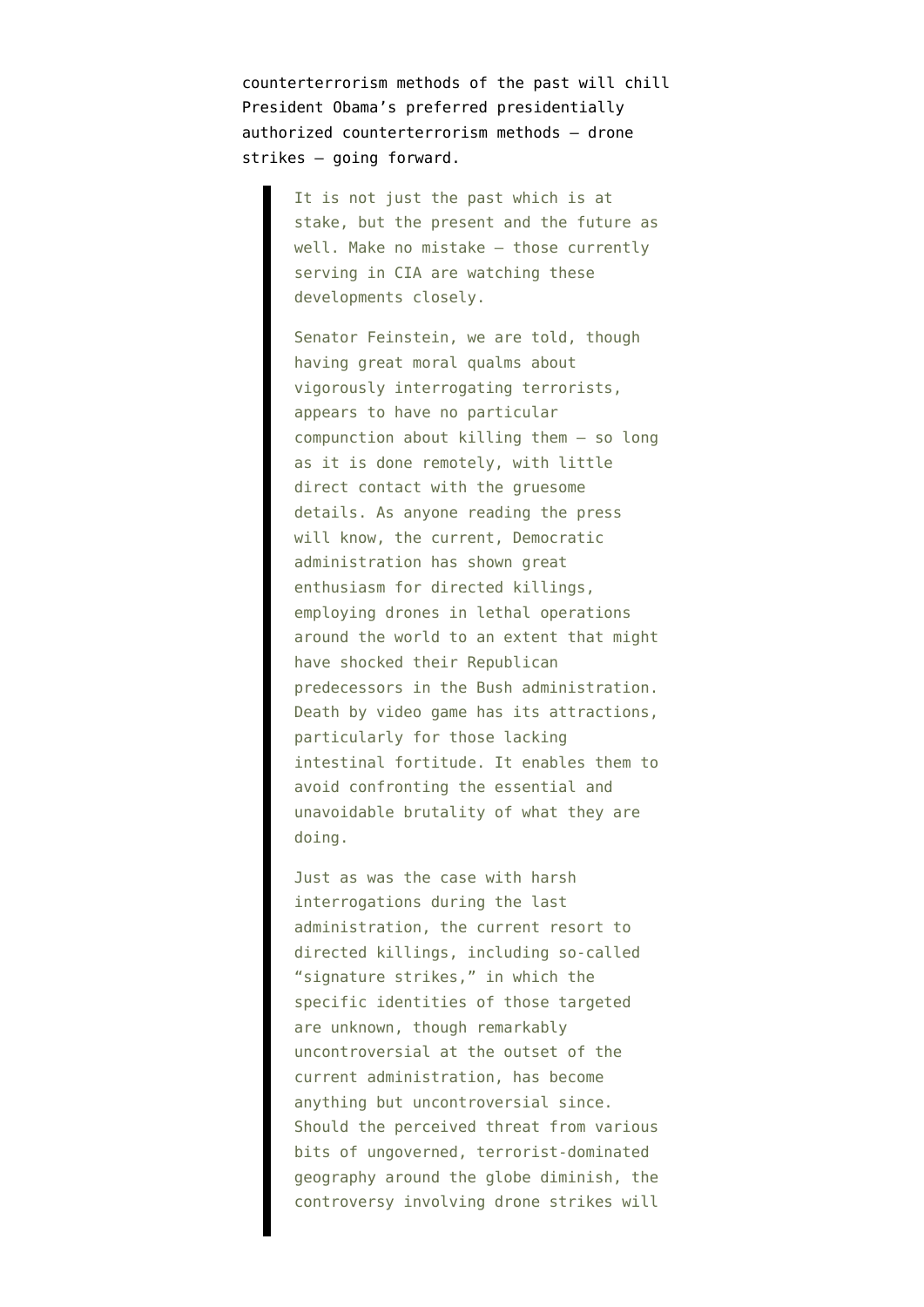only grow further. At some point soon, if they haven't already, the tribunes of the people in the U.S. Congress will begin to wonder about the political wisdom of their association with directed killings.

They needn't worry — they have already demonstrated their ability to avoid all responsibility — but those charged with carrying out such strikes should, and they know it. Those in both the White House and the Congress who have chosen to comfort themselves by propagating the myths associated with drone strikes that they are universally "surgical," always precisely targeted, and that any civilian casualties associated with them are rare — will inevitably find themselves shocked — perhaps "chilled" is the word — by reality when political calculation dictates that they examine it more closely. Drone strikes, like any other aspect of war, are far more messy and imprecise than advertised, involving subjective judgments easily vulnerable to second-guessing and ex-post-facto recrimination. They benefit only by comparison with more primitive methods, including ground attacks and conventional air strikes, but those comparisons will no longer matter when political interest moves in the other direction. Some successor to Dianne Feinstein may well soon find political cover or political advantage, as the case may be, in a thorough, negative investigation of the drone program — we can watch for it.

I [told you](http://www.emptywheel.net/2013/10/18/cia-and-the-president-the-warm-embrace-of-mutual-incrimination/) CIA would invoke Obama's drone strikes to limit the damage of the torture report.

To be sure, there is already evidence CIA is lying to Congress about drone strikes, just as it lied about torture, particularly about the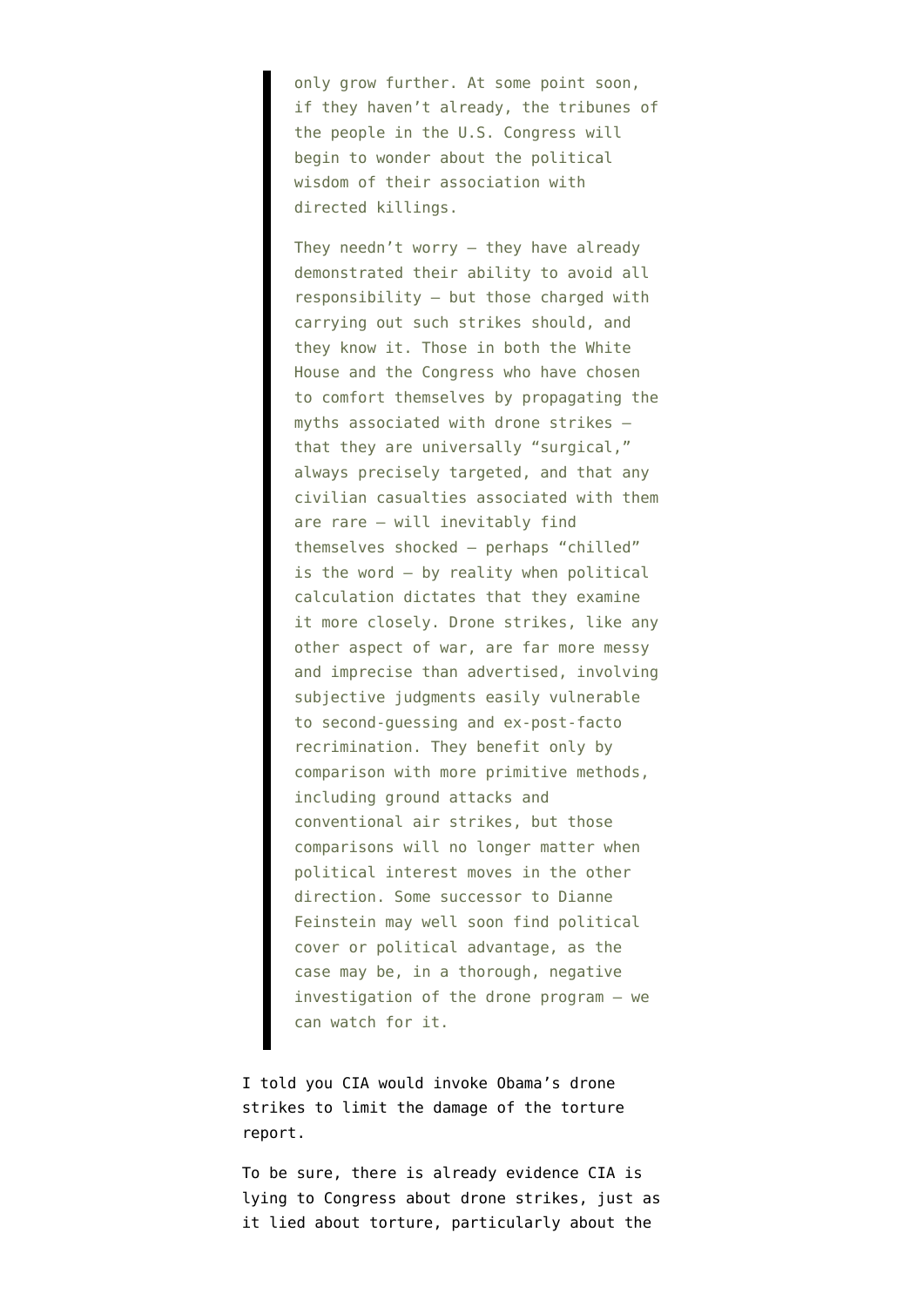numbers of civilians it has killed. Yet DiFi has willfully continued to believe those lies, to believe the CIA's purportedly better record on drone strikes stems from some inherent skill and not the preference of foreign partners to work with a malleable CIA rather than DOD.

Grenier is absolutely right that Congress and the White House want to be lied to on this point.

Grenier then launches a more interesting implicit threat — that CIA will stop doing what the President demands under Article II.

> In my own time in CIA, as perhaps in all times, there were those inside the organization who preached that the Agency should steadfastly avoid presidential directives to affect or shape events, rather than just report on them. "Stick to traditional intelligence collection," they'd say. We hear similar voices now. But presidents always feel otherwise. Every president confronts foreign policy challenges for which a cheap, clandestine solution appears tempting. Given CIA's unique capabilities, it's often the right thing to do. But the opportunities to frustrate the president's wishes and avoid such entanglements are rife for those who are so inclined. There is even a term for it: "slow rolling." Current events, and the anticipated Senate report, will greatly strengthen the hand of the slow-rollers. It's hard to disagree with them now.

#### [snip]

Rather than taking responsibility for changes in counterterrorism policy on itself, it is a far safer, if more insidious course — one instinctive to Congress — to abuse the CIA to the point where it self-regulates. But as noted above, there are serious downsides to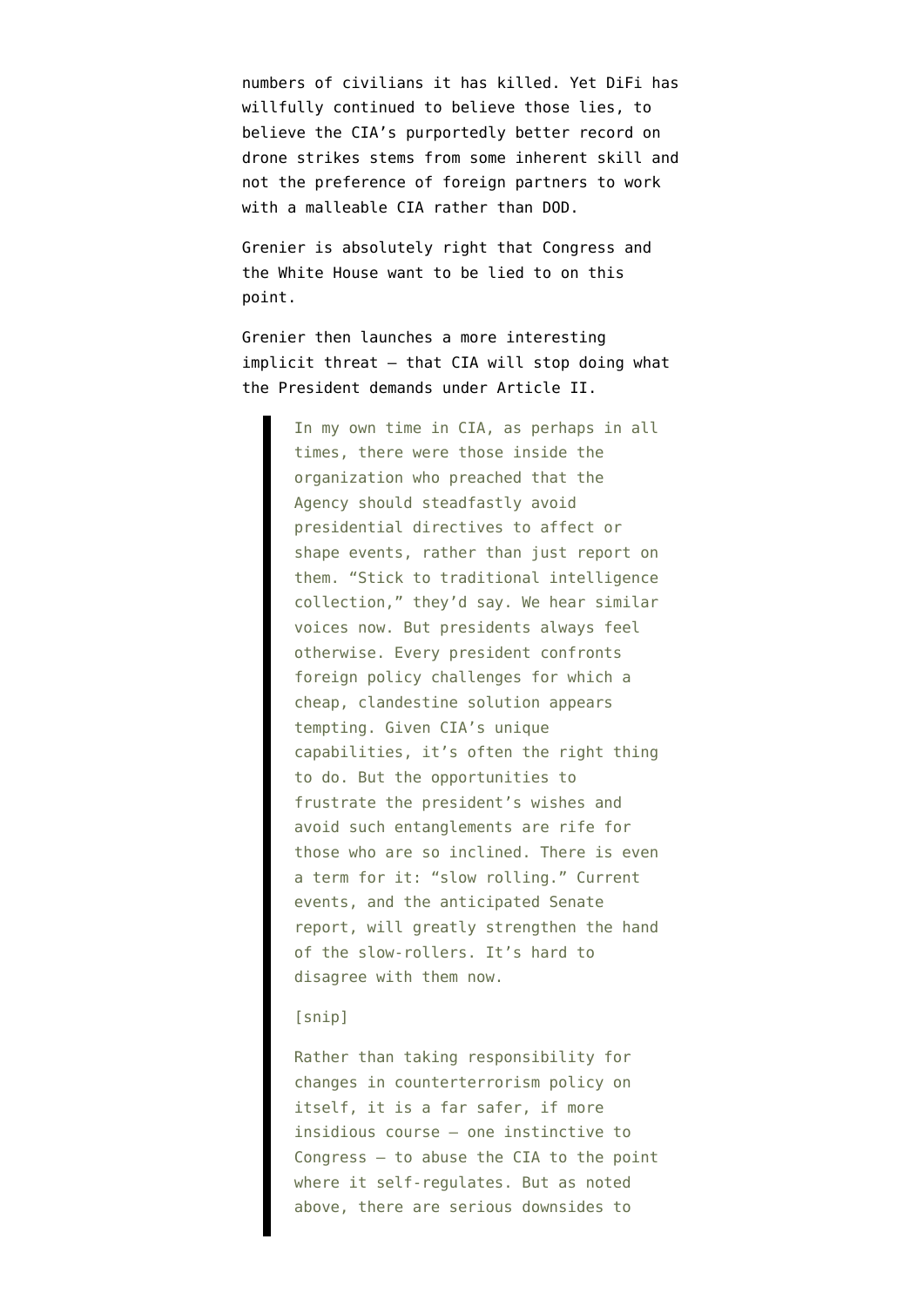that approach. U.S. national security will not be served by fostering a culture within CIA in which the organization decides for itself which of its lawful orders it will choose to follow, and makes those judgments based on what CIA officers consider best for themselves and their institution, rather than on what their elected masters deem best for the country. That is not the way the system is supposed to work. The federal bureaucracy is supposed to follow legal orders. That is what CIA has always done, frequently to its cost, and that is what the American people need it to do. If they don't like what their elected leaders have done, they can throw them out. They shouldn't look to CIA to make these decisions for them — on their own, and for their own purposes.

Ostensibly, this talk about slow rolling the President's Findings is about drone strikes. Except that the President is re-launching the war in Iraq even as we speak, based solely on Article II authority (I presume JSOC features as prominently as CIA, but [CIA clearly has been on](http://www.miamiherald.com/2014/07/11/4231510/expansion-of-secret-facility-in.html) [the ground for some time\)](http://www.miamiherald.com/2014/07/11/4231510/expansion-of-secret-facility-in.html).

The implicit threat: if SSCI continues to push, both the President and the Democrats who want to respond to ISIS without declaring war will regret it.

Even here, Grenier is full of shit. He makes no mention of the structure of the [September 17,](http://www.emptywheel.net/2012/04/21/the-gloves-come-off-memorandum-of-notification/) [2001 Gloves Come Off Finding](http://www.emptywheel.net/2012/04/21/the-gloves-come-off-memorandum-of-notification/), which itself outsourced most substantive decisions to CIA. It's one thing to demand Congress do something about that  $-$  and they should  $-$  and yet another to suggest the rest of Obama's covert operations employ such structure (though I wouldn't put it beyond the National Security establishment). Moreover, the abundant evidence (in CIA's own records, which Grenier treats both as accurate and as inaccurate!) that CIA ignored even the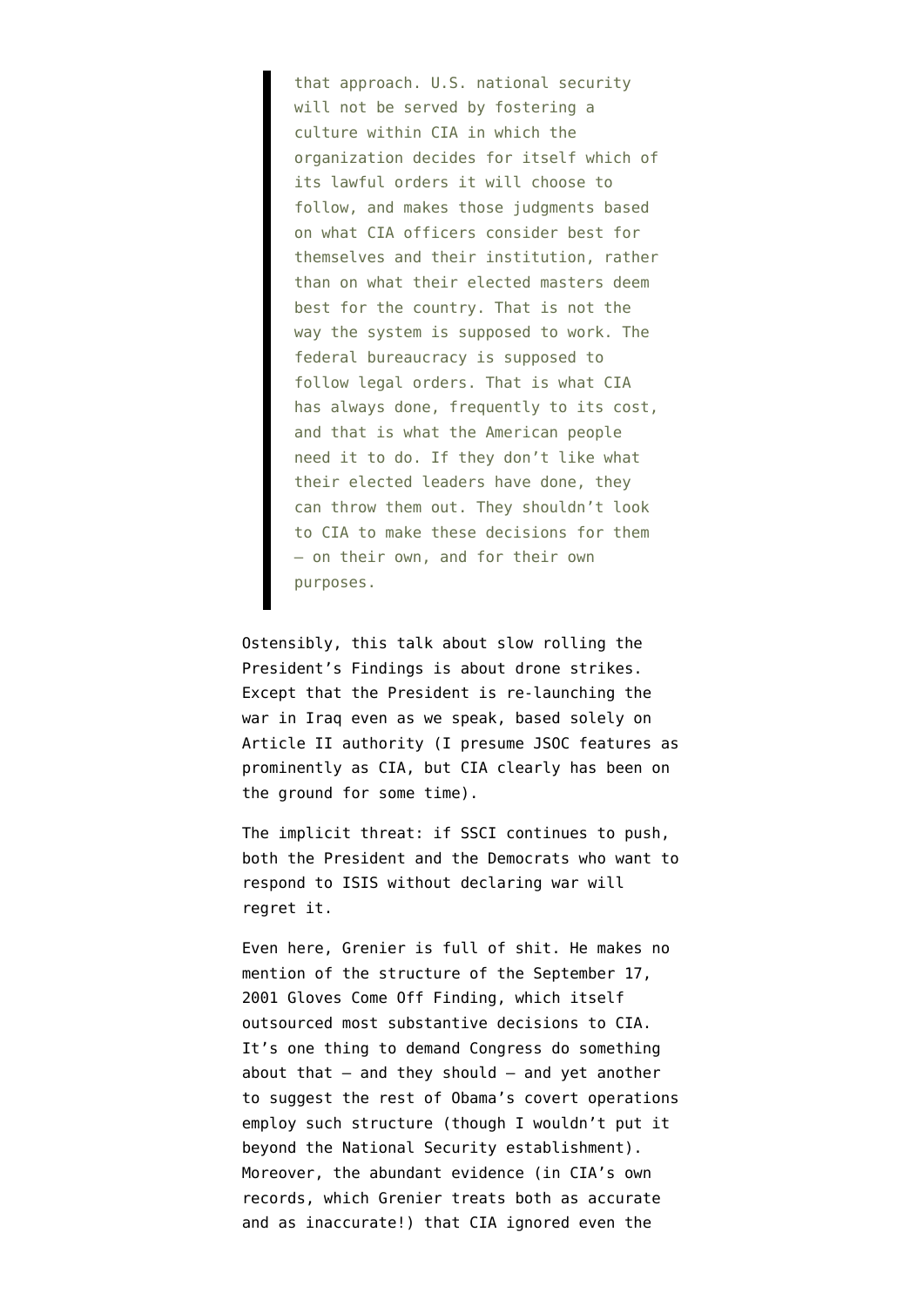limits imposed by DOJ makes their actions illegal, regardless of what order Bush originally gave.

The problem is the orders — both to torture and to drone strike. But it is also the type of relationship Cofer Black and Dick Cheney embraced (and Obama has retained, at least with respect to the Gloves Come Off MON).

Which is why this is my favorite line from Grenier's piece.

> Goodness. If even a substantial portion of this were true, I would be among the first to advise that CIA be razed to the ground and begun all over again.

This is coming (as Grenier alludes to but doesn't fully lay out, just as he lays out the suggestion that CIA resumed torture after he refused in early 2006) from a guy who tried to stay within the law, stopped torturing after the Detainee Treatment Act forbade it. It is, perhaps, the best line, given the impasse we're at.

CIA has become the instrument of illegal actions, an arm of the Executive that evades all law, precisely because of its corrupted relationships with both the Executive and Legislative branch.

So, I take you up on the suggestion, Robert Grenier. Let's raze the damn thing and — if a thorough assessment says a democracy really needs such an agency, which it may not — start over.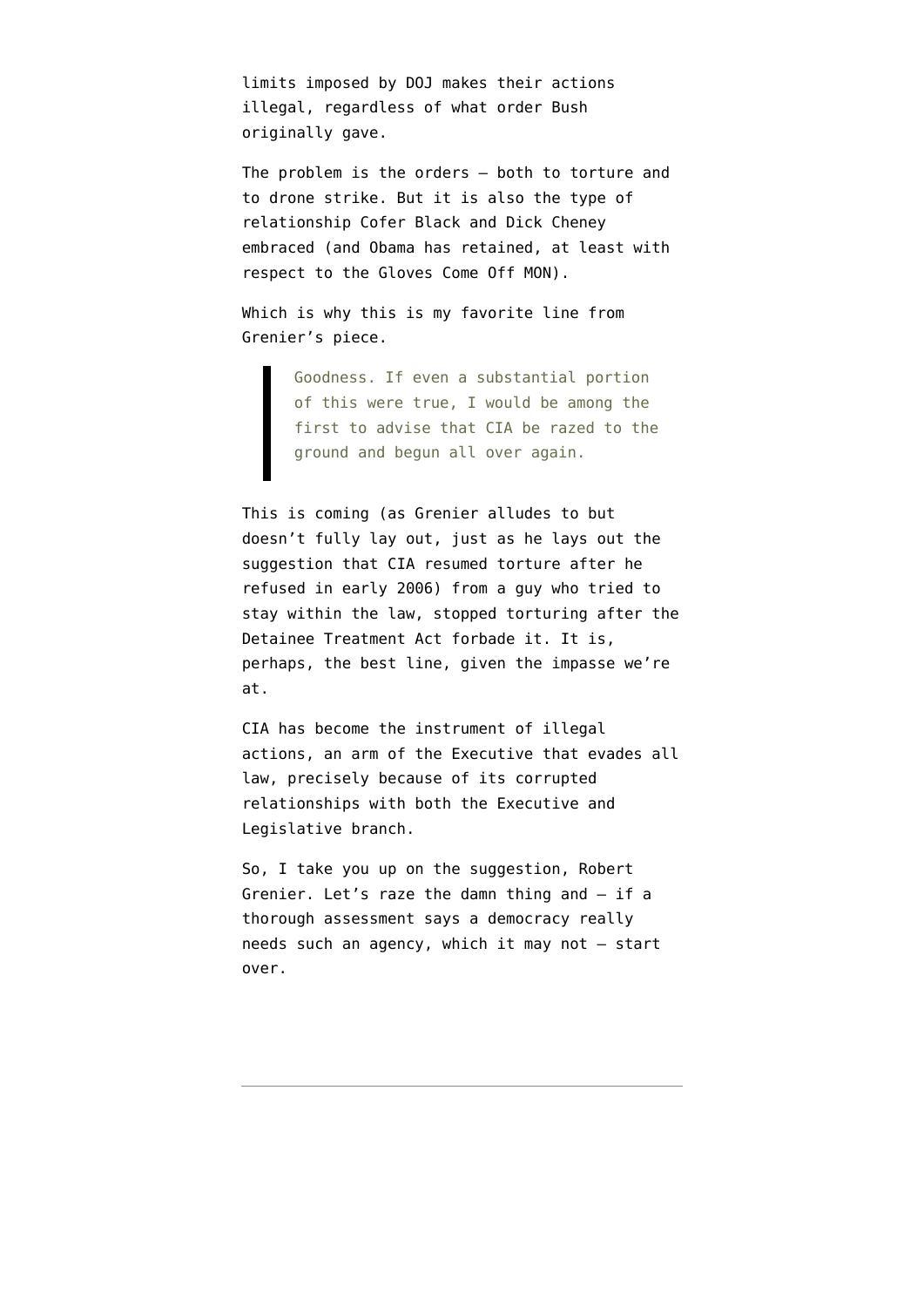# **[HISTORY REPEATS](https://www.emptywheel.net/2014/05/19/history-repeats-itself-kessler-orders-preservation-of-gitmo-forced-feeding-torture-videos/) [ITSELF: KESSLER](https://www.emptywheel.net/2014/05/19/history-repeats-itself-kessler-orders-preservation-of-gitmo-forced-feeding-torture-videos/) [ORDERS PRESERVATION](https://www.emptywheel.net/2014/05/19/history-repeats-itself-kessler-orders-preservation-of-gitmo-forced-feeding-torture-videos/) [OF GITMO FORCED](https://www.emptywheel.net/2014/05/19/history-repeats-itself-kessler-orders-preservation-of-gitmo-forced-feeding-torture-videos/) [FEEDING TORTURE](https://www.emptywheel.net/2014/05/19/history-repeats-itself-kessler-orders-preservation-of-gitmo-forced-feeding-torture-videos/) [VIDEOS](https://www.emptywheel.net/2014/05/19/history-repeats-itself-kessler-orders-preservation-of-gitmo-forced-feeding-torture-videos/)**

With even the [New York Times editorial page](http://www.nytimes.com/2014/05/16/opinion/force-feedings-at-guantanamo.html) [chiming in on Thursday](http://www.nytimes.com/2014/05/16/opinion/force-feedings-at-guantanamo.html) (just after the Abramson firing on Wednesday, so this is clearly a big deal to them), [Judge Gladys Kessler ruled on](http://www.miamiherald.com/2014/05/16/4122110/federal-judge-halts-forced-feeding.html) [Friday](http://www.miamiherald.com/2014/05/16/4122110/federal-judge-halts-forced-feeding.html) that the military must stop its forced feedings of a Syrian prisoner at Guantanamo and preserve videos of him being forcibly extracted from his cell and being fed. We've seen this movie before. Recall that Kessler was [one of at](http://www.nbcnews.com/id/22217926/ns/politics-white_house/t/cia-destroyed-tapes-despite-court-orders/#.U3nzIPldXGA) [least two judges ordering the CIA to preserve](http://www.nbcnews.com/id/22217926/ns/politics-white_house/t/cia-destroyed-tapes-despite-court-orders/#.U3nzIPldXGA) [video evidence of waterboarding](http://www.nbcnews.com/id/22217926/ns/politics-white_house/t/cia-destroyed-tapes-despite-court-orders/#.U3nzIPldXGA) before Robert Eatinger and Jose Rodriguez decided to go ahead with destruction of the videotapes. Considering [how out of control John Bogdan, head of the](http://www.emptywheel.net/2013/07/12/why-has-john-bogdan-not-yet-been-relieved-of-command-at-guantanamo/) [Joint Task Force Guantanamo Detention Group,](http://www.emptywheel.net/2013/07/12/why-has-john-bogdan-not-yet-been-relieved-of-command-at-guantanamo/) [already has been](http://www.emptywheel.net/2013/07/12/why-has-john-bogdan-not-yet-been-relieved-of-command-at-guantanamo/), it would not surprise me at all for these videos to meet the same fate. Heck, given [Eatinger's current behavior in](http://www.emptywheel.net/2014/03/11/robert-eatinger-lawyer-who-approved-torture-tape-destruction-tries-to-intimidate-senate-investigators/) [trying to use intimidation to stop further](http://www.emptywheel.net/2014/03/11/robert-eatinger-lawyer-who-approved-torture-tape-destruction-tries-to-intimidate-senate-investigators/) [revelations on the torture front,](http://www.emptywheel.net/2014/03/11/robert-eatinger-lawyer-who-approved-torture-tape-destruction-tries-to-intimidate-senate-investigators/) it wouldn't even surprise me for him to decide, through some sort of [OCA](http://www.emptywheel.net/2013/02/14/did-cia-oca-censor-another-court-transmission/) role, that it is the CIA's job to take possession of and to destroy the tapes in question.

Here is [Carol Rosenberg reporting](http://www.miamiherald.com/2014/05/16/4122110/federal-judge-halts-forced-feeding.html) on Kessler's ruling:

> A federal judge waded deep into the Pentagon's handling of the Guantánamo hunger strike on Friday, ordering the military to temporarily suspend forcedfeedings of a Syrian prisoner at the detention center until a hearing Wednesday.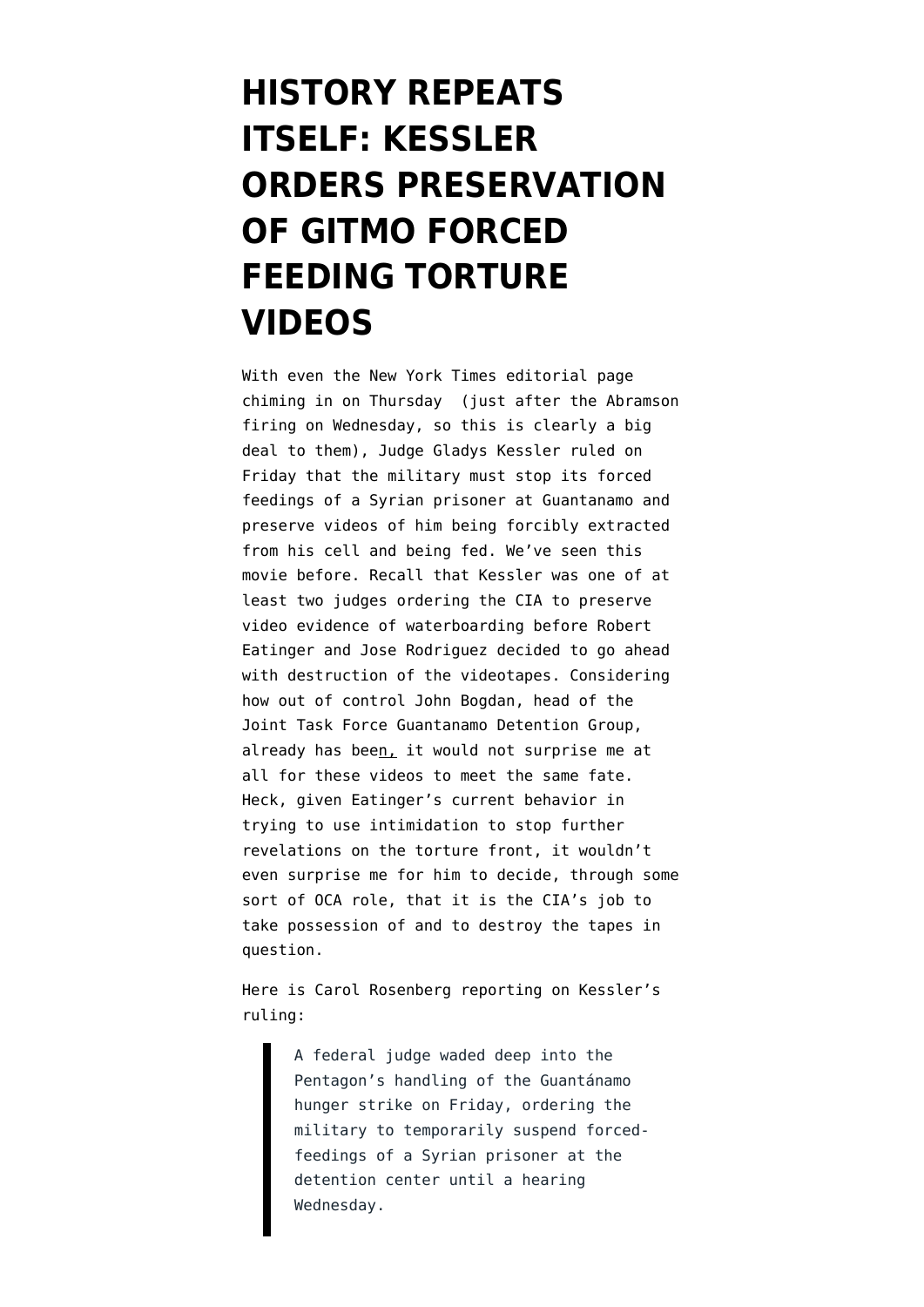U.S. District Court Judge Gladys Kessler in Washington, D.C., also ordered the military to preserve any video recordings guards might have made hauling Syrian Mohammed Abu Wa'el Dhiab, 42, from his cell and giving him nasogastric feedings in a restraint chair. He has also been identified as Jihad Dhiab in court papers and news reports.

The order appears to be the deepest intrusion into prison camp operations by the federal court during the longrunning [hunger strike,](http://www.miamiherald.com/static/media/projects/gitmo_chart/) which at one point last year encompassed more than 100 of Guantánamo's 154 detainees.

The military has since December refused to disclose how many detainees are force-fed as hunger strikers each day, and it was not possible to know if Navy doctors at the base considered Dhiab at risk by perhaps missing four or five days of tube feedings.

Rosenberg goes on to inform us that it only recently was learned that the videos exist. She also realizes that whether Bodgan and his crew will honor the order is an open question:

> Military spokesmen from Guantánamo and the U.S. Southern Command did not respond Friday night to questions from the Miami Herald on whether the 2,200 strong military and civilian staff at the detention center had received and would honor the order.

Recall that when the waterboarding tapes were destroyed, that [destruction was in direct](http://www.nbcnews.com/id/22217926/ns/politics-white_house/t/cia-destroyed-tapes-despite-court-orders/#.U3nzIPldXGA) [violation of court orders, including one from](http://www.nbcnews.com/id/22217926/ns/politics-white_house/t/cia-destroyed-tapes-despite-court-orders/#.U3nzIPldXGA) [Kessler:](http://www.nbcnews.com/id/22217926/ns/politics-white_house/t/cia-destroyed-tapes-despite-court-orders/#.U3nzIPldXGA)

> The CIA destroyed the tapes in November 2005. That June, U.S. District Judge Henry H. Kennedy Jr. had ordered the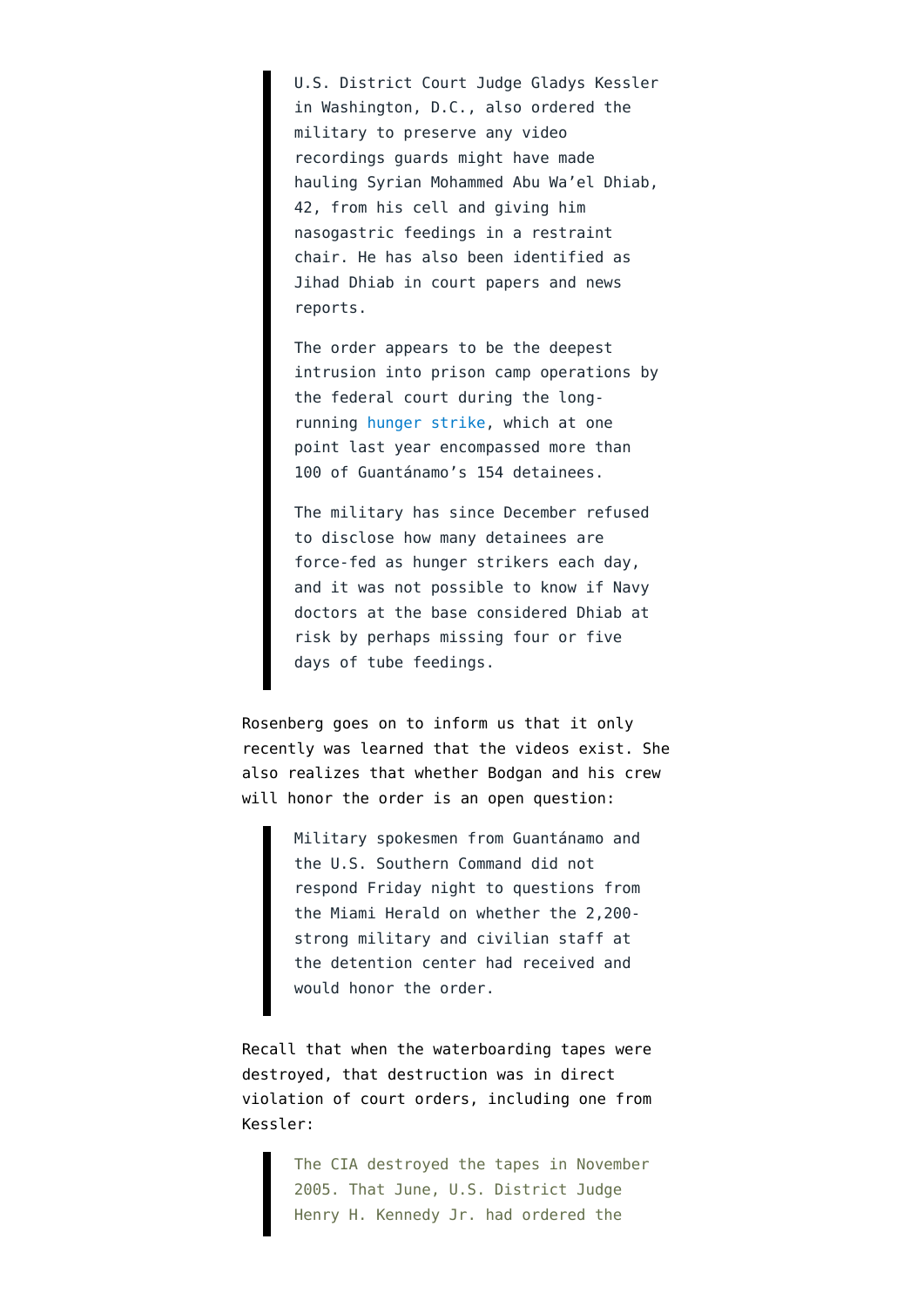Bush administration to safeguard "all evidence and information regarding the torture, mistreatment, and abuse of detainees now at the United States Naval Base at Guantanamo Bay."

U.S. District Judge Gladys Kessler issued a nearly identical order that July.

One ruse that was used to dodge the orders was the fact that the tapes were of prisoners that were "off the books" at the time of the court orders:

> At the time, that seemed to cover all detainees in U.S. custody. But Abu Zubaydah and Abd al-Rahim al-Nashiri, the terrorism suspects whose interrogations were videotaped and then destroyed, weren't at Guantanamo Bay. They were prisoners that existed off the books – and apparently beyond the scope of the court's order.

Despite the clear knowledge that torture was carried out by the US and the videotapes of that torture were destroyed, there have been [no](http://www.emptywheel.net/2010/11/09/durham-torture-tape-case-dies-us-duplicity-in-geneva-the-press-snoozes/) [consequences](http://www.emptywheel.net/2010/11/09/durham-torture-tape-case-dies-us-duplicity-in-geneva-the-press-snoozes/) for those who were directly involved in these acts. As we saw back in March, the CIA attorney who gave the blessing for Rodriguez to destroy the tapes is now [resorting](http://www.emptywheel.net/2014/03/11/robert-eatinger-lawyer-who-approved-torture-tape-destruction-tries-to-intimidate-senate-investigators/) [to intimidation of Senate staffers to prevent](http://www.emptywheel.net/2014/03/11/robert-eatinger-lawyer-who-approved-torture-tape-destruction-tries-to-intimidate-senate-investigators/) [further revelations of his crimes:](http://www.emptywheel.net/2014/03/11/robert-eatinger-lawyer-who-approved-torture-tape-destruction-tries-to-intimidate-senate-investigators/)

> Dianne Feinstein just gave a barn burner of a speech explaining the CIA/SSCI fight over the Torture Report. There are a lot of details I'll return to.

> But one of the most important issues, in my mind, is the detail that the Acting General Counsel of the CIA, Robert Eatinger, referred the Senate Intelligence Committee investigators to DOJ for investigation. (h/t to **[DocexBlog](https://twitter.com/docexblog/status/443386321059725314)** for **[identifying](http://www.americanbar.org/news/abanews/aba-news-archives/2013/10/cia_nsa_odni_andn.html)** Eatinger)